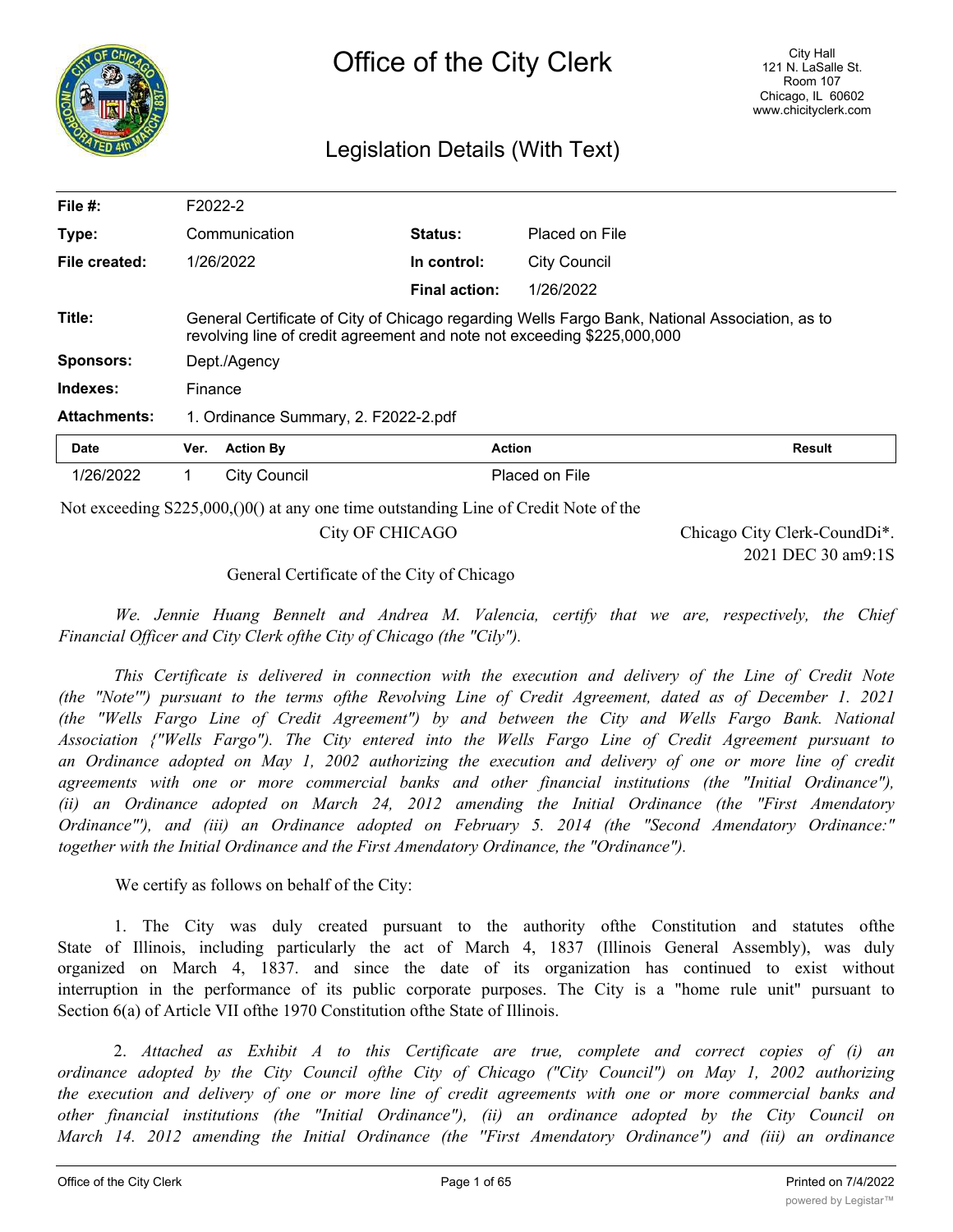*adopted by the City Council on February 5, 2014 (the "Second Amendatory Ordinance;" together with the Initial Ordinance and the First Amendatory Ordinance, the "Ordinance").*

3. Attached hereto as Exhibit B are Journal of Proceedings ofthe Cily Council ("City Council Journal") excerpts relating to (i) introduction ofthe Ordinance and (ii) recommendation by the City Council Committee on Finance and adoption ofthe Ordinance by a majority ofthe members ofthe City Council at a regular meeting ofthe City Council held on May 1, 2002.

4. Attached hereto as Exhibit C are the City Council Journal excerpts relating to (i) introduction ofthe First Amendatory Ordinance and (ii) recommendation by the City Council Committee on Finance and adoption of the First Amendatory Ordinance by a majority of the members ofthe Cilv Council at a regular Cily Council meetiim held on March 14. 2012.

5. Attached hereto as Exhibit I) is the Cily Council Journal excerpts relating to (i) introduction ofthe Second Amendatory Ordinance and (ii) recommendation by the City Council Committee on Finance, and adoption ofthe Second Amendatory Ordinance by a majority ofthe members ofthe City Council at a regular meeting ofthe City Council held on February 5. 2014.

6. The Ordinance has not been altered, amended, repealed, modified, revoked or otherwise changed except by the First Amendatory Ordinance and Second Amendatory Ordinance, and, except as so amended, is in full force and effect.

7. The meetings ofthe City Council on May 1, 2002, March 14, 2012, and February 5, 2014 were regular meetings held pursuant to applicable law. Public notice of such meetings of the City Council and each meeting ofthe Committee on.Finance ofthe City Council relating in any manner lo the Wells Fargo Line ol'Credit Agreement was properly given. The meetings ofthe City Council concerning the Wells Fargo Line of Credit Agreement were open to the public and were held at a time and place convenient to the public. At such meetings a quorum was present and acted on the matters described in paragraphs 2 through and including 5 above.

8. The Wells Fargo Line of Credit Agreement is in full force and effect on the date hereof.

9. The City Council has (i) duly adopted the Ordinance, and authorized and approved the execution and delivery ofthe Wells Fargo Line of Credit Agreement, and (ii) duly authorized and approved the performance by the City of its obligations contained in the Ordinance and the Wells Fargo Line of Credit Agreement.

10. Attached hereto as Exhibit E to this Certificate is a true, complete and correct copy ofthe Proxy ofthe Mayor ofthe City designating Celia Meza as her additional proxy as described therein (the "Proxy"). The Proxy is in full force and effect and has not been altered, amended, repealed, modified, revoked or otherwise changed on and as ofthe date hereof.

11. Pursuant to the Ordinance, there has been duly prepared and executed on behalf of the City the not to exceed \$225,000,000 principal amount Note conforming to the specifications set forth in the Wells Fargo Line of Credit Agreement and the Ordinance. The Note, as executed and delivered by the City to Wells Fargo, is in the form which the officers of the City were authorized to execute and deliver for and on behalf of the City . The Note has been duly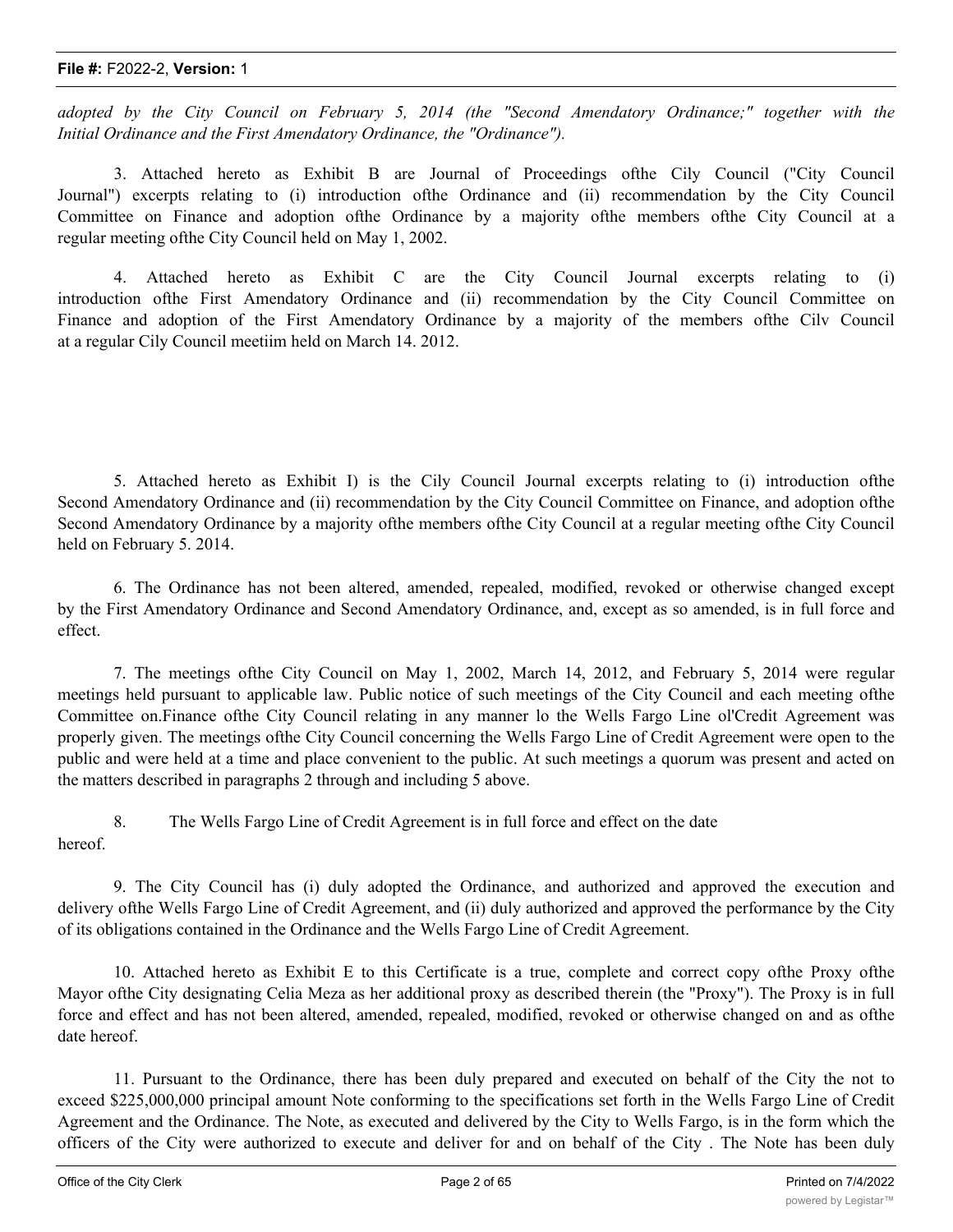executed on behalf of the City in the form of one fully registered Note by the facsimile signature ofthe Mayor and the facsimile signature ofthe City Clerk, and a facsimile ofthe corporate seal ofthe Cily has been impressed thereon. The seal ofthe City impressed upon this Certificate and on the Note is the only legally adopted, proper and official seal ofthe City.

12. The amount of Authorized Debt (as defined in the Ordinance) does not exceed, including the Note in the maximum principal amount of \$225,000,000. \$1,000,000,000.

13. The issuance and sale ofthe Note and the performance by the City of its obligations thereunder (i) are within the purposes, power and authority of the City, (ii) comply with the Constitution and laws ofthe State of Illinois and the ordinances ofthe City, (iii) is a legal, valid

and binding obligation of the City except as enforceability may be limited by applicable bankruptcy, insolvency, moratorium, reorganization or other laws affecting the enforcement of creditors' rights generally and general principles of equity and (iv) has been duly authorized by all necessary action on the part ofthe City.

14. To the knowledge ofthe undersigned representatives ofthe City after reasonable diligence with respect thereto, there are no actions, suits, proceedings, inquiries or investigations pending or threatened against the City in any court or before any governmental authority or arbitration board or tribunal which would materially and adversely affect the validity or enforceability ofthe Note, or the performance ofthe City of its obligations thereunder.

15. All authorizations, consents and approvals ofany governmental body required in connection with the execution and delivery by the City of, or in connection with the City of its obligations under, the Note have been obtained and are in full force and effect.

16. Each ofthe representations and warranties made by the City contained in the Wells largo Line of Credit Agreement are true, correct and complete in all material respects as ofthe date hereof.

17. No event has occurred and is continuing on the date hereof which constitutes a Default or Event of Default under the Wells Fargo Line of Credit Agreement.

18. The Chief Financial Officer or the Mayor are authorized by the Ordinance to execute and deliver, or cause to be delivered, the Note. The City Clerk is authorized and directed to attest the Note and to affix the seal ofthe City (or a facsimile) as appropriate. The signatures set forth on this certificate for the Chief financial Officer and the City Clerk are each the true and genuine signature of such person.

[the remainder of this page intentionally left blank]

In Witness Wi iereoi . we have signed this General Certificate and impressed the corporate seal of the City this Xltf-day of December. 2021.

City or Chicago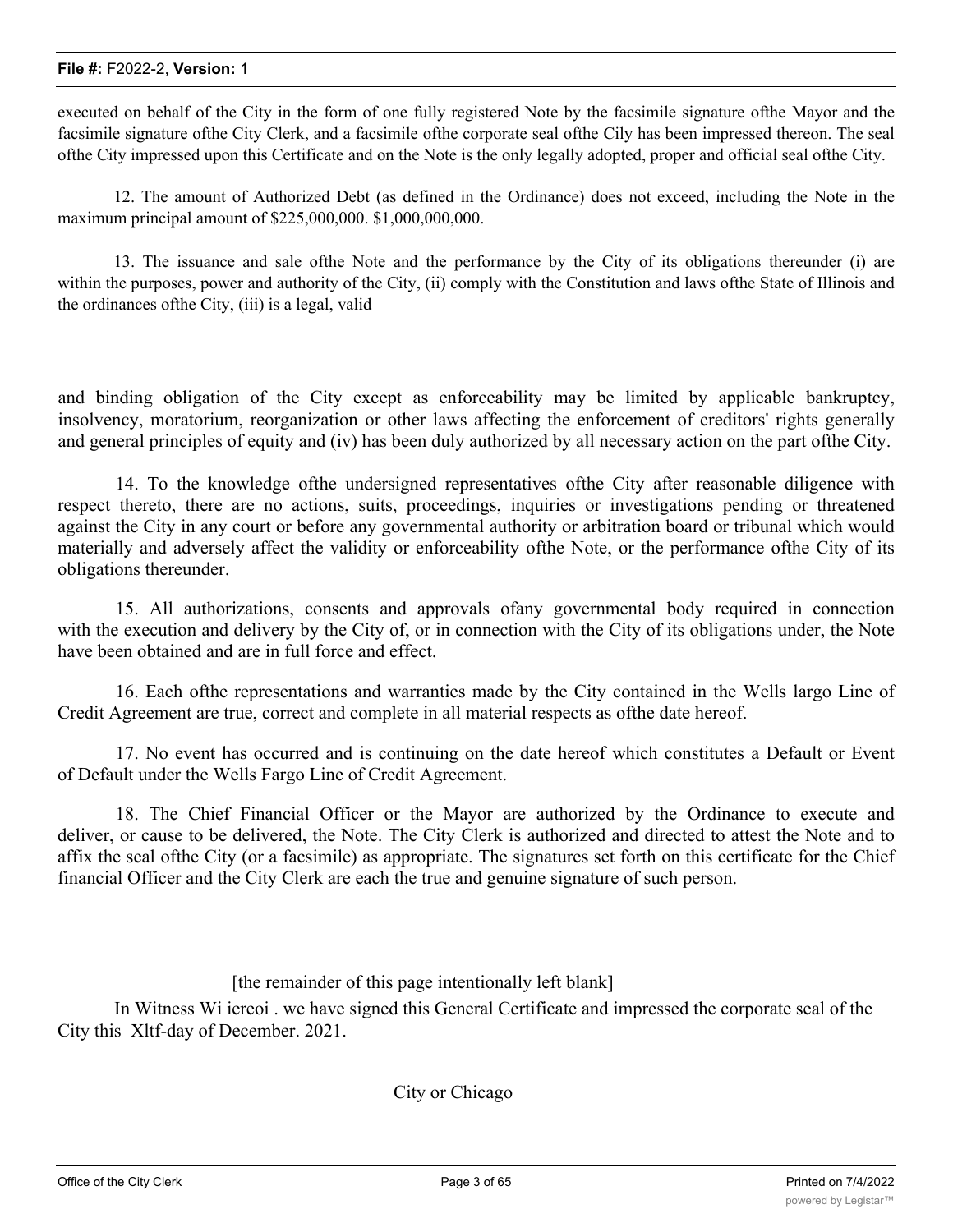Chief Financial Officer

Andrea M. Valencia City Clerk

Signature Page to Gener al Certiitcate oi hie City oe Chicago- Weees Fargo Exhibit A

Certified copies of Ordinance, First Amendatory Ordinance and Second a m e n d a to r y o r din a n c e (Published by the Authority of lhe City Council of the City of Chicago)

## **COPY**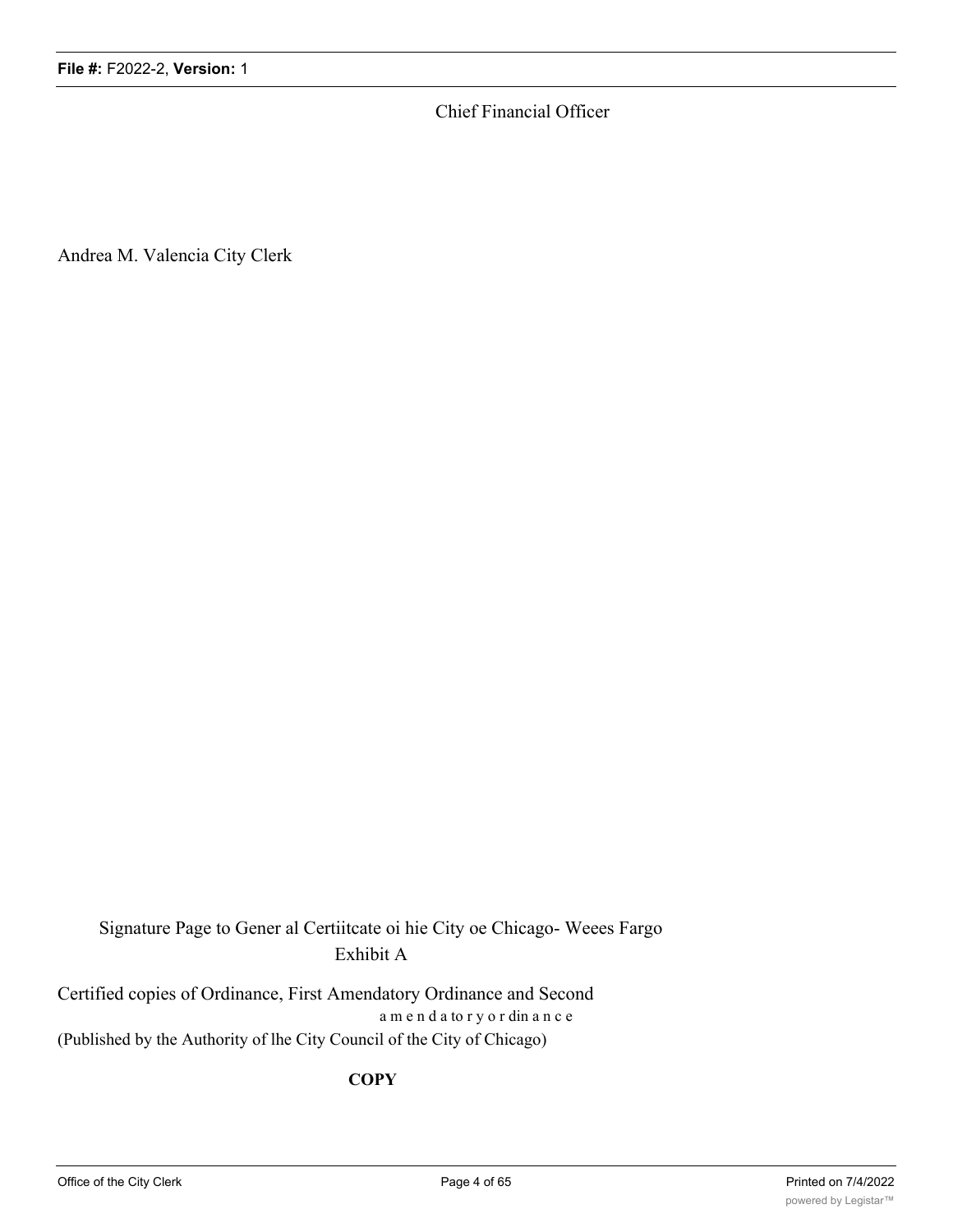# **JOURNAL of the PROCEEDINGS of the CITY COUNCIL of the CITY of CHICAGO, ILLINOIS**

Regular Meeting--Wednesday, May I, 2002 at 10:00 A.M. (Council Chambers - City Hall -

- Chicago, Illinois)

## **OFFICIAL RECORD.VOLUME r**

## **RICHARD M. DALEY Mayor JAMES J. LASE3 City Clerk**

JOURNAL OF THE PROCEEDINGS OP THE CITY COUNCIL Regular Meeting - "Wednesday, May I, 2002

## **TABLE OF CONTENTS**

|                                               | Page  |
|-----------------------------------------------|-------|
| Communications From City Officers             | 82954 |
| Reports Of Committees                         | 83017 |
| Committee On Finance                          | 83017 |
| Committee On Budget                           | 83983 |
| Committee On Buildings                        | 84025 |
| Committee On Economic And Capital Development | 84051 |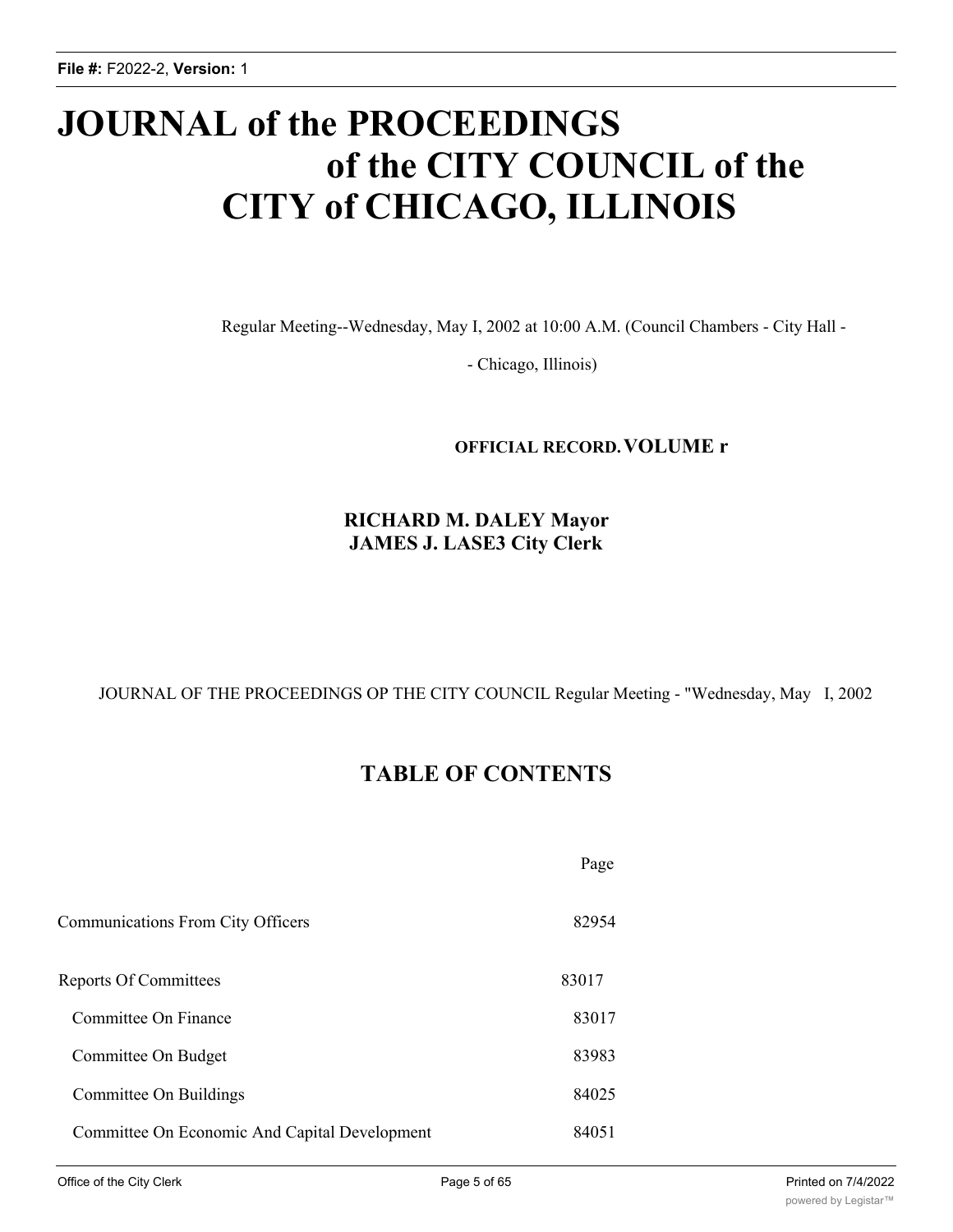| Committee On Energy                              | 84052 |
|--------------------------------------------------|-------|
| Committee On Historical Landmarks                | 84059 |
| Committee On Housing And Real Estate             | 84070 |
| Committee On Human Relations                     | 84240 |
| Committee On License And Consumer Protection     | 84247 |
| Committee On Police And Fire                     | 84274 |
| Committee On Special Events And Cultural Affairs | 84276 |
| Committee On Traffic                             | 84291 |
| Committee On Transportation And Public Way       | 84345 |
| Committee On Zoning                              | 84675 |

## JOURNAL OF THE PROCEEDINGS OF THE CITY COUNCIL Regular Meeting -- Wednesday, May 1, 2002

|                                            | Page  |
|--------------------------------------------|-------|
| Agreed Calendar                            | 84882 |
| New Business Presented By Aldermen         | 85054 |
| Traffic Regulations, Traffic Signs, Etc.   | 85054 |
| Zoning Ordinance Amendments                | 85127 |
| Claims<br>$\ddot{\cdot}$                   | 85132 |
| <b>Unclassified Matters</b>                | 85150 |
| Free Permits, License Fee Exemptions, Etc. | 85224 |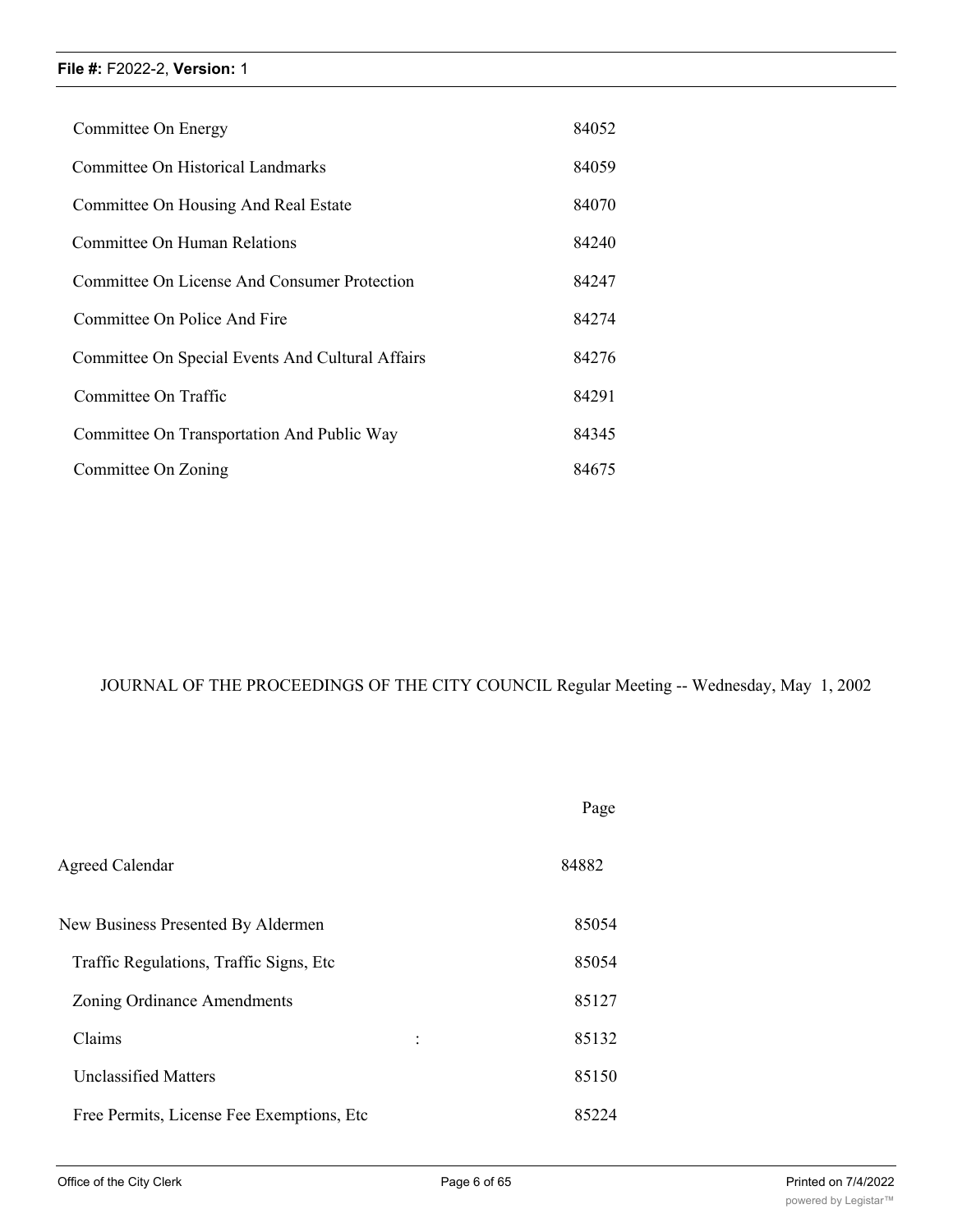| Approval Of The Journal                       | 85236 |
|-----------------------------------------------|-------|
| <b>Unfinished Business</b>                    | 85237 |
| Miscellaneous Business<br>COMMUNICATIONS, ETC | 85239 |

#### **Attendance At Meeting.**

Present -- The Honorable Richard M. Daley, Mayor, and Aldermen Granato, Haithcock, Tillman, Preckwinkle, Hairston, Lyle, Beavers, Stroger, Beale, Pope, Balcer, Frias, Olivo, Burke, T. Thomas, Coleman, L. Thomas, Murphy, Rugai, Troutman, DeVille, Munoz, Zalewski, Chandler, Solis, Ocasio, Burnett,. E. Smith, Carothers, Wojcik, Suarez, Matlak, Mell, Austin, Colom, Banks, Mitts, Allen, Laurino, Doherty, Daley, Hansen, Levar, Shiller, Schulter, M. Smith, Moore, Stone.

Absent - Aldermen O'Connor, Natarus.

#### **Call To Order.**

On Wednesday, May 1, 2002 at 10:00 A.M., The Honorable Richard M. Daley, Mayor, called the City Council to order. The Honorable James J. Laski, City Clerk, called the roll of members and it was found that there were present at that time: Aldermen Granato, Haithcock, Preckwinkle, Hairston, Lyle, Beavers, Beale, Pope, Balcer, Frias, Olivo, Burke, T. Thomas, Coleman, L. Thomas, Murphy, Troutman, DeVille, Munoz, Zalewski, Chandler, Solis, Ocasio, Burnett, E. Smith, Carothers, Wojcik, Suarez, Matlak, Mell, Austin, Colom, Banks, Mitts, Allen, Laurino, Doherty, Daley, Hansen, Levar, Shiller, Schulter, M. Smith, Moore, Stone - 45.

Quorum present.

## **Pledge Of Allegiance.**

Alderman Coleman led the City Council and assembled guests in the Pledge of Allegiance to the Flag of the United States of America.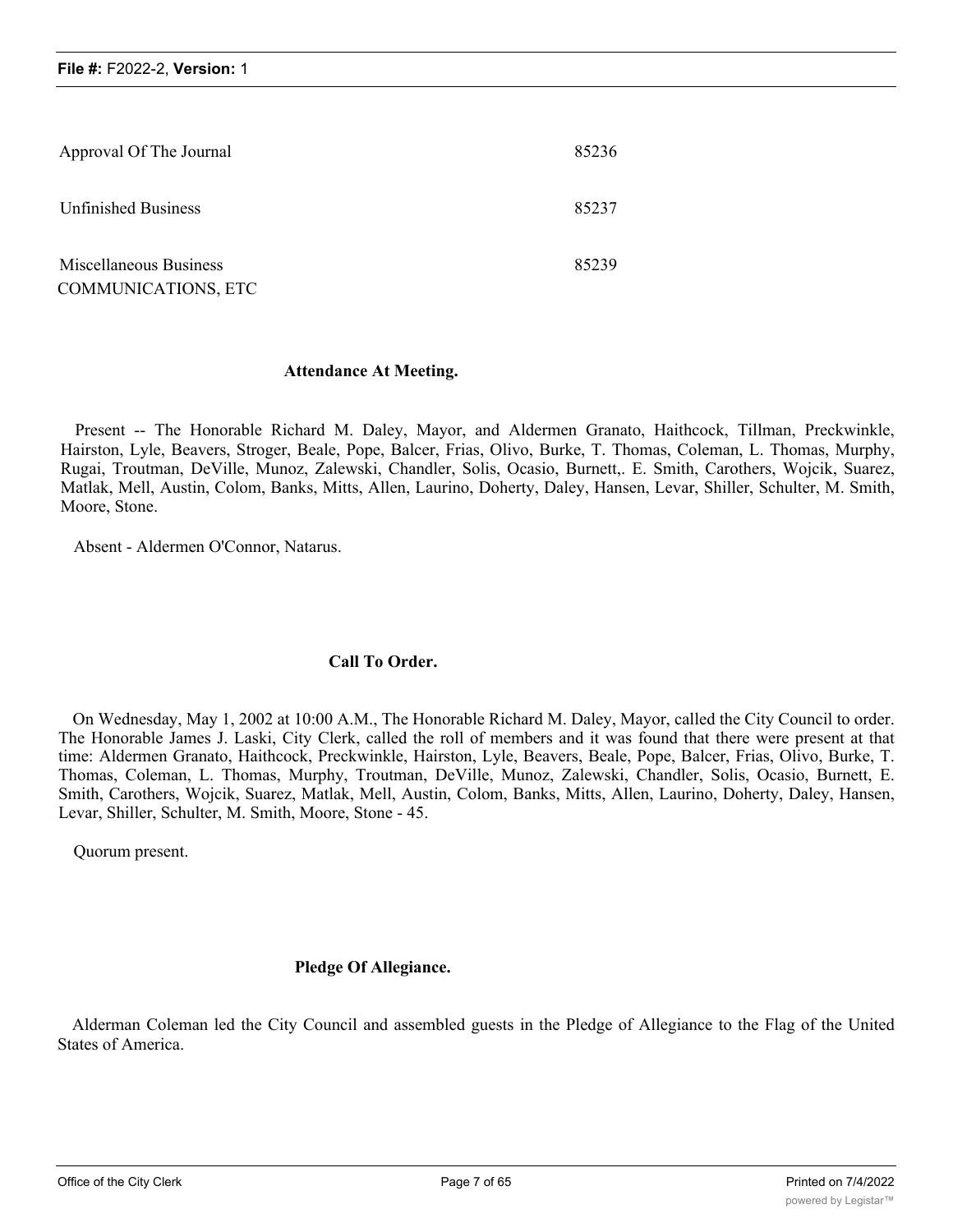#### JOURNAL--CITY COUNCIL--CHICAGO

#### AUTHORIZATION FOR ISSUANCE OF COMMERCIAL PAPER NOTES, SERIES A AND B.

The Committee on Finance submitted Lhe following report:

CHICAGO; May I, 2002.

#### *To the President and Members of the City Council:*

Your Comrnittee on Finance, having had under consideration a substitute ordinance authorizing the issuance of Commercial Paper Notes Series A and Series B, amount of notes not to exceed \$200,000,000, having had the same under advisement, begs leave to report and recommend that Your Honorable Body Pass the proposed substitute ordinance transmitted herewith.

This recommendation was concurred in by a viva voce vote ofthe members ofthe Committee.

Respectfully submitted,

(Signed) EDWARD M. BURKE,

*Chairman.*

Alderman Burke presented the following amendment to the proposed substitute ordinance transmitted with the foregoing committee report:

I hereby move to amend the commercial paper ordinance by adding a new Section 29, following Section 28 of the ordinance.

Section 29. Reporting Requirement. The Chief Financial Officer shall report to the City Council with respect to the expenditure of the proceeds of any Authorized Debt issued hereunder. Such reports shall be made no later than April, 1 and October 1 of each year, commencing October 1, 2002, with respect to expenditures made during the six (6) month period ending on September 1. April 1 reports shall cover expenditures made during Lhe six (6) month period ending on March 1.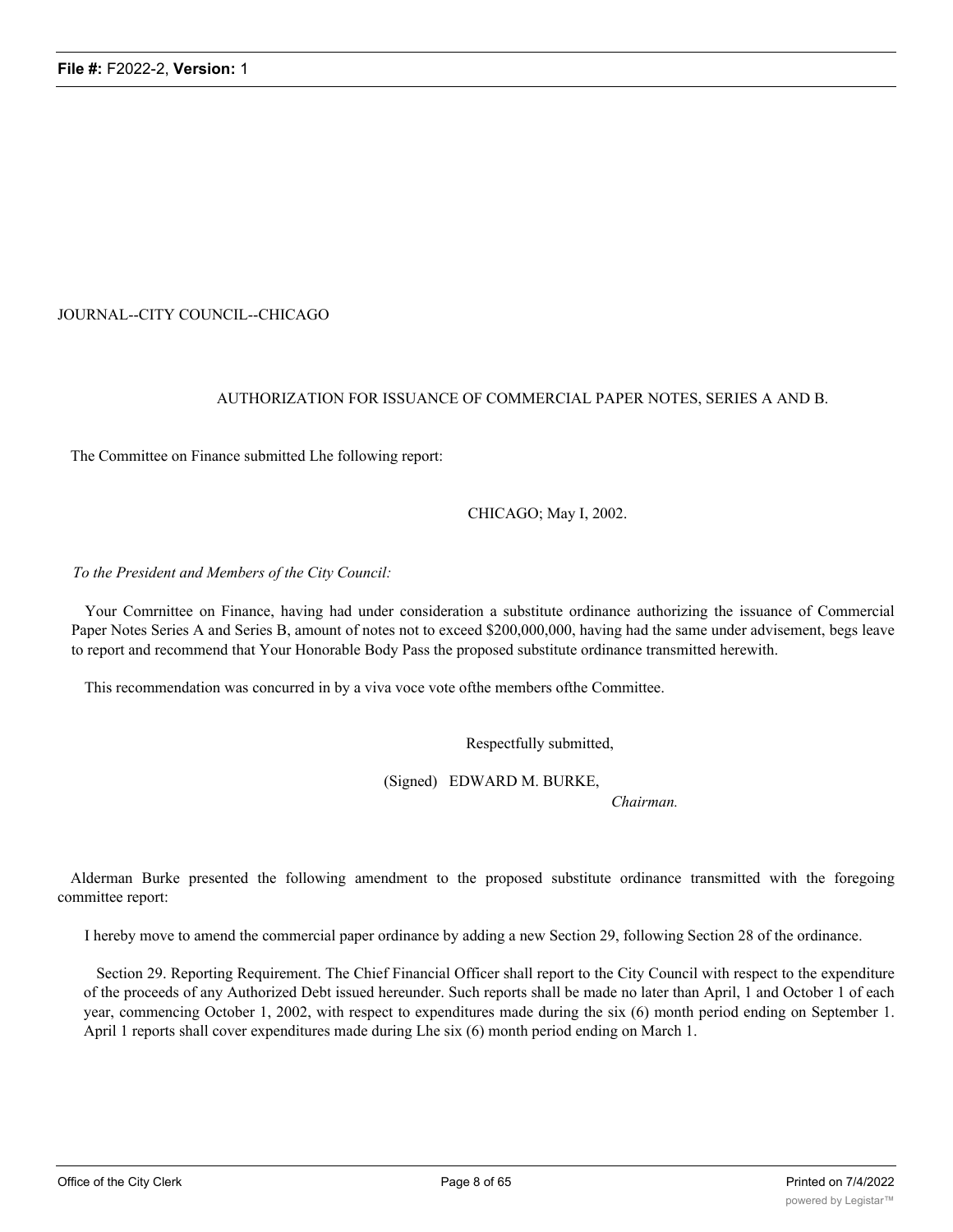#### REPORTS OF COMMFITEES

On motion of Alderman Burke, the foregoing amendment was Adopted by yeas and nays as follows:

Yeas Aldermen Granato, Haithcock, Tillman, Preckwinkle, Hairston, Lyle, Beavers, Stroger, Beale, Pope, Balcer, Frias, Olivo, Burke, T. Thomas, L. Thomas, Murphy, Rugai, Troutman, DeVille, Munoz, Zalewski, Chandler, Solis, Ocasio, Burnett, E. Smith, Carothers, Wojcik, Suarez, Matlak, Mell, Austin, Colom, Banks, Mitts, Allen, Laurino, Doherty, Daley, Hansen, Levar, Shiller, Schulter, M. Smith, Moore, Stone -- 47.

Nays - None.

Thereupon, on motion of Alderman Burke, the said proposed substitute ordinance, as amended, was Passed by yeas and nays as follows:

Yeas - Aldermen Granato, Haithcock, Tillman, Preckwinkle, Hairston, Lyle, Beavers, Stroger, Beale, Pope, Balcer, Frias, Olivo, Burke, T. Thomas, L. Thomas, Murphy, Rugai, Troutman, DeVille, Munoz, Zalewski, Chandler, Solis, Ocasio, Burnett, E. Smith, Carothers, Wojcik, Suarez, Matlak, Mell, Austin, Colom, Banks, Mitts, Allen, Laurino, Doherty, Daley, Hansen, Levar, Shiller, Schulter, M. Smith, Moore, Stone - 47.

Nays - None.

Alderman Beavers moved lo reconsider the foregoing vote. The motion was lost. The following is said ordinance as passed:

WHEREAS, The City of Chicago (the "City") is a duly constituted and existing municipality within the meaning of Section 1 of Article VII of the 1970 Constitution ofthe State of Illinois (the "Constitution") having a population in excess of twenty-five thousand (25,000) and is a home rule unit of local government under Section 6(a) of Article VII ofthe Constitution; and

WHEREAS, The City proposes to establish a Commercial Paper Program (the "CP. Program") an Auction Rate Securities Program (the "Auction Rate Program") a Variable Rate Securities Program (the "Variable Rate Program") and a Line of Credit Program (the "Line of Credit Program") for the City to provide interim financing for capital projects of the City and for the shortterm financing of the working capital needs of the City (the "Borrowing Plan"); and

WHEREAS. There have been prepared and presented to this meeting forms ofthe following documents:

#### J O U R N A L - C1TY C OIJ N CIL- C HIC A G O

1) Commercial Paper Trust Indenture (Lhe "CP. Indenture") between the City and a bank or trust company to be designated as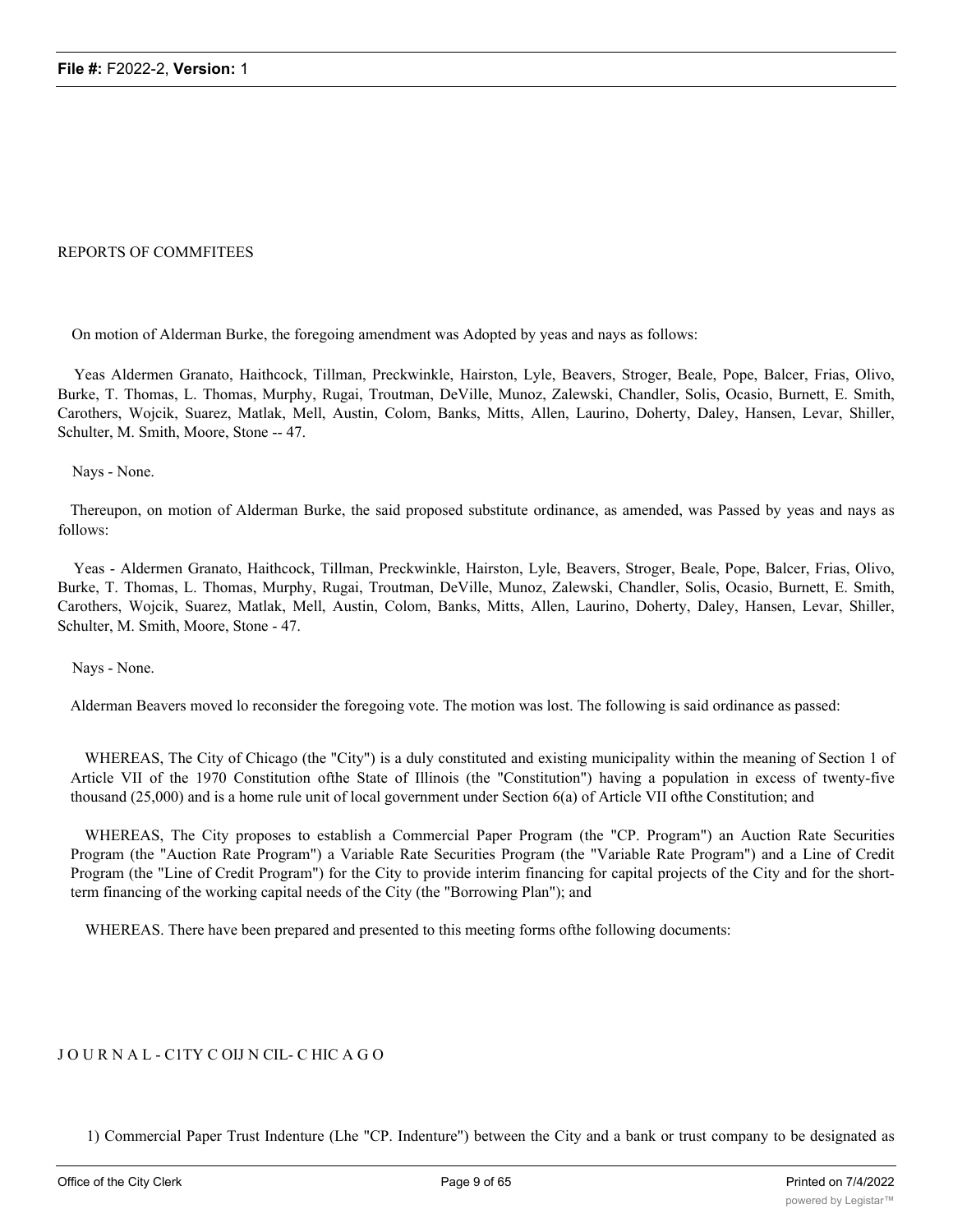provided herein (the "CP. Trustee") (Exhibit A); and

2) Comrnercial Paper Dealer Agreement (the "CP Dealer Agreement") between the City and a commercial paper dealer designated as provided herein (the "Dealer") (Exhibit B); and

3) Issuing and Paying Agent Agreement (the "CP. Paying Agent Agreement") between the City and an issuing and paying agent designated as provided herein (Exhibit C); and

4) Auction Rate Securities Trust Indenture (the "Auction Rate Indenture") between the City and a bank or trust company to be designated as provided herein (the "Auction Rate Trutitee") (Exhibit D); and

5) Auction Agreement (the "Auction Agreement") between the City and an auction agent designated as provided herein (the "Auction Agent") (Exhibit E); and

6) Variable Rate Securities Trust Indenture (the "Variable Rate Indenture") between the City and a bank or trust company to be designated as provided herein (the "Variable Rate Trustee") (Exhibit F); and

WHEREAS, It is necessary and advisable to implement the Borrowing Plan; now, therefore,

*Be It Ordained by the City Council of the City of Chicago:*

SECTION 1. Findings And Determinations. The City hereby Finds and determines as follows:

a) that from time to time interim financing of capital projects is needed prior to the issuance of long-term bonds;

b) that from time to lime working capital needs of the City require the short-term borrowing of funds;

c) that the City's ability to borrow pursuant to the Borrowing Plan as herein provided without further action by this City Council for such purposes will enhance the City's opportunities to obtain financing upon the most favorable terms available; and

d) that the delegations of authority that are contained herein are necessary and desirable because this City Council cannot itself as advantageously, expeditiously or conveniently exercise such authority.

## **I ANDREA M. VALENCIA**

## **CITY CLERK'S OFFICE-CITY OF CHICAGO**

STATE OF ILLINOIS )

)SS. COUNTY OF COOK )

I, ANDREA M. VALENCIA, City Clerk ofthe City of Chicago in the County of Cook and State of Illinois, DO HEREBY CERTIFY that the annexed and foregoing is a true and correct copy of that certain ordinance now on file in my office Issuance of City of Chicago General Obligation Bonds, Series 2012 and Amendments to Commercial Paper Program. Filed under Docket Number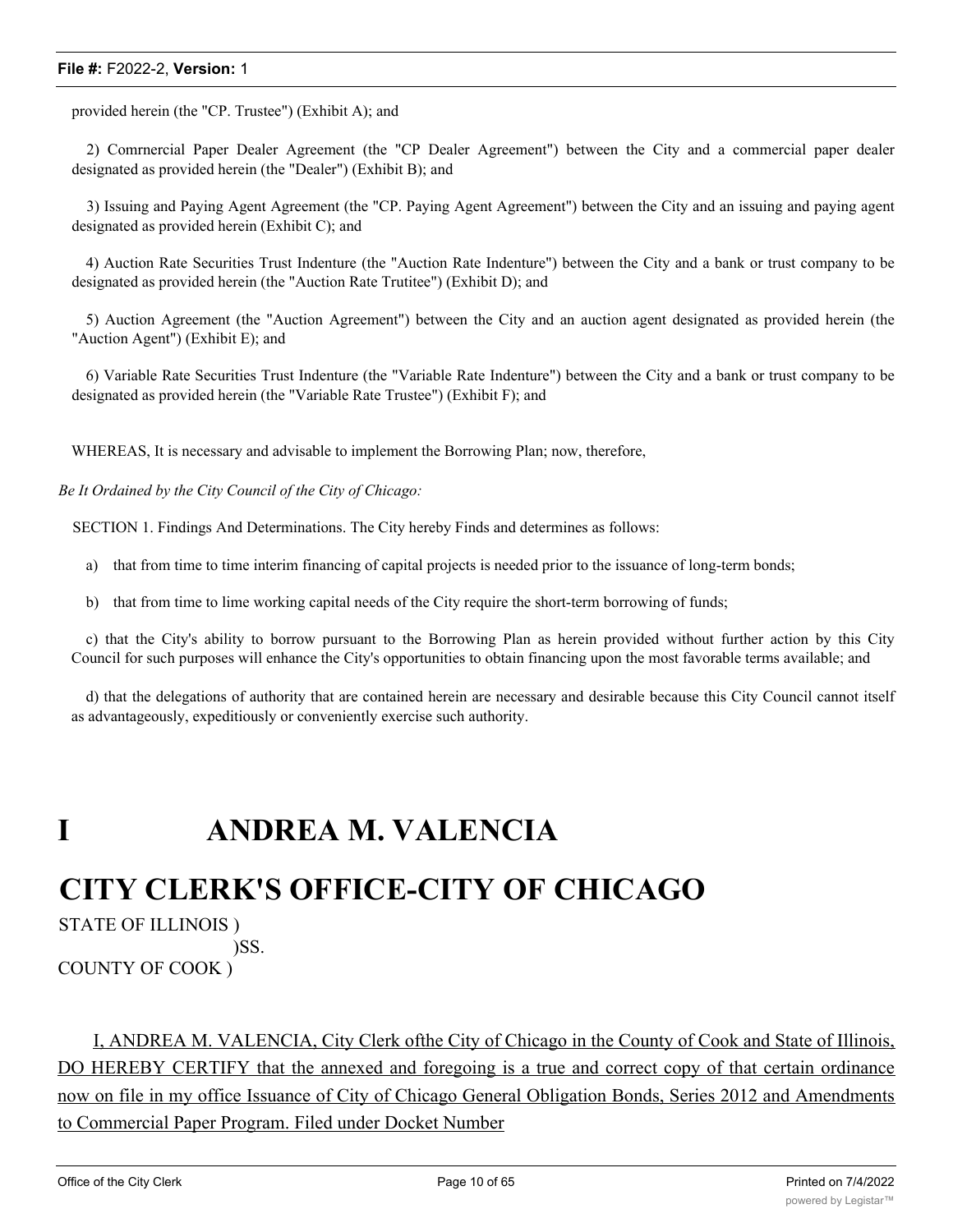02012-648.

I DO FURTHER CERTIFY that the said ordinance was passed by the City Council ofthe said City of Chicago on the fourteenth  $Q4$ <sup>"1</sup>) day of March. 2012.

I DO FURTHER CERTIFY that the vote on the question ofthe passage ofthe said ordinance by the said City Council was taken by yeas and nays and recorded in the Journal of the Proceedings of the said City Council, and that the result of said vote so taken was as follows, to wit:

Yeas 47 Nays 0

I DO FURTHER CERTIFY that the said ordinance was delivered to the Mayor of the said City of Chicago after the passage thereof by the said City Council, without delay, by the City Clerk of the said City of Chicago, and that the said Mayor failed to return the said ordinance to the said City Council with her written objections thereto at the next regular meeting of the said City Council occurring not less than five (5) days after the passage of the said ordinance.

I DO FURTHER CERTIFY that the original, of which the foregoing is a true copy, is entrusted to my care for safekeeping, and that I am the lawful keeper of the same.

> IN WITNESS WHEREOF, I have hereunto set my hand and affixed the corporate seal of the City of Chicago aforesaid, at the said City, in the County and State aforesaid, this first  $(1<sup>st</sup>)$  day of September 2021.

 $[T.P.]$ 

REPORTS OF COMMITTEES

Whereas, the City of Chicago (the "City') is a body politic and corporate under the laws of the State of Illinois and a home rule unit under Article VII of the Illinois Constitution of 1970; and

WHEREAS, the City has heretofore authorized the issuance of its general obligation bonds and notes and has established a commercial paper program authorizing the issuance of its general obligation commercial paper from time to time; and

Whereas, the City's general obligation bonds and notes currently outstanding and its general obligation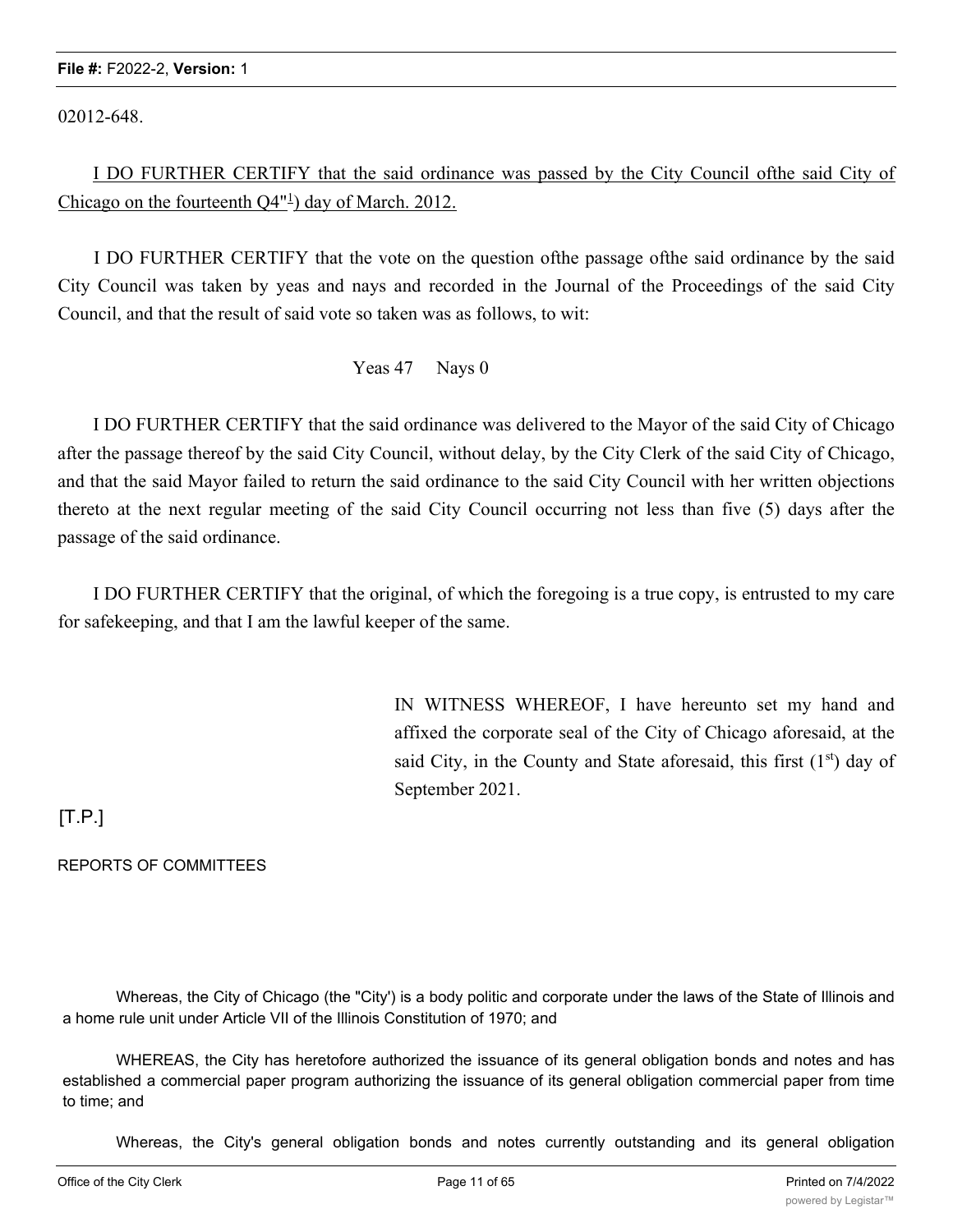commercial paper currently or hereafter outstanding from time to time (collectively, the "Outstanding Indebtedness") mature and are subject to optional and mandatory redemption as provided in the respective proceedings authorizing the Outstanding Indebtedness; and

Whereas, the City has heretofore entered into agreements of the type described in Section 14 hereof which are in existence as of the date of adoption of this Ordinance (the "Existing Interest Rate Exchange Agreements'); and

Whereas, it is in the best interests of the inhabitants of the City and necessary for the welfare of the government and affairs of the City to authorize (i) refunding all or a portion of the Outstanding Indebtedness and (ii) terminating, amending or otherwise modifying all or any portion of the Existing Interest Rate Exchange Agreements and paying any settlement, breakage or termination amounts that may be due and owing in connection therewith, in order to achieve debt service savings for the City, restructure debt service of the Outstanding Indebtedness or reduce, limit or manage the City's exposure to interest rate risk (collectively, the "Refunding Purposes'); and

Whereas, it is in the best interests of the inhabitants of the City and necessary for the welfare of the government and affairs of the City to finance (i)' public right-of-way infrastructure improvements in City neighborhoods, including street and alley construction and improvements, lighting improvements, sidewalk improvements and replacement, and curb and gutter repairs and replacement; (ii) infrastructure improvements to enhance the development of economic activity, including industrial street construction and improvements, streetscaping, median landscaping, demolition of hazardous, vacant or dilapidated buildings that pose a threat to public safety and welfare, shoreline reconstruction, riverbank stabilization, residential and commercial infrastructure redevelopment and railroad viaduct clearance improvements; (iii) transportation improvements (to City property and facilities and to property and facilities

#### JOURNAL-CITY COUNCIL-CHICAGO

located within the City limits which are owned by other governmental entities), including street resurfacing, bridge and freight tunnel rehabilitation, traffic signal modernization, new traffic "signal installation, intersection safety improvements and transit facility improvements; (iv) grants or loans to assist not-for-profit organizations or educational or cultural institutions, or to assist other municipal corporations, units of local government, school districts, the State of Illinois or the United States of America; (v) cash flow needs of the City; (vi) the acquisition of personal property, including, but not limited to, computer hardware and software, vehicles or other capital items useful or necessary for City purposes; (vii) the duly authorized acquisition of improved and unimproved real property within the City for municipal, industrial, commercial or residential purposes, or any combination thereof, and the improvement, demolition and/or remediation of any such property; (viii) constructing, equipping, altering and repairing various municipal facilities including fire stations, police stations, libraries, senior and health centers and other municipal facilities; (ix) the enhancement of economic development within the City by making direct grants or loans to, or deposits to funds or accounts to secure the obligations of, not-forprofit or for-profit organizations doing business or seeking to do business in the City; (x) the funding of (A) judgments entered against the City, (B) certain settlements or other payments required to be made by the City as a condition to the resolution of litigation or threatened litigation or arbitration and (C) such escrow accounts or other reserves as shall be deemed necessary for any of said purposes; (xi) the payment of certain contributions (the "Pension Contributions') to the Policemen's Annuity and Benefit Fund, the Firemen's Annuity and Benefit Fund, the Municipal Employees', Officers' and Officials' Annuity and Benefit Fund and the Laborers' and Retirement Board Employees' Annuity and Benefit Fund (collectively, the "Pension Funds'); (xii) the provision of facilities, services and equipment to protect and enhance public safety, including, but not limited to, increased costs for police and fire protection services, emergency medical services, staffing at the City's emergency call center and other City facilities, and enhanced security measures at.airports and other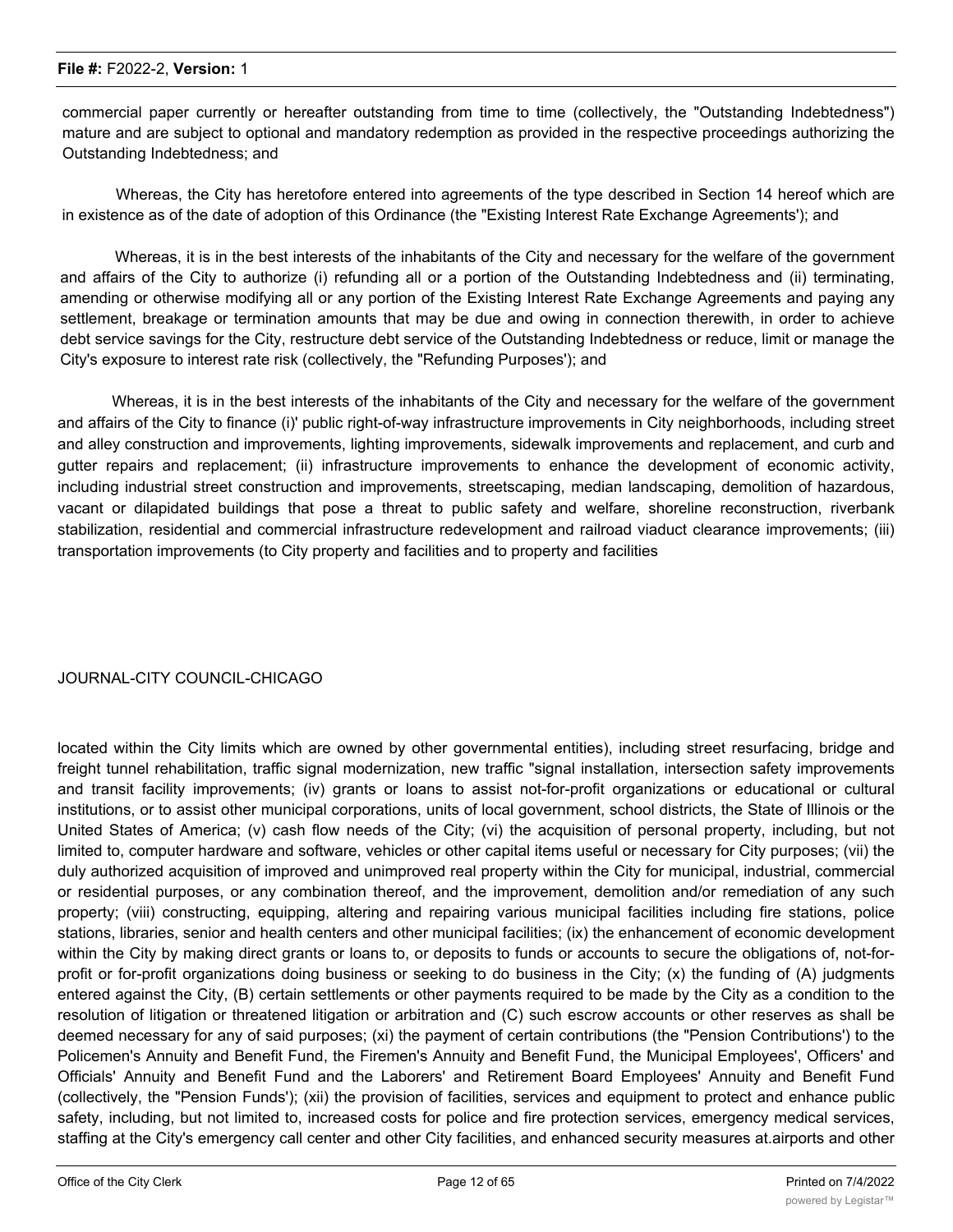major City facilities; and (xiii) acquiring motor vehicles for a term of years or lease period (the purposes described in clauses (i) through (xiii) above being referred to herein as the "Project'); and

Whereas, the cost of the Refunding Purposes and the Project is estimated to be not less than \$900,000,000 and the City expects to pay a portion of such costs by borrowing money and issuing its general obligation bonds in one or more series and at one or more times in the aggregate principal amount of not to exceed \$900,000,000 (plus the amount of any original issue discount as herein provided); and

Whereas, the City has determined that it is advisable and necessary to authorize the borrowing of the sum necessary at this time for any or all of the purposes of (i), paying costs of the Refunding Purposes, (ii) paying costs of the Project, including capitalizing or funding such interest on the bonds herein authorized for said purpose as may be necessary, (iii) capitalizing or funding interest on Outstanding Indebtedness and (iv) paying the expenses of issuing the bonds herein authorized for the purposes described herein, and in evidence thereof to authorize the issuance of its General Obligation Bonds (the "Bonds'), in one or more series and at one or

#### REPORTS OF COMMITTEES

more times as herein provided, such borrowing being for a proper public purpose and in the public interest, and the City, by virtue of its constitutional home rule powers and all laws applicable thereto, has the power to issue such Bonds; and

WHEREAS, the Bonds may include one or more series of bonds the interest on which is, as designated by series, either includible or excludable from gross income for federal income tax purposes under Section 103 of the Internal Revenue Code of 1986, as amended (the "Code"); and

Whereas, the City-has authorized the issuance of certain bonds, notes and commercial paper of the City secured by and payable from a specified revenue source, including, without limitation, airport revenues, sales tax revenues, motor fuel tax revenues, water system revenues and sewer system revenues (such bonds and notes being hereinafter referred to as "Revenue Bonds and Notes" and such commercial paper being hereinafter" referred to as "Revenue Commercial Paper"), and

Whereas, the City has determined that it is necessary to provide for various restructuring-amendments (i) to the Outstanding Indebtedness, (ii) to the Revenue Bonds and Notes currently outstanding and the Revenue Commercial Paper currently or hereafter outstanding from time to time (collectively, the "Outstanding Revenue Indebtedness") and (iii) to the extent issued and outstanding from time to time in the future, the Bonds; and

Whereas, the City has determined that it is necessary to amend certain sections of the ordinance adopted by the City Council of the City of Chicago on May 1, 2002 (the "2002 Ordinance"), which authorized the issuance of Commercial Paper Notes Series A and Series B in an amount not to exceed \$200,000,000 and pursuant to which the City proposed to establish a commercial paper program, an auction rate securities program, a variable rate securities program and a line of credit program (collectively, the "Borrowing Plan"); and

Whereas, the Borrowing Plan authorizes the issuance of one or more series of Authorized Debt (as defined in the 2002 Ordinance) for (i) the payment, or reimbursement of the City for the payment, of the cost of all or any portion of any capital project approved by City Council, (ii) cash flow needs of the City, (iii) the deposit of monies into funds and accounts as are provided for in any indenture entered into under the Borrowing Plan, and (iv) the payment of costs of issuance incurred in connection with each series of Authorized Debt; and

Whereas, the City desires to amend the 2002 Ordinance in order to, among other things, (i) increase the maximum aggregate principal amount of Authorized Debt to be outstanding under the 2002 Ordinance from \$200,000,000 to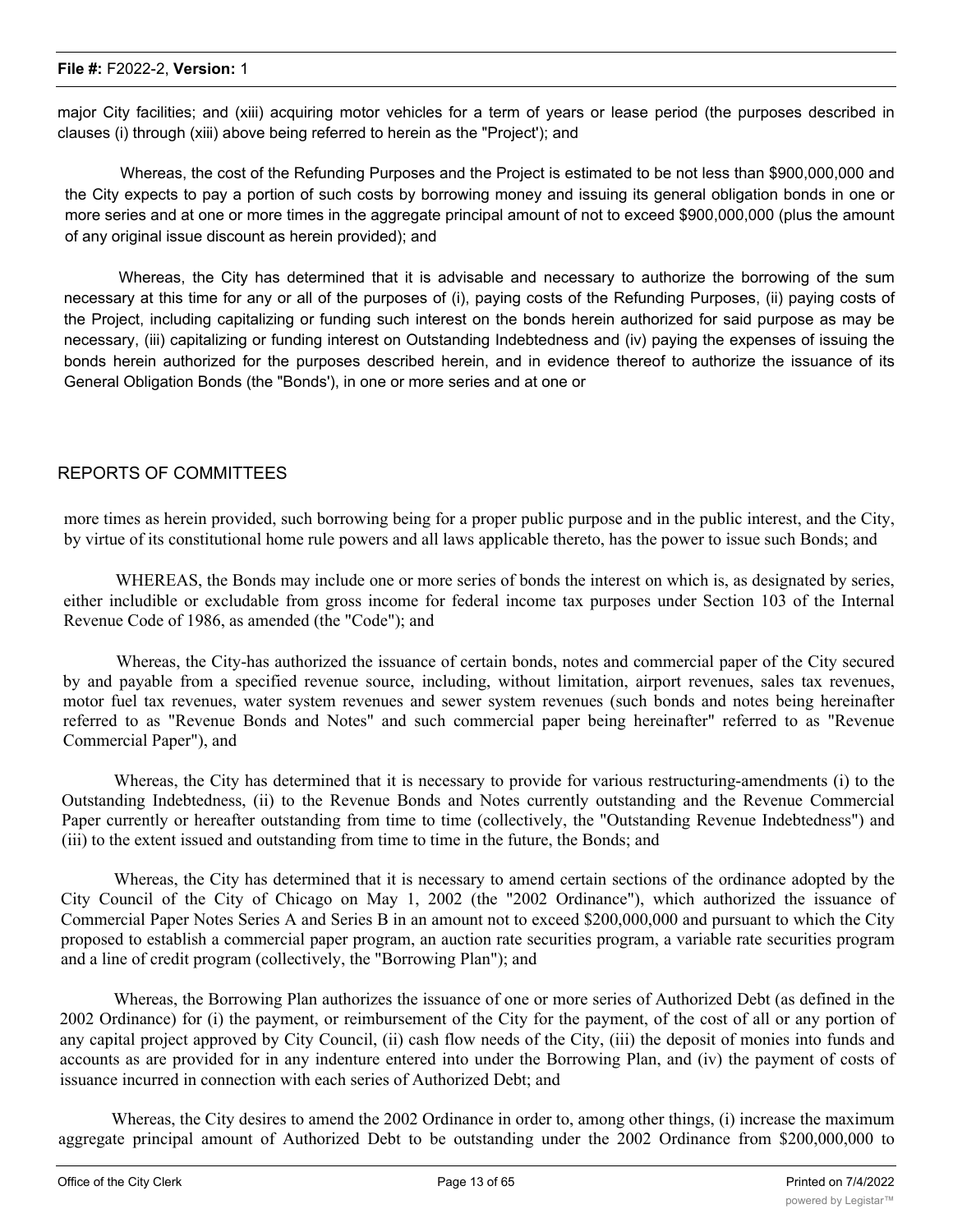\$500,000,000 and (ii) further delegate authority and establish the borrowing parameters for the line of credit program; now, therefore,

Be It Ordained By the City Council of the city of Chicago:

Section 1. The City Council of the City (the "City Council'), after a public meeting heretofore held on this Ordinance by the Committee on Finance of the City Council, pursuant to

#### JOURNAL-CITY COUNCIL-CHICAGO

proper notice and in accordance with the findings and recommendations of such Committee, hereby finds that all ofthe recitals contained in the preambles to this Ordinance are full, true and correct and does incorporate them into this Ordinance by this reference.

Section 2. There shall be borrowed on the credit of and for and on behalf of the City in one or more series and at one or more times the sum of not to exceed \$900,000,000 plus an amount equal to the amount of any net original issue discount used in the marketing of the Bonds (not to exceed 10 percent of the principal amount of each series thereof) for the purposes aforesaid; and the Bonds shall be issued from time to time in said aggregate principal amount, or such lesser amount, as may be determined by the *City's Chief Financial Officer or the City Comptroller (each such officer being hereinafter referred to as an "Authorized Officer).*

All or any portion of the Bonds may be issued as Bonds payable in one payment on a fixed date {"Capital Appreciation Bonds"). Each series of Capital Appreciation Bonds shall be dated the date of issuance thereof and shall also bear the date of authentication, shall be in fully registered form, shall be numbered as determined by the applicable Bond Registrar (as hereinafter defined), and shall be in'denominations equal to the original principal amounts of such Capital Appreciation Bonds or any integral multiple thereof, each such original principal amount representing Compound Accreted Value (as hereinafter defined) at maturity (the "Maturity Amount') of such minimum amounts and integral multiples thereof as shall be agreed upon by an Authorized Officer and the purchasers of such Capital Appreciation Bonds (but no single Bond shall represent Compound Accreted Value maturing on more than one date). As used herein, the "Compound Accreted Value" of a Capital Appreciation Bond on any date of determination shall be an amount equal to the original principal amount (or integral multiple thereof) plus an investment return accrued to the date of such determination at a semiannual compounding rate which is necessary to produce the yield to maturity borne by such Capital *Appreciation Bond (the "Yield to Maturity').*

All or any portion of the Bonds may be issued as Bonds bearing interest at fixed rates and paying interest semiannually as described below (the "Current Interest Bonds'). Each series of Current Interest Bonds shall be dated such date as shall be agreed upon by an Authorized Officer and the purchasers of such Current Interest Bonds, shall be in fully registered form, shall be in such minimum denominations and integral multiples thereof as shall be agreed upon by an Authorized Officer and the purchasers of such Current Interest Bonds (but no single Current Interest Bond shall represent installments of principal maturing on more than one date), and shall be numbered as determined by the applicable Bond Registrar.

The Bonds may be initially issued as Capital Appreciation Bonds containing provisions for the conversion of the Compound Accreted Value of such Bonds into Current Interest Bonds (the "Convertible Bonds') at such time following the initial issuance as shall be approved by an Authorized Officer. While in the form of Capital Appreciation Bonds, such Convertible Bonds shall be subject to all of the provisions and limitations of this Ordinance relating to Capital Appreciation Bonds, and while in the form of Current Interest Bonds, such Convertible Bonds shall be subject to all of the provisions and limitations of this Ordinance relating to Current Interest Bonds. In particular, when Convertible Bonds are in the form of Capital Appreciation Bonds prior to their conversion to Current Interest Bonds, the transfer, exchange and

#### REPORTS OF COMMITTEES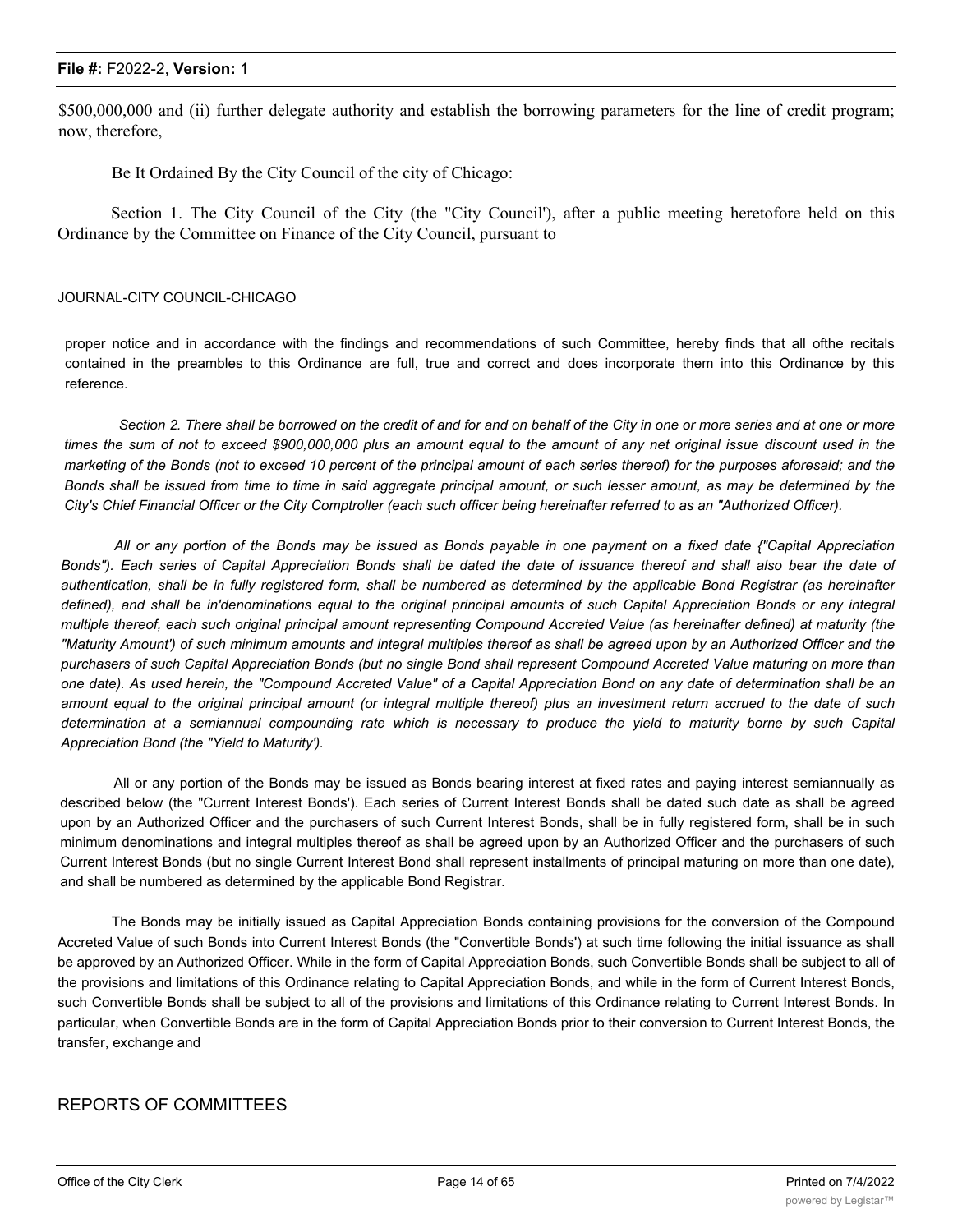replacement provisions of this Ordinance with respect to Capital Appreciation Bonds shall apply to such Convertible Bonds; provided that the Convertible Bonds delivered in the form of Capital Appreciation Bonds in connection with any such transfer, exchange or replacement shall have identical provisions for conversion to Current Interest Bonds as set forth in the Convertible Bonds being transferred, exchanged or replaced. In connection with the issuance and sale of any Convertible Bonds, the terms and provisions relating to the conversion of the Compound Accreted Value'of such Convertible Bonds into Current Interest Bonds shall be as approved by an Authorized Officer at the time of sale of such Convertible Bonds. Notwithstanding any other provision hereof, any series of Bonds may be issued as Capital Appreciation Bonds, Current Interest Bonds, Convertible Bonds or any combination thereof.

All or any portion of the Bonds may be issued as Bonds bearing interest at variable rates established by reference to such indices or otherwise and adjustable and payable from time to time as shall be determined by an Authorized Officer and as agreed upon by an Authorized Officer and the purchaser of the Bonds (the "Variable Rate Bonds"). Each series of Variable Rate Bonds shall be dated such date as shall be agreed upon by an Authorized Officer and the purchasers of such Bonds, shall be in fully registered form, shall be in such denominations as shall be agreed upon by an Authorized Officer and the purchasers of the Bonds (but no single Bond shall represent installments of principal maturing on more than one date), and shall be numbered as determined by the applicable Bond Registrar. Each series of Variable Rate Bonds may be issued pursuant to, and have such terms and provisions as are set forth in, a trust indenture between the City and a bank or trust company selected by an Authorized Officer. The Mayor or an Authorized Officer is hereby authorized to enter into one or more such trust indentures on behalf of the City. Each such trust indenture shall be in substantially the form of trust indentures previously entered into by the City in connection with the sale of general obligation bonds or notes bearing interest at variable rates, but with such revisions in text as the Mayor or the Authorized Officer executing the same shall determine are necessary or desirable, including such revisions as shall be necessary to incorporate provisions relating to the manner of establishing the interest rate and the payment of interest from time to time on the Variable Rate Bonds, the execution thereof, and any amendment thereto, by the Mayor or such Authorized Officer to evidence the City Council's approval of all such revisions.

All or any portion of the Bonds may be issued and sold from time to time on a retail basis to individual investors (the "Retail Bonds') or as a direct purchase to holders (the "Direct Purchase Bonds'). The Retail Bonds and the Direct Purchase Bonds shall be sold as provided in Section 12 hereof.

The principal of the Bonds of each series shall become due and payable on or before the earlier of (i) January 1, 2054, or (ii) 40 years after the date of issuance thereof. Each series of Current Interest Bonds shall bear interest at a rate or rates and each series of Capital Appreciation Bonds shall have Yields to Maturity not to exceed 15 percent per annum. Each series of Variable Rate Bonds shall bear interest from time to time at such rates determined by such remarketing or other indexing agent as shall be selected by an Authorized Officer for that purpose or as provided in the related trust indenture referred to above not to exceed 15 percent per annum. Any portion of the Bonds may be issued as bonds the interest on which is not

## JOURNAL-CITY COUNCIL-CHICAGO

excludable from the gross income of the owner thereof for federal income tax purposes if determined by an Authorized Officer to be beneficial to the City.

Each Capital Appreciation Bond shall accrue interest from its date at the rate per annum compounded semiannually on each January 1 and July 1, commencing on such January 1 or July 1 as determined by an Authorized Officer at the time of sate of such Capital Appreciation Bonds, which will produce the Yield to Maturity identified therein until the maturity date thereof. Interest on the Capital Appreciation Bonds shall be payable only at the respective maturity dates thereof.

Each Current Interest Bond shall bear interest from the later of its date or the most recent interest payment date to which interest has been paid or duly provided for, until the principal ampunt of such Bond is paid, such interest (computed upon the basis of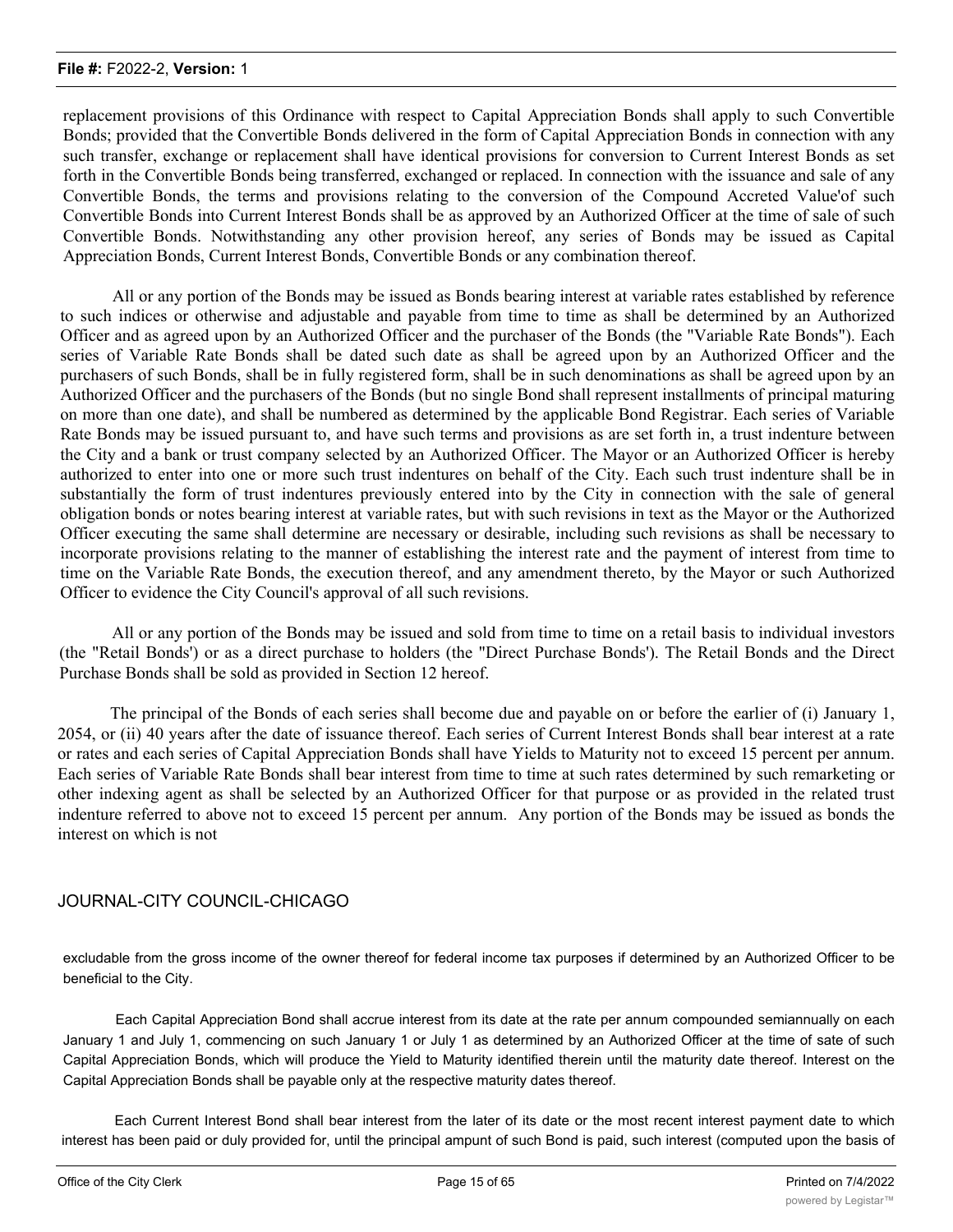a 360-day period of twelve 30-day months) being payable on January 1 and July 1 of each year, commencing on such January 1 or July 1 as shall be determined by an Authorized Officer at the time of the sale of each series of Current Interest Bonds. Interest on each Current Interest Bond shall be paid to the person in whose name such Bond is registered at the close of business on the 15th day of the month next preceding the interest payment date, by check or draft of the applicable Bond Registrar, or, at the option of any registered owner of \$1,000,000 or more in aggregate principal amount of Current Interest Bonds of a series, by wire transfer of immediately available funds'to such bank in the continental United States of America as the registered owner of such Bonds shall request in writing to the applicable Bond Registrar.

Each series of Variable Rate Bonds shall bear interest (computed from time to time at such rates and on such basis as shall be determined by an Authorized Officer or at the time of sale of such series of Variable Rate Bonds) payable on such dates as shall be determined by an Authorized Officer at the time of sale of such Variable Rate Bonds. Any Variable Rate Bonds may be made subject to optional or mandatory tender for purchase by the owners thereof at such times and at such prices (not to exceed 105 percent of the principal amount thereof) as shall be determined by an Authorized Officer at the time of sale of such Variable Rate Bonds In connection with the remarketing of any Variable Rate Bonds of a series so tendered for purchase under the terms and conditions so specified by an Authorized Officer, the Mayor and each Authorized Officer are hereby authorized to execute on behalf of the City a remarketing agreement, and any amendment thereto, with respect to such series of Variable Rate Bonds in substantially the form previously used for variable rate financings of the City with appropriate revisions to reflect the terms and provisions of such Bonds sold as Variable Rate Bonds and such other revisions in text as an Authorized Officer shall determine are necessary or desirable in connection with the sale of such Bonds as Variable Rate Bonds. The annual fee paid to any remarketing agent serving in such capacity pursuant to any such remarketing agreement with respect to a series of Variable Rate Bonds shall not exceed one-quarter of one percent (0.25%) of the average principal amount of such Variable Rate Bonds of such series outstanding during such annual period.

The Compound Accreted Value of the Capital Appreciation Bonds, the principal of the Current Interest Bonds and the Variable Rate Bonds and any redemption premium shall.be <http://shall.be>

#### REPORTS OF COMMITTEES

payable in lawful money of the United States of America upon presentation and surrender thereof at the designated corporate trust office of the applicable Bond Registrar.

Each of the Bonds shall be designated "General Obligation Bonds, Series ," with such additions, modifications or revisions as shall be determined to be necessary by an Authorized Officer at the time of the sale of such Bonds to reflect the calendar year of issuance of the Bonds, the order of sale of the Bonds, the specific series of the Bonds, whether the Bonds are being issued on a taxable basis, whether the Bonds are Capital Appreciation Bonds, Current Interest Bonds, Convertible Bonds, Variable Rate Bonds, Retail Bonds -or Direct Purchase Bonds, whether the Bonds are being issued and sold for the purpose of paying costs of the Refunding Purposes, paying costs of the Project or a combination thereof and any other authorized features of the Bonds determined by an Authorized Officer as desirable to be reflected in the title of the Bonds being issued and sold.

The seal of the City or a facsimile thereof shall be affixed to or printed on each of the Bonds, and the Bonds shall be executed by the manual or facsimile signature of the Mayor and attested by the manual or facsimile signature of the City Clerk, and in case any officer whose signature shall appear on any Bond shall cease to be such officer before the delivery of such Bond, such signature shall nevertheless be valid and sufficient for all proposes, the same as if such officer had remained in office until delivery. As used in. this Ordinance. "City Clerk" shall mean the duly qualified and acting City Clerk of the City or any Deputy City Clerk or other person that may lawfully take a specific action or perform a specific duty prescribed for the City Clerk pursuant to this Ordinance.

*i*

All Bonds shall have thereon a certificate of authentication substantially in the form hereinafter set forth duly executed by the applicable Bond Registrar as authenticating agent of the City and showing the date of authentication. No Bond shall be valid or obligatory for any purpose or be entitled to any security or benefit under this Ordinance unless and until such certificate of authentication shall have been duly executed by the applicable Bond Registrar by manual signature, and such certificate of authentication upon any such Bond shall be conclusive evidence that such Bond has been authenticated and delivered under this Ordinance. The certificate of authentication on any Bond shall be deemed to have been executed by the applicable Bond Registrar if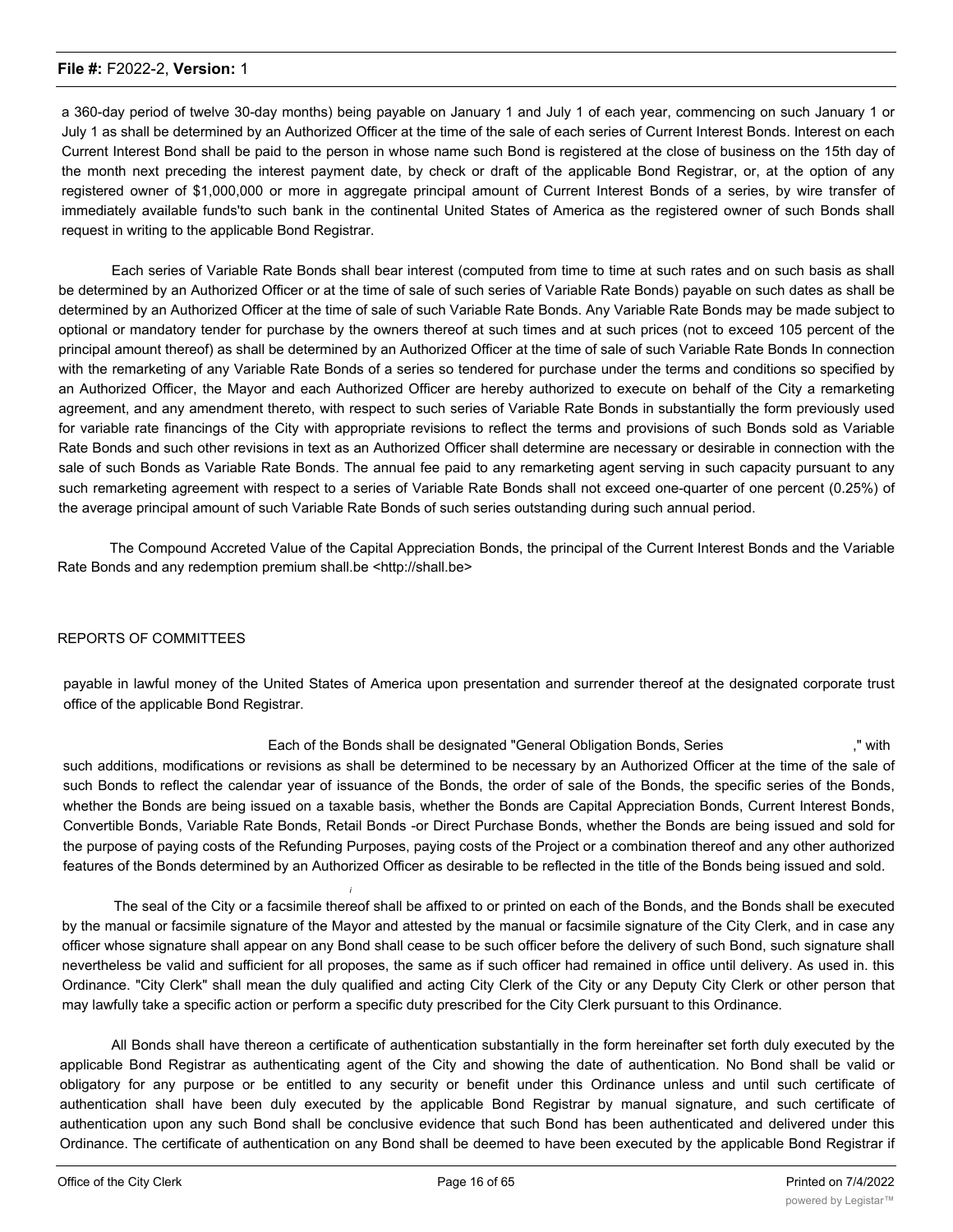signed by an authorized officer of such Bond Registrar, but it shall not be necessary that the same officer sign the certificate of authentication on all of the Bonds issued hereunder.

Section 3. (a) Registration and Transfer. The City shall cause books (the "Bond Register") for the registration and for the transfer of each series of Bonds as provided in this Ordinance to be kept at the designated corporate trust office of a bank or trust company designated by an Authorized Officer (the "Bond Registrar^, as the registrar for the City in connection with such series of Bonds. The City is authorized to prepare multiple Bond blanks executed by the City for use in the transfer and exchange of Bonds.

Upon surrender for transfer of any Bond at the designated corporate trust office of the applicable Bond Registrar, duly endorsed by. or accompanied by a written instrument or instruments of transfer in form satisfactory to such Bond Registrar and duly executed by the

## JOURNAL-CITY COUNCIL-CHICAGO 3/14/2012

registered owner or its attorney duly authorized in writing, the City shall execute and such Bond Registrar shall authenticate, date and deliver in the name of the transferee or transferees (a) in the case of any Capital Appreciation Bond, a new fully registered Capital Appreciation Bond or Bonds of the same series, maturity and yield to maturity of authorized denominations, for a like aggregate original principal amount of Capital Appreciation Bond or Bonds of the same series, maturity and yield to maturity of other authorized denominations, or (b) in the C3se of any other Bonds, one or more fully registered Bonds of the same series, type (Current Interest Bonds or Variable Rate Bonds), interest rate (or in the case of Variable Rate Bonds, method of interest rate determination) and maturity of authorized denominations, for a like principal amount. Any Capital Appreciation Bond or Bonds may be exchanged at said office of the applicable Bond Registrar for a like aggregate original principal amount of Capital Appreciation Bond or Bonds of the same series, maturity and yield to maturity of other authorized denominations. Any other Bond or Bonds may be exchanged at said office of the applicable Bond Registrar for a like aggregate principal amount of Bonds ofthe same series, type, interest rate and maturity of other authorized denominations. The execution by the City of any fully registered Bond shall constitute full and due authorization of such Bond, and the applicable Bond Registrar shall thereby be authorized to authenticate, date and deliver such Bond; provided that (a) the aggregate original principal amount of outstanding Capital Appreciation Bonds of each series, maturity and yield to maturity authenticated by the applicable Bond Registrar shall not exceed the authorized aggregate original principal amount of Capital-Appreciation Bonds of such series and maturity less previous retirements and (b) the principal amount of Current Interest Bonds or Variable Rate Bonds of each series, maturity and interest rate (or interest rate determination method) authenticated by the applicable Bond Registrar shall not exceed the authorized principal amount of Current Interest Bonds or Variable Rate Bonds for such series, maturity and interest rate (or interest rate determination method) less previous retirements.

The applicable Bond Registrar shall not be required to transfer or exchange (a) any Bond after notice calling such Bond for redemption has been mailed, or (b) any Bond during a period of 15 days next preceding mailing of a notice of redemption of such Bond; provided, however, that provisions relating to the transfer or exchange of Variable Rate Bonds of a series shall be as determined by an Authorized Officer at the time of the sale thereof and may be set forth in the trust indenture securing such series of Variable Rate Bonds as authorized in Section 2 hereof.

The person in whose name any Bond shall be registered shall be deemed and regarded as the absolute owner thereof for all purposes, and payment of the Compound Accreted Value of. principal of, redemption premium, if any, or interest on any Bond, as appropriate, shall be made only' to or upon the order of the registered owner thereof or its legal representative. All such payments shall be valid and effectual to satisfy and discharge the liability upon such Bond to the extent of the sum or sums so paid. f

No service charge shall be made for any transfer or exchange of Bonds, but the City or the applicable Bond Registrar may require payment of a sum sufficient to cover any tax or other governmental charge that may be imposed in connection with any transfer or exchange of Bonds, except that no such payment may be required in the case of the issuance of a Bond or Bonds for the unredeemed portion of a Bond surrendered for redemption.

#### REPORTS OF COMMITTEES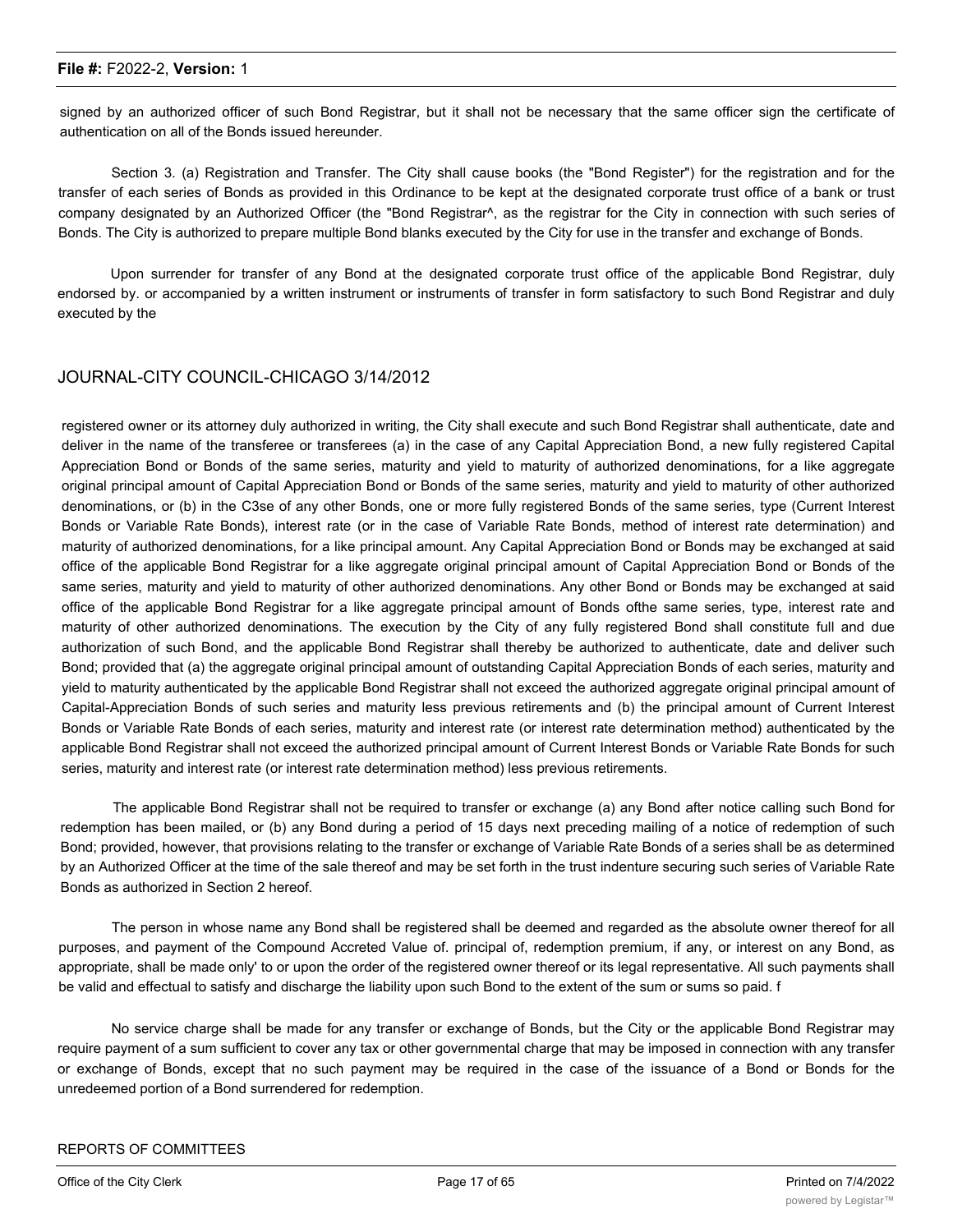b) Book-Entry Oniy System. If so determined and directed by an Authorized Officer in connection with the sale of any of the Bonds, such Bonds may'be issued in book-entry only form. In connection with the issuance of Bonds in book-entry only form, an Authorized Officer is authorized to execute and deliver to .the book-entry depository selected by such Authorized Officer such depository's standard form of representation letter. If any of the Bonds are registered in the name of a securities depository which uses a book-entry system, the standing of the beneficial owner to enforce any of the covenants herein may be established through the books and records of such securities depository or a participant therein.

c) Bonds Lost, Destroyed, etc. If any Bond, whether in temporary or definitive form, is lost (whether by reason of theft or otherwise), destroyed (whether by mutilation, damage, in whole or in part, or otherwise) or improperly cancelled, the applicable Bond Registrar may authenticate a new Bond of like series, date, maturity date, interest rate (or, in the case of Capital Appreciation Bonds, yield to maturity, and in the case of Variable Rate Bonds, method of interest rate determination), denomination and original principal amount (in the case of Capital Appreciation Bonds) or principal amount (in the case of other Bonds) and bearing a number not contemporaneously outstanding; provided that (i) in the case of any mutilated Bond, such mutilated Bond shall first be surrendered to the applicable Bond Registrar, and (ii) in the case of any lost Bond or Bond destroyed in whole, there shall be first furnished to the applicable Bond Registrar evidence of such loss or destruction, together with indemnification of the City and such Bond Registrar, satisfactory to such Bond Registrar. If any lost, destroyed or improperly cancelled Bond shall have matured or is about to mature, or has been called for redemption, instead of issuing a duplicate Bond, the applicable Bond Registrar shall pay the same without surrender thereof if there shall be first furnished to such. Bond Registrar evidence of such loss, destruction or cancellation, together with indemnity, satisfactory to it. Upon the issuance of any substitute Bond, the applicable Bond Registrar may require the payment of a sum sufficient to cover any tax or other governmental charge that may be imposed in relation thereto.

d) Redemption and Repurchase. The Bonds may be made subject to redemption prior to maturity at the option of the City, in whole or in part on any date, at such times and at such redemption prices (to- be expressed as a percentage of the principal amount of Current Interest Bonds or Variable Rate Bonds being redeemed or as a formula as described below and expressed as a percentage of the Compound Accreted Value of Capital Appreciation" Bonds to be redeemed or as a formula as described below) not to exceed 105 percent, plus, in the case of Current Interest Bonds and Variable Rate Bonds, accrued interest to the date of redemption, as determined by an Authorized Officer at the time of the sale thereof.

Notwithstanding the foregoing, such 105 percent limitation on the redemption price of Bonds shall not apply where the redemption price is based upon a formula designed to compensate the owner of the Bonds to be redeemed based upon prevailing market conditions on the date fixed for redemption, commonly known as a "make-whole" redemption price (the "Make-Whole Redemption Price'). At the time of sale of the Bonds, an Authorized Officer shall determine the provisions of the formula to be used to establish any Make-Whole Redemption Price, which may vary depending on whether the Bonds are issued on a taxable or tax-exempt basis. An Authorized Officer shall confirm and transmit the applicable Make-Whole Redemption Price on such dates and to such parties as shall be necessary-to effectuate such redemption.

#### JOURNAL-CITY COUNCIL-CHICAGO

If fewer than all of the outstanding Bonds of a series are to be optionally redeemed, the Bonds to be called shall be called from such maturities and interest rates of such series as may be determined by an Authorized Officer.

Certain of the Bonds of a series may be made subject to mandatory redemption, at par and accrued interest to the date fixed for redemption, as determined by an Authorized Officer at the time of the sale thereof. Further, an Authorized Officer is hereby authorized to sell (at a price determined by such Authorized Offtcer to be in the best interests of the City) or waive any right the City may have to call any of the Bonds or Outstanding Indebtedness for optional redemption, in whole or in part, and is hereby further authorized to expend the proceeds of any such sales for any purpose for which the proceeds of the Bonds are authorized to be expended and for the payment or prepayment of any City debt obligations, all as determined by an Authorized Officer; provided however, to the extent that interest on such Bonds or Outstanding Indebtedness is excluded from gross income for federal income tax purposes, such expenditures shall not adversely affect such exclusion. If determined to be necessary or appropriate, an Authorized Officer is authorized to solicit the consent of holders of outstanding Bonds or Outstanding Indebtedness to any such sale or waiver. ,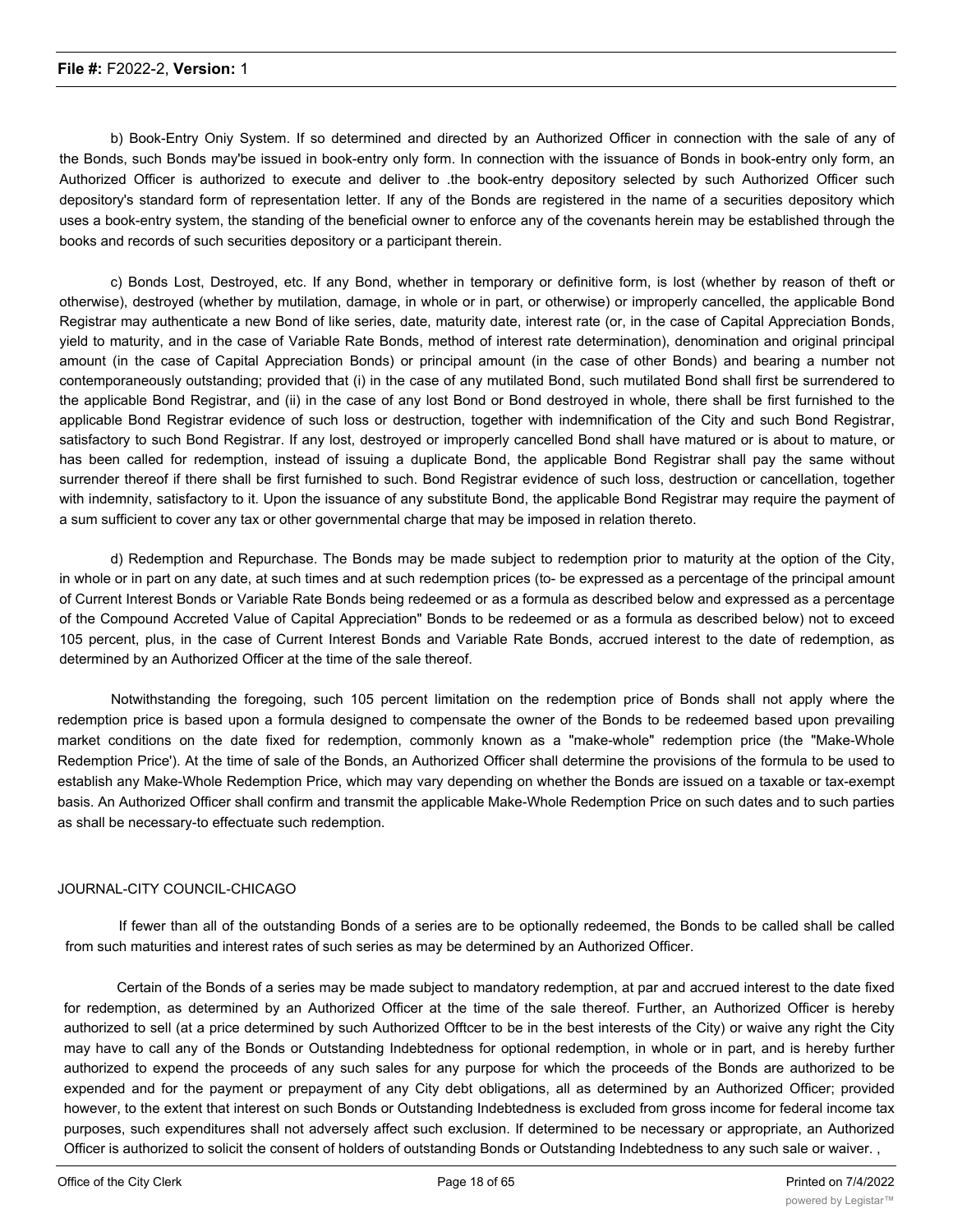Retail Bonds may be made subject to repurchase by the City upon the demand of certain holders thereof at a price of not to exceed 105 percent of par, as more fully described in Section 12 hereof.

At the time of sale of Bonds of a series, an Authorized Officer is authorized to determine the manner of redeeming such Bonds, either by lot in the manner hereinafter provided or pro-rata in the manner determined by an Authorized Officer at the time of sale, in the event less than all of the Bonds of the same series, maturity and interest rate are to be redeemed.

The Current Interest Bonds shall be redeemed only in amounts equal to the respective minimum authorized denominations and integral multiples thereof and the Capital Appreciation Bonds shall be redeemed only in amounts representing the respective minimum authorized Maturity Amounts and integral multiples thereof. In the event of the redemption of fewer than ail the Bonds of the same series, maturity and interest rate by lot, the aggregate principal amount or Maturity Amount (as appropriate) thereof to be redeemed shall be the minimum authorized denomination or Maturity Amount (as appropriate) for such series or an integral multiple thereof, and the applicable Bond Registrar shall assign to each Bond of such series, maturity and interest rate, a distinctive number for each minimum authorized denomination or Maturity Amount (as appropriate) of such Bond and shall select by lot from the numbers so assigned as many numbers as, at such minimum authorized denomination or Maturity Amount (as appropriate) for each number, shall equal the principal amount or. Maturity Amount (as appropriate) of such Bonds to be redeemed. In such case, the Bonds to be redeemed shall be those to which were assigned numbers so selected; provided that only so much of the principal amount or Maturity Amount (as appropriate) of each Bond shall be redeemed as shall equal such minimum authorized denomination or Maturity Amount (as appropriate) for each number assigned to it and so selected. In the event of the redemption of fewer than all Bonds of the same series, maturity and interest rate on a pro-rata basis, if the Bonds are held in book-entry form at the time of redemption, at the time of sale of the Bonds, an Authorized Officer is

#### REPORTS OF COMMITTEES

authorized to direct the Bond Registrar to instruct the book-entry depository to select the specific Bonds within such maturity and interest rate for redemption pro-rata among such Bonds. The City shall have no responsibility or obligation to ensure that the bookentry depository properly selects such Bonds for redemption.

The City shall, at least 45 days prior to any optional redemption date (unless a shorter time period shall be satisfactory to the applicable Bond Registrar), notify the applicable Bond Registrar of such redemption date and of the principal amount or Maturity Amount (as appropriate) of Bonds of such series to be redeemed.

In connection with any mandatory redemption of Bonds of a series as authorized above, the principal amounts of Bonds (or the Compound Accreted Value of the Capital Appreciation Bonds) of such series to be mandatorily redeemed in each year may be reduced through the earlier'optional redemption thereof, with any partial optional redemptions of such Bonds of such series' credited against future mandatory redemption requirements in such order of the mandatory redemption dates as an Authorized Officer may determine. In addition, on or prior to the 60th day preceding any mandatory redemption date of Bonds of a series, the applicable Bond Registrar may, and if directed by an Authorized Officer shall, purchase Bonds of such series required to be retired on such mandatory redemption date at such prices as an Authorized Officer shall determine. Any such Bonds so purchased shall be cancelled and the principal amount (or Compound Accreted Value, as appropriate) thereof shall be credited against the payment required on such next mandatory redemption date with respect to such series of Bonds.

The applicable Bond Registrar shall promptly notify the City in writing of the Bonds, or portions thereof, selected for redemption and, in the case of any Bond selected for partial redemption, the principal amount. Compound Accreted Value or Maturity Amount (as appropriate) thereof, and the interest rate thereof to be redeemed.

Subject to the limitation on redemption price set forth above, in the case of redemption of any Variable Rate Bonds, the terms of such redemption shall be determined by an Authorized Officer at the time of sale of such Variable Rate Bonds and may be set forth in the trust indenture securing such Variable Rate Bonds as authorized in Section 2 hereof.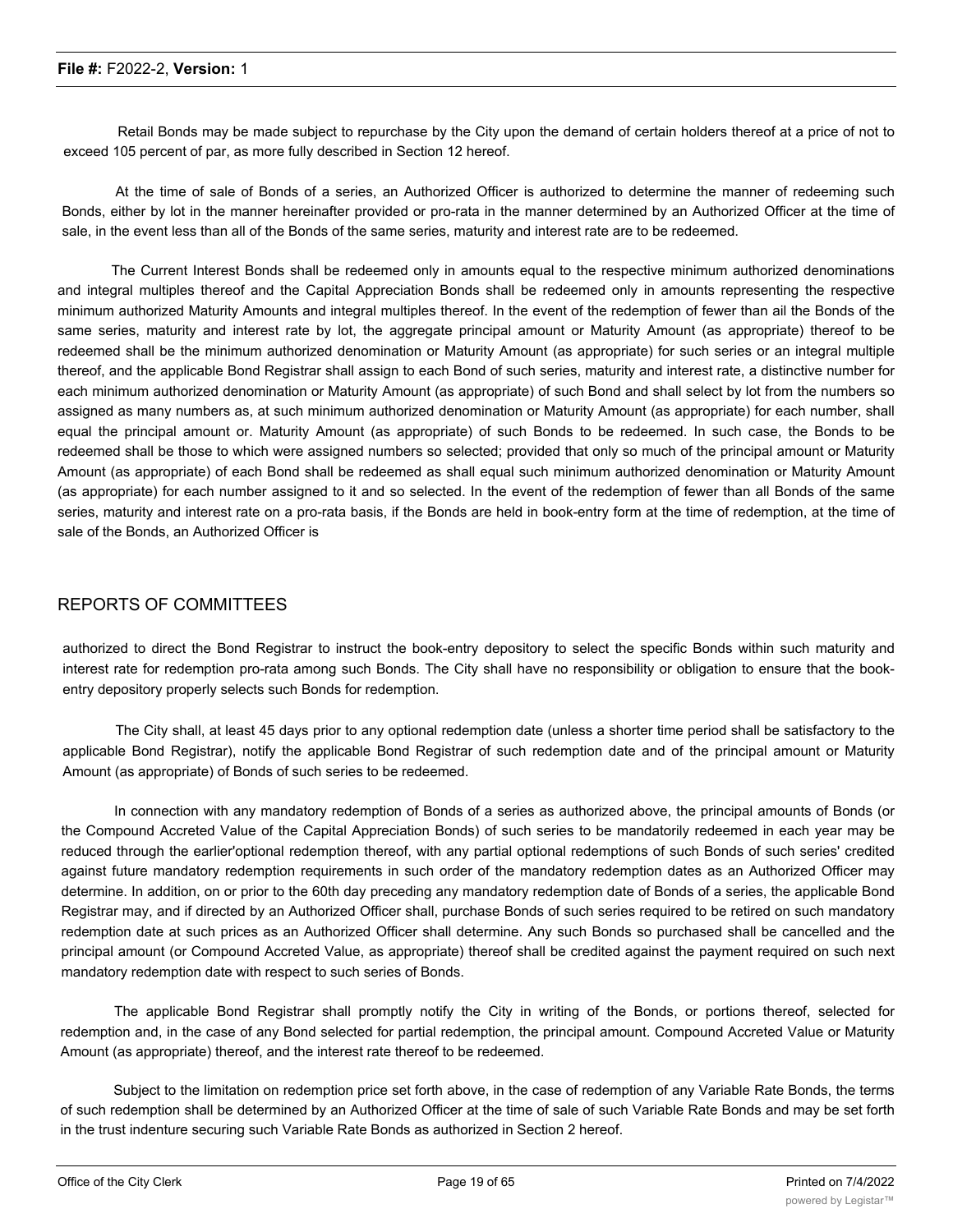Section 4. Except as may otherwise be determined as provided below for Variable Rate Bonds, unless waived by any owner of Bonds to be redeemed, notice of the call for any such redemption shall be given by the applicable Bond Registrar on behalf of the City by mailing the redemption notice by first class mail at least 30 days and not more than 60 days prior to the date fixed for redemption to the registered owner of the Bond or Bonds to be redeemed at the address shown on the applicable Bond Register or at such other address as is furnished in writing by such registered owner to such Bond Registrar, but the failure to mail any such notice or any defect therein as to any Bond shall not affect the validity of the proceedings for the redemption of any other Bond. Any notice of redemption mailed as provided in this Section shall be conclusively presumed to have been given whether or not actually received by the addressee. In the case of redemption of any Variable Rate Bonds of a series, the time and manner of giving such notice shall be determined by an Authorized Officer at the time of sale of

#### JOURNAL-CITY COUNCIL-CHICAGO

such Variable Rate Bonds and may be set forth in the trust indenture secunng such Variable Rate Bonds as authorized in Section 2 hereof.

All notices of redemption shall state:

- 1) the series designation of the Bonds to be redeemed,
- 2) the redemption date,

3) the redemption price, or in the case of . a redemption of Bonds at a Make-Whole Redemption Price, a description of the formula by which the redemption price shall be determined,

4) if less than all outstanding Bonds of a series are. to be redeemed, the identification (and, in the case of partial redemption, the respective principal amounts and interest rates, Compound Accreted Values or Maturity Amounts) of the Bonds to be redeemed,

5) that on the redemption date the redemption price will become due and payable upon each such Bond or-.portion thereof called for redemption, and that interest thereon shall cease to accrue or compound from and after said date,

6) the place where such Bonds are to be surrendered for payment of the redemption price, which place of payment shall be the designated corporate trust office of the applicable Bond Registrar, and

7) such other information as shall be deemed necessary by the applicable Bond Registrar at the time such notice is given to comply with law, regulation or industry standard.

With respect to an optional redemption of any series of Bonds, such notice may state that said redemption is conditioned upon the receipt by the applicable Bond Registrar on or prior to the date fixed for redemption of moneys sufficient to pay the redemption price of the Bonds of such series. If such moneys are not so received, such redemption notice shall be of no force and effect, the City shall not redeem such Bonds and the applicable Bond Registrar shall give notice, in the same manner in which the notice of redemption was given, that such moneys were not so received and that such Bonds will not be redeemed: Unless the notice of redemption shall be made conditional as provided above, on or prior to any redemption date for a series of Bonds, the City shall deposit with the applicable Bond Registrar an amount of money sufficient to pay the redemption price of all the Bonds or portions thereof of such series which are to be redeemed on that date.

Notice of redemption having been given as aforesaid, the Bonds, or portions thereof, so to be redeemed shall, on the redemption date, become due and payable at the redemption price therein specified, and from and after such date (unless the City shall default in the payment of the redemption price or unless, in the event of a conditional notice as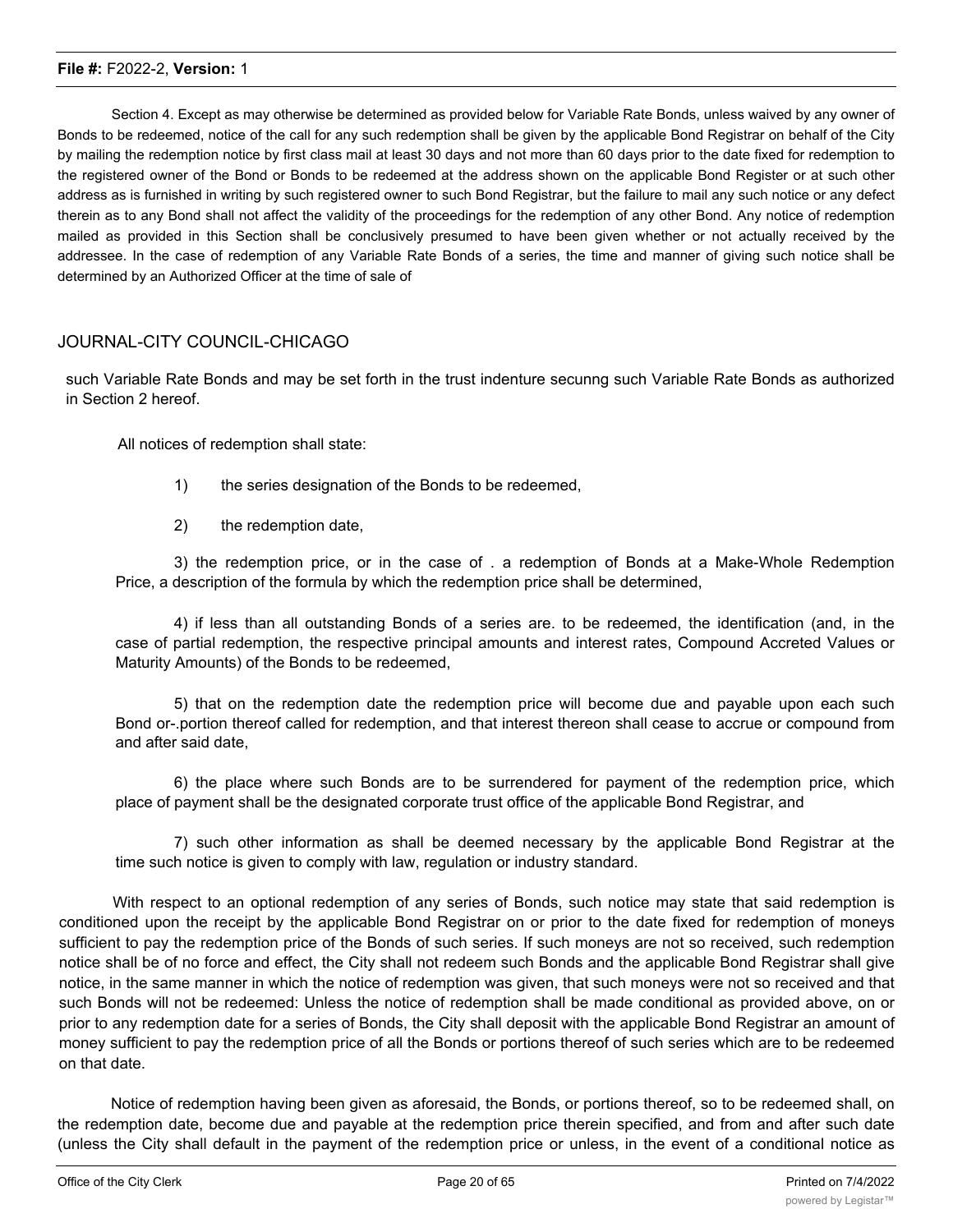described above, the

## REPORTS OF COMMITTEES

necessary moneys were not deposited) such Bonds, or portions thereof, shall cease to bear, accrue or compound interest Upon surrender of such Bonds for redemption in accordance with said notice, such Bonds shall be paid by the applicable Bond Registrar at the redemption price. Installments of interest due on or prior to the redemption date shall be payable as herein provided for payment of interest. Upon surrender for any partial redemption (i) of any Current Interest Bond or Variable Rate Bond, there shall be prepared for the registered owner a new Bond or Bonds of the same series, type (Current Interest Bonds or Variable Rate Bonds), interest rate or, in the case of Variable Rate Bonds, method of interest rate determination, and maturity in the amount of the unpaid principal or (ii) of any Capital Appreciation Bond, there shall be prepared for the registered owner a new Capital Appreciation Bond or Bonds of the same series, Yield to Maturity and maturity date in the amount of the unpaid Maturity Amount.

If any Current Interest Bond or Variable Rate Bond, or portion thereof, called for redemption shall not be so paid upon surrender thereof for redemption, the principal shall, until paid, bear interest from the redemption date at the rate borne by such Bond, or portion thereof, so called for redemption. If any Capital Appreciation Bond, or portion thereof, called for redemption shall not be so paid upon surrender thereof for redemption, the Compound Accreted Value at such redemption date shall continue to accrue interest from such redemption date at the Yield to Maturity borne by such Capital Appreciation Bond, or portion thereof, so called for redemption. All Bonds which have been redeemed shall be cancelled and destroyed by the applicable Bond Registrar and shall not be reissued.

If any Bond is not presented for payment when the principal amount, Compound Accreted Value or Maturity Amount thereof becomes due, either at maturity or at a date fixed for redemption thereof or otherwise, and rf moneys sufficient to pay such Bond are held by the applicable Bond Registrar for the benefit of the registered owner of such Bond, such Bond Registrar shall hold such moneys for the benefit of the registered owner of such Bond without liability to the registered owner for interest. The registered owner of such Bond thereafter shall be restricted exclusively to such funds for satisfaction of any claims relating to such Bond.

Section 5. The Capital Appreciation Bonds and the Current Interest Bonds of each series shall be prepared in substantially the following forms with such insertions and revisions as shall be necessary to reflect the terms and provisions of the sale of the Bonds of such series pursuant to Section 12 hereof; provided that if the text of any Bond is to be printed in its entirety on the front side of such Bond, then the text shown or appearing on the reverse side of such Bond shall replace paragraph [2] and the legend, "See Reverse Side for Additional Provisions," shall be omitted. The Convertible Bonds shall be prepared incorporating the provisions of the forms of Capital Appreciation Bonds and Current Interest Bonds set forth below as necessary to reflect the terms and provisions of the sale of the Convertible Bonds pursuant to Section 12 hereof. The Variable Rate Bonds shall be prepared in substantially the form of the Current Interest Bonds set forth below, or as provided in the applicable trust indenture securing such Variable Rate Bonds as authorized in Section 2 hereof, with such insertions and revisions as shall be necessary to reflect the terms and provisions of the sale of the Variable Rate Bonds pursuant to Section 12 hereof.

All Bonds may be prepared with such insertions and revisions as shall be necessary in connection with the issuance of such Bonds as Retail Bonds or Direct Purchase Bonds.

JOURNAL-CITY COUNCIL-CHICAGO

{Form of Capital Appreciation Bond - Front Side]

Registered No.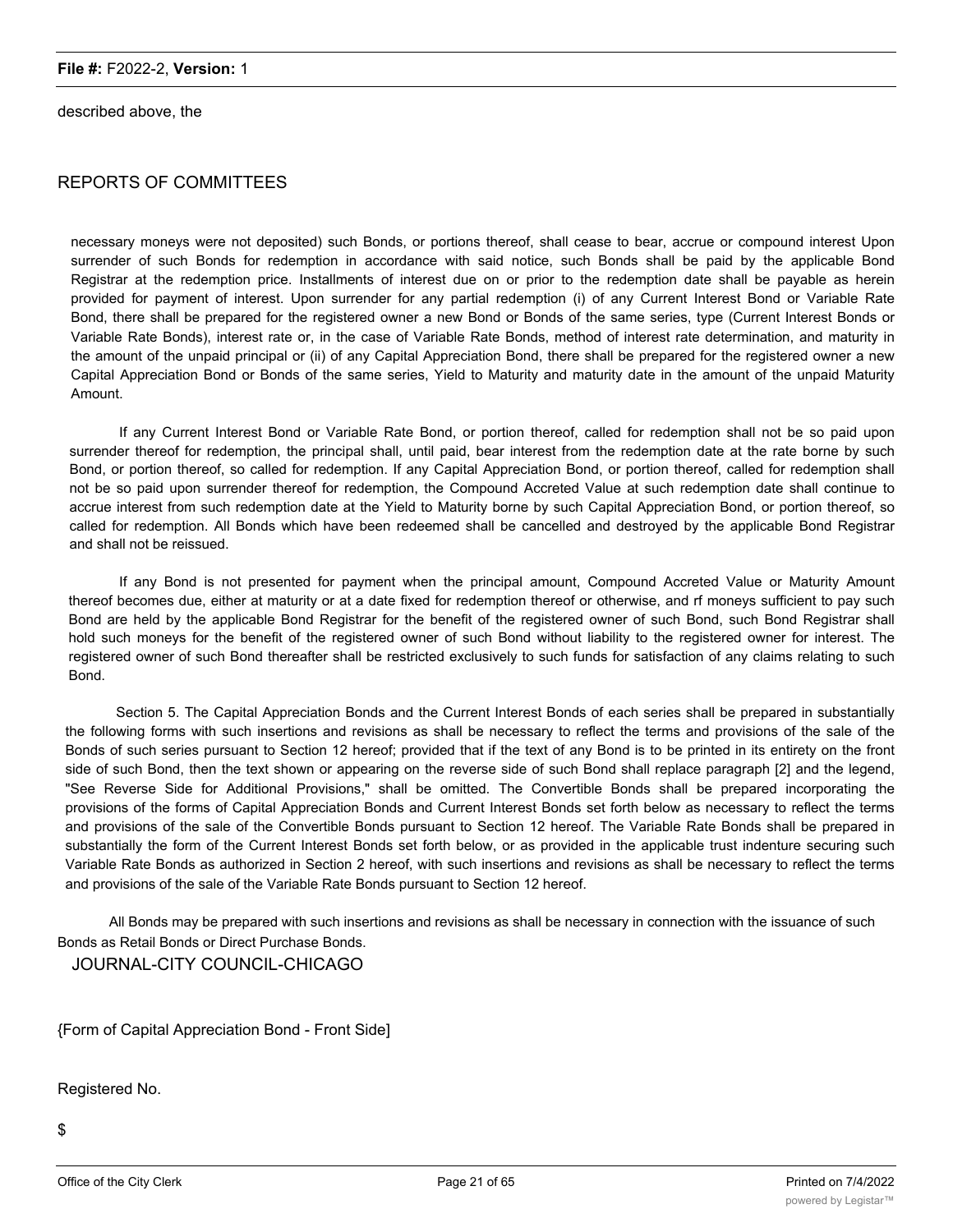|                          |         |                                       |     | Compound Accreted Value at Maturity ("Maturity Amount") |
|--------------------------|---------|---------------------------------------|-----|---------------------------------------------------------|
|                          |         | <b>United States of America</b>       |     |                                                         |
|                          |         | State of Illinois                     |     |                                                         |
|                          |         | City of Chicago                       |     |                                                         |
|                          |         | <b>General Obligation Bond Series</b> |     |                                                         |
| See<br>Provisions        | Reverse | Side                                  | for | Additional                                              |
|                          |         |                                       |     |                                                         |
|                          |         |                                       |     |                                                         |
|                          |         |                                       |     | Maturity . 20                                           |
|                          |         |                                       |     |                                                         |
| <b>Yield to Maturity</b> |         |                                       |     |                                                         |
| 000<br>\$                |         | <b>Original Principal Amount Per</b>  |     | $\%$                                                    |
| <b>Maturity Amount:</b>  |         |                                       |     |                                                         |

\$

Dated Date

Registered Owner:

The City of Chicago (the "City') hereby acknowledges itself to owe and for value, received promises to pay to the Registered Owner identified above, or registered assigns as hereinafter provided, on the Maturity Date identified above, the Maturity Amount identified above. The amount of interest payable on this 8ond on the Maturity Date hereof is the amount of interest accrued from the Dated Date hereof at a semiannual compounding rate necessary to produce the Yield to Maturity set forth above, compounded semiannually on each January 1 and July 1, commencing 1, 20 . The Maturity Amount of this Bond is payable in lawful money of the United States of America'upon presentation and surrender of this Bond at the designated corporate trust office of the state of the designated corporate trust office of the state of the state of the state of the state of the state of the state of the state of the state of the state of the state successor, as bond registrar and paying agent (the "Bond Registrar"). The Compound Accreted Value of this Bond per \$ ,000 Maturity Amount on January 1 and July 1 of each year, commencing 1, 20 , determined by the semiannual compounding described in this paragraph shall be as set forth in the Table of Compound Accreted Value Per \$ .000 of Compound Accreted Value at Maturity contained herein.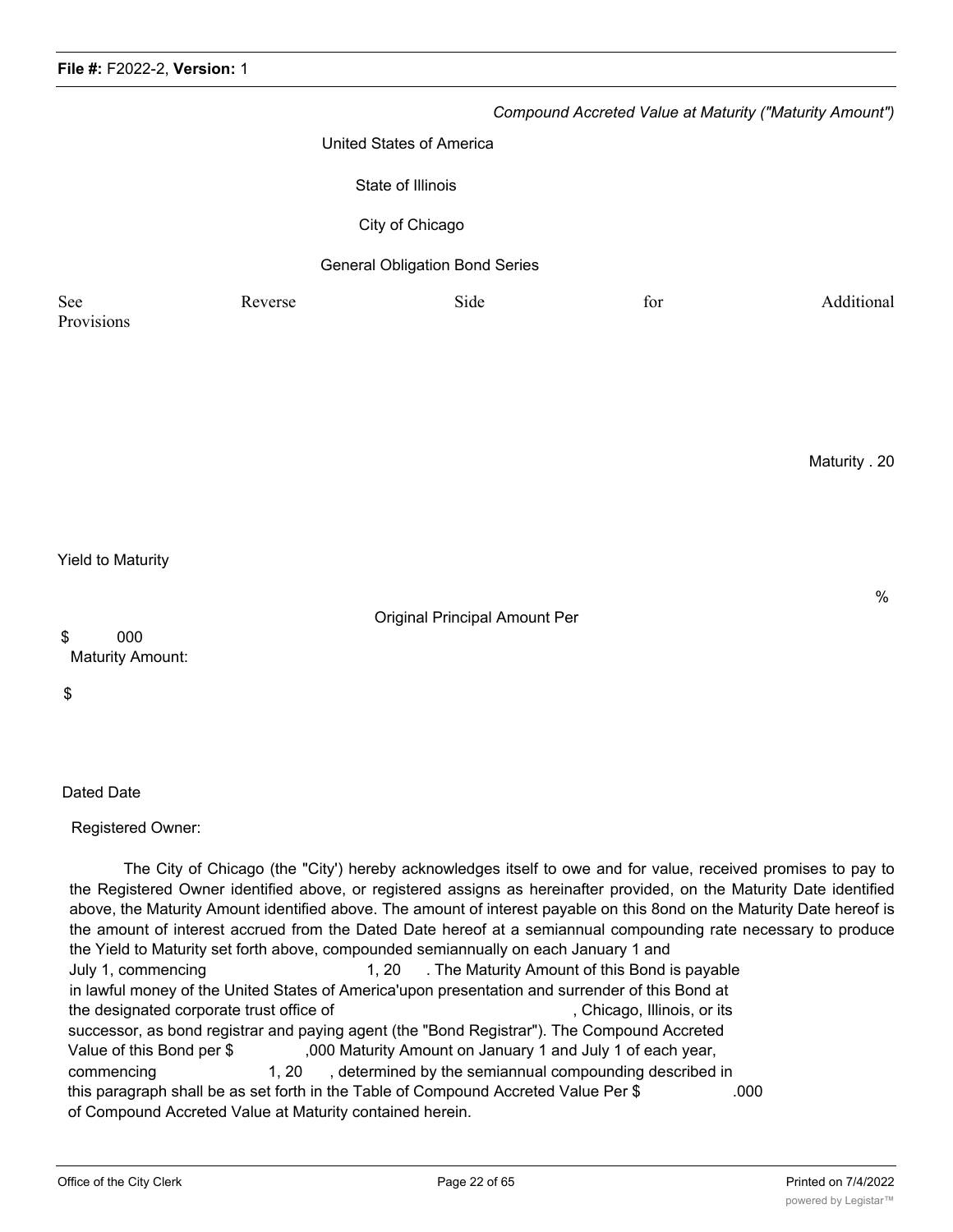#### REPORTS OF COMMITTEES

Reference is hereby made to the further provisions of this Bond set forth on the reverse hereof and such further provisions shall for all purposes have the same effect as if set forth at this place.

It is hereby certified and recited that all conditions, acts and things required by law to exist or to be done precedent to and in the issuance of this Bond did exist, have happened, been done and performed in regular and due form and time as required by law; that the indebtedness ofthe City, including the issue of Bonds of which this is one, does not exceed any limitation imposed by law; and that provision has been made for the collection of a direct annual tax sufficient to pay the Maturity Amount hereof at maturity.

This Bond shall not be valid or become obligatory.for any purpose until the certificate of authentication hereon shall have been signed by the Bond Registrar.

In Witness Whereof, the City of Chicago by the City Council has caused its corporate seal to be imprinted by facsimile hereon and this Bond to be signed by the duly authorized facsimile signature of the Mayor and attested by the facsimile signature of the City Clerk, all as of the Dated Date identified above.

> (Facsimile Signature) Mayor City of Chicago

Attest:

(Facsimile Signature) City Clerk City of Chicago

[Seal]

Date of Authentication.

Certificate of Authentication

This Bond is one of the Bonds described in the within-mentioned Bond Ordinance and is one of the General Obligation Bonds, Series, of the City of Chicago.

> (Manual Signature) Authorized Officer

JOURNAL-CITY COUNCIL-CHICAGO

[Form of Capital Appreciation Bond - Reverse Side]

City of Chicago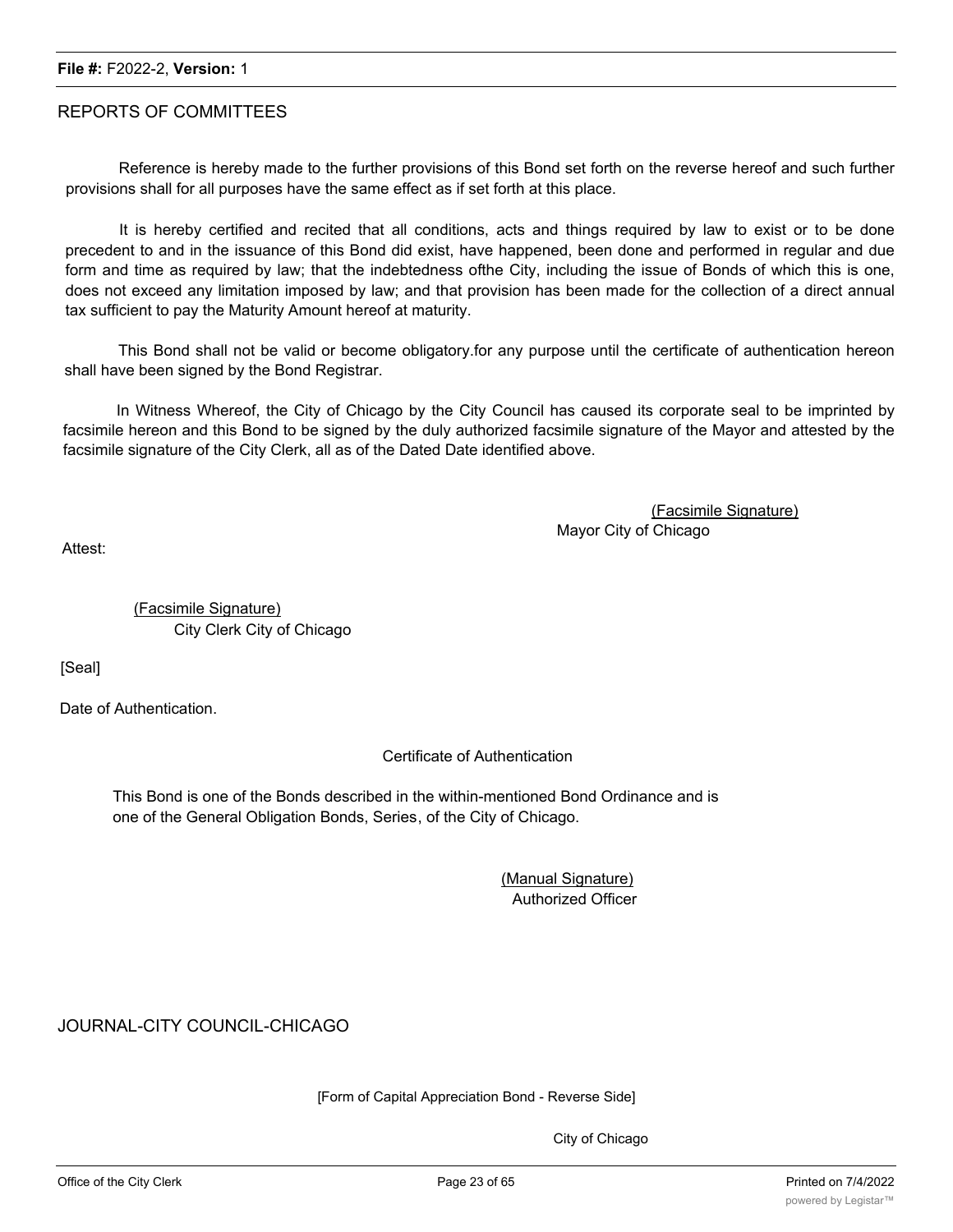General Obligation Bond Series

For the prompt payment of the Maturity Amount of this Bond as the same becomes due, and for the levy of taxes sufficient for that purpose, the full faith, credit and resources of the City are hereby irrevocably pledged.

This Bond is one of a series of Bonds aggregating the original principal amount of \$ issued pursuant to the constitutional home rule powers of the City for the purposes of (i) paying costs of the Refunding Purposes described in the hereinafter-defined Bond Ordinance, (ii) paying costs of the Project described in the Bond Ordinance, and (iii) paying expenses incidental to the issuance of the Bonds, and was authorized by an *Ordinance adopted by the City Council of the City on , 20 (the "Bond Ordinance').*

The Bonds maturing on or after January 1, The Bonds maturity at the state Bonds maturity at the option of the City, in whole or in part on any date on or after 1, and if  $\frac{1}{2}$ , and if less than all of the outstanding Bonds are to be redeemed, the Bonds to be called shall be called from such maturities as shall be determined by the City, and if less than all of the Bonds of the same maturity and yield to maturity are to be redeemed, then [by lot)

[pro-rata] for the Bonds of the same maturity and yield to maturity in the manner hereinafter provided, the Bonds to be redeemed at the redemption prices (being expressed as a percentage of the Compound Accreted Value ofthe Bonds to be redeemed) set forth below:

Dates of Redemption **Redemption** Redemption Price

[Redemption by lot] In the event of the redemption of less than all the Bonds of like maturity and yield to maturity, the aggregate Maturity Amount thereof to be redeemed shall be

\$ ,000 or an integral multiple thereof, and the Bond Registrar shall assign to each Bond of such maturity and yield to maturity' a distinctive number for each \$ ,000 Maturity Amount of such Bond and shall select by lot from the numbers so assigned as many numbers as, at \$ ,000 for each number, shall equal the Maturity Amount of such Bonds to be redeemed. The Bonds to be redeemed shall be the Bonds to which were assigned numbers so selected; provided that only so much of the Maturity Amount of each . Bond shall be redeemed as shall equal \$ ,000 for each number assigned to it and so selected.

[Redemption pro-rata] In the event of the redemption of less than all the Bonds of like maturity and yield to maturity, the Bonds to be redeemed will be selected pro-rata in the manner determined pursuant to the Bond Ordinance.

#### REPORTS OF COMMITTEES

Notice of any such redemption shall be sent by first class mail not fewer than 30 days nor more than 60 days prior to the date fixed for redemption to the Registered Owner of each Bond to be redeemed at the address shown on the registration books of the City maintained by the Bond Registrar or at such other address as is furnished in writing by such Registered Owner to the Bond Registrar; provided that the failure to mail any such notice or any defect therein as to any Bond shall not affect the validity of the proceedings for the redemption of any other Bond. When so called for redemption, this Bond shall cease to accrue interest on the specified redemption date; provided that funds for redemption are on deposit at the place of payment at that time, and shall not be deemed to be outstanding.

This Bond is transferable by the Registered Owner hereof in person or by its attorney duly authorized in writing at the designated corporate trust office of the Bond Registrar in Chicago, Illinois, but only in the manner, subject to the limitations and upon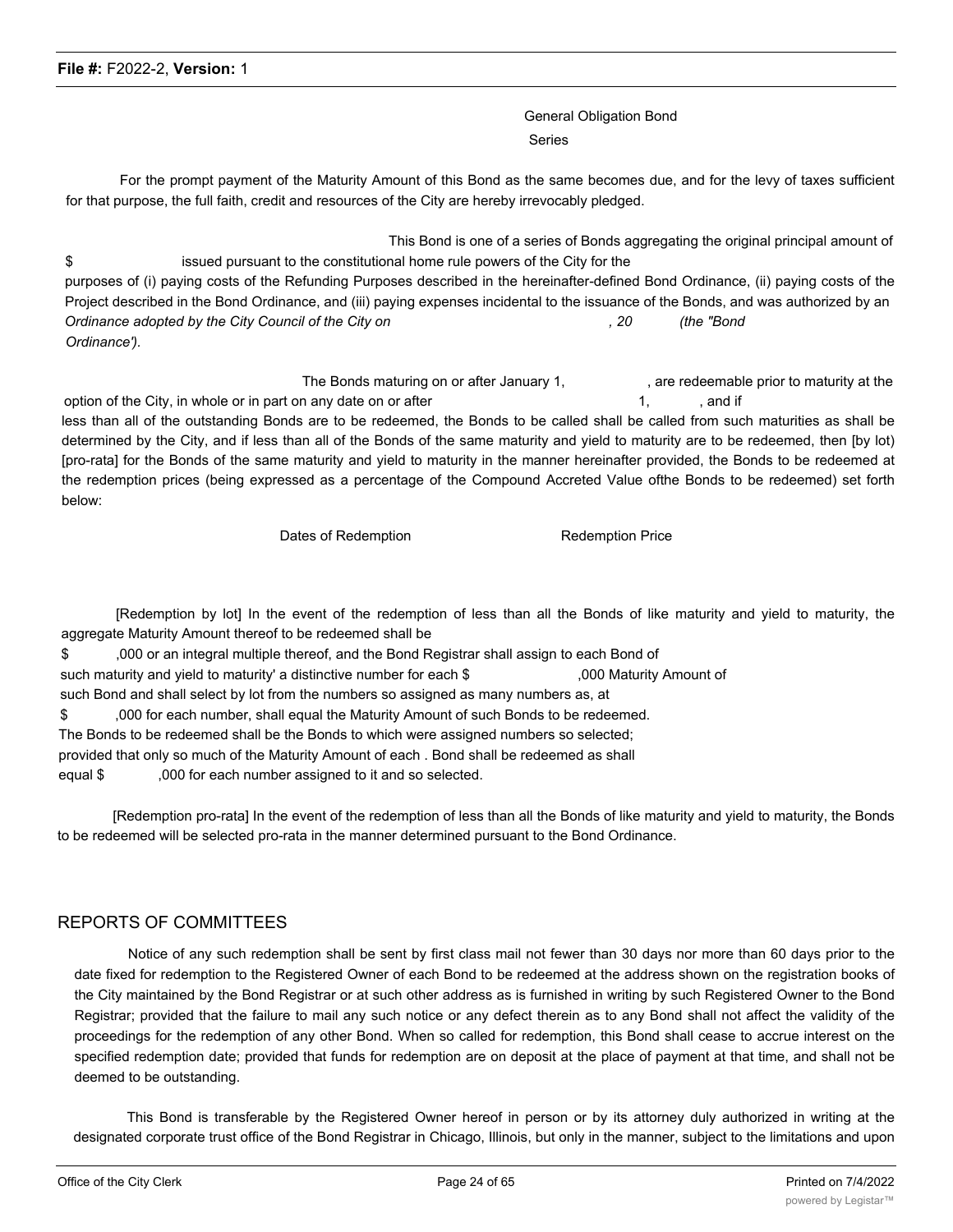payment of the charges provided in the Bond Ordinance, and upon surrender and cancellation of this Bond. Upon such transfer a new Bond or Bonds of authorized denominations, of the same maturity and yield to maturity and for the same aggregate Original Principal Amount will be issued to the transferee in exchange therefor. The Bond Registrar shall not be required to transfer or exchange this Bond (A) after notice calling this Bond for redemption has been mailed, or (B) during a period of 15 days next preceding mailing of a notice of redemption of this Bond.

The Bonds are issued in fully registered form in Original Principal Amounts representing \$ ,000 Maturity Amount or any integral multiple thereof. This Bond may be exchanged at the designated corporate trust office of the Bond Registrar for a like aggregate Original Principal Amount of Bonds of the same series and maturity, upon the terms set forth in the Bond Ordinance. \*

The City and the Bond Registrar may deem and treat the Registered Owner hereof as the absolute owner hereof for the purpose of receiving payment of or on account of the Maturity Amount hereof and redemption premium, if any, hereon and for all other purposes and neither the City nor the Bond Registrar shall be affected by any notice to the contrary.

> Table of Compound Accreted Value Per .000 of Compound Accreted Value at Maturity

#### (Assignment)

For Value Received, the undersigned sells, assigns and transfers unto

#### (Name and Address of Assignee) the within Bond and does

hereby irrevocably constitute and appoint

attorney to transfer the said Bond on the books kept for registration thereof with full power of - substitution in the premises.

## JOURNAL-CITY COUNCIL-CHICAGO

Dated-

Signature guaranteed.

Notice. The signature to this assignment must correspond with the name of the Registered Owner as it appears upon the face of the within Bond in every particular, without alteration or enlargement or any change whatever.

[Form of Current Interest Bond - Front Side]

REGISTERED  $NO.$   $.S.$ 

United States of America

State of Illinois

City of Chicago

General Obligation Bond Series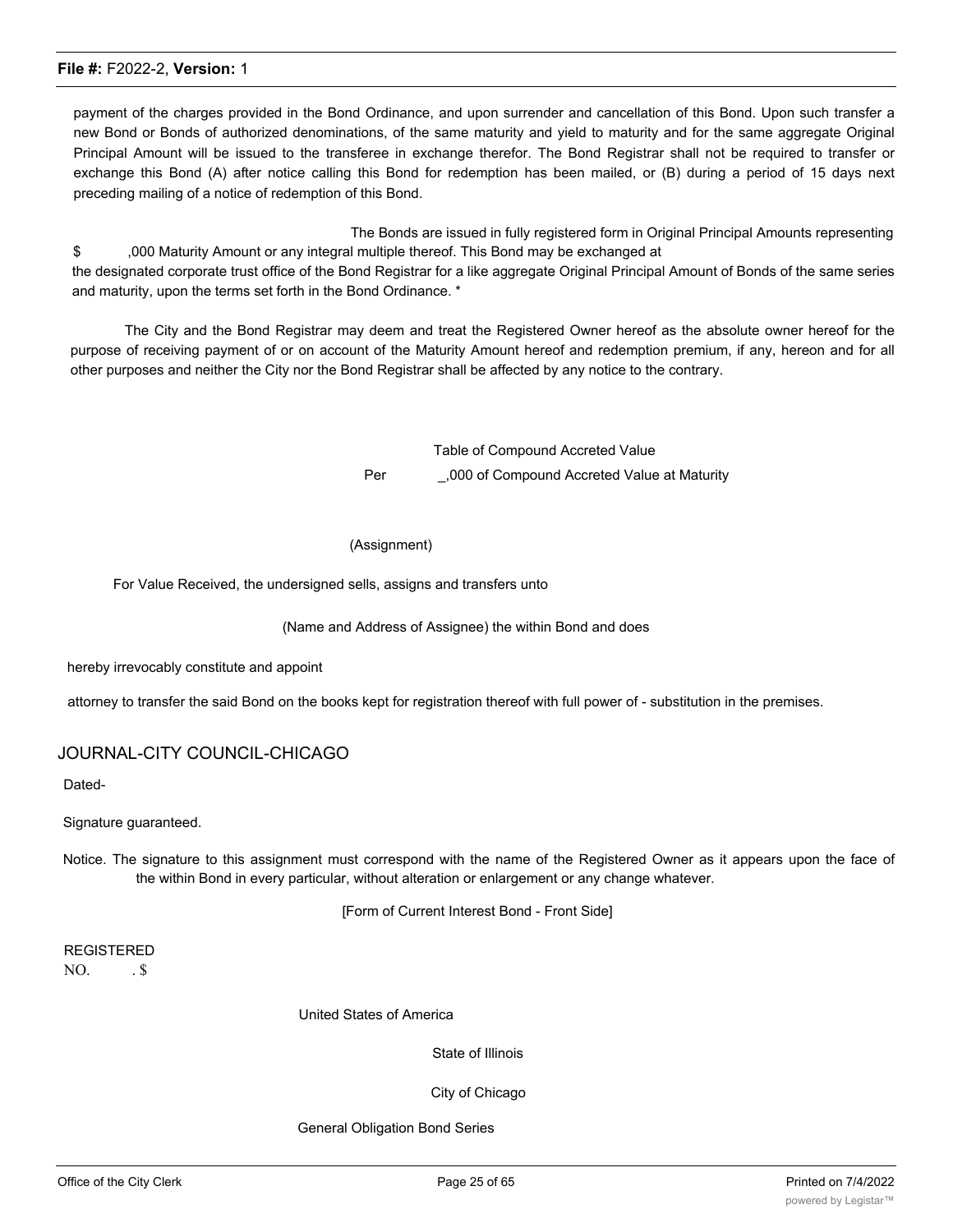Sec Reverse Side for Additional Provisions

| Interest | <b>Maturity Date:</b> | Dated Date. |
|----------|-----------------------|-------------|
|          |                       |             |

Rate: % January 1,20 , 20 CUSIP:

Registered Owner: Principal Amount:

The City of Chicago (the "City") hereby acknowledges itself to owe and for value received promises to pay to the Registered Owner identified above, or registered assigns as hereinafter provided, on the Maturity Date identified above, the Principal Amount identified above and to pay interest (computed on the basis of a 360-day year of twelve 30-day months) on such Principal Amount from the later of the date of this Bond or the most recent interest payment date to which interest has been paid at the Interest Rate per annum set forth above on

January 1 and July 1 of each year commencing 1, 20 , until said Principal

Amount is paid. Principal of this Bond and redemption premium, if any, shall be payable in lawful money of the United States of America upon presentation and surrender at the

designated corporate trust office of  $\qquad \qquad .$  , Chicago, Illinois, as bond registrar and paying agent (the "Bond Registrar"). Payment of the installments of interest shall be made to the Registered Owner hereof as shown on the registration books of the City maintained by the Bond Registrar at the close of business on the 15th day of the month next preceding each interest payment date and shall be paid by check or draft of the Bond Registrar mailed to the address of such Registered Owner as it appears on such registration books or at such other address furnished in writing by such Registered Owner to the Bond Registrar or, at the option of any Registered Owner of \$1,000,000 or more in aggregate principal amount of the Bonds, by wire transfer of immediately available funds to such bank in the continental United States of America as the Registered Owner hereof shall request in writing to the Bond Registrar.

#### REPORTS OF COMMITTEES

Reference is hereby made fo the further provisions of this Bond set forth on the reverse hereof and such further provisions shall for all purposes have the same effect as if set forth at this place.

It is hereby certified and recited that all conditions, acts and things required by law to exist or to be done precedent to and in the issuance of this Bond did exist, have happened, been done and performed in regular and due form and time as required by law; that the indebtedness of the City, including the issue of Bonds of which this is one, does not exceed any limitation imposed by law; and that provision has been made for the collection of a direct annual tax sufficient to pay the interest hereon as it falls due and also to pay and discharge the principal hereof at maturity.

This Bond shall not be valid or become obligatory for any purpose until the certificate of authentication hereon shall have been signed by the Bond Registrar.

In Witness Whereof, the City of Chicago by the City Council has caused its corporate seal to be imprinted by facsimile hereon and this Bond to be signed' by the duly authorized facsimile signature of the Mayor and attested by the facsimile signature of the City Clerk, all as of the Dated Date identified above.

> ■ (Facsimile Signature) Mayor City of Chicago

Attest:

(Facsimile Signature)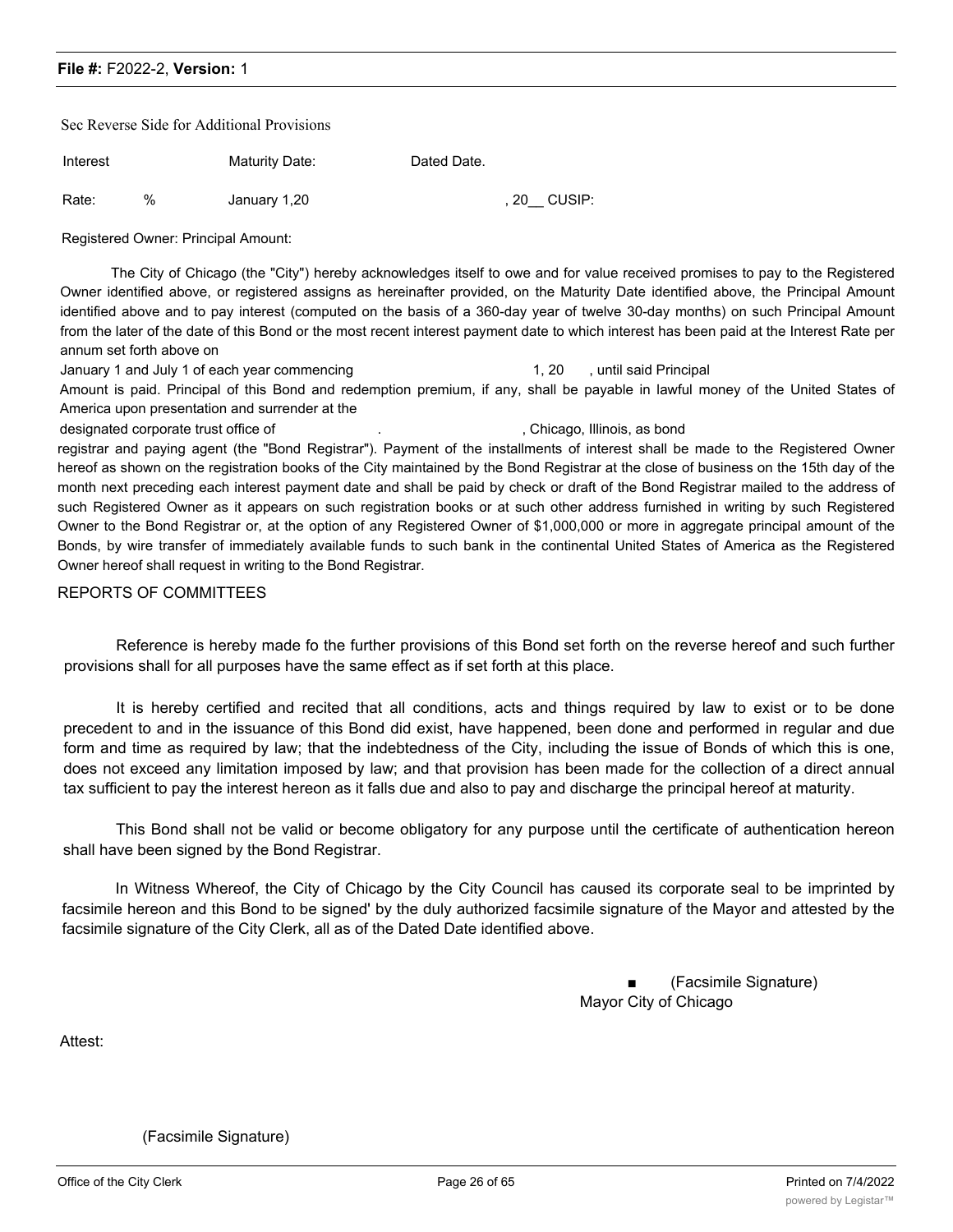City Clerk City of Chicago

[SEAL]

Date of Authentication:

Certificate of Authentication

This Bond is one of the Bonds described in the within-mentioned Bond Ordinance and is one of the General Obligation Bonds, Series , ofthe City of Chicago.

> By: (Manual Signature) Authorized Officer

JOURNAL-CITY COUNCIL-CHICAGO

## [Form of Current Interest Bond - Reverse Side]

City of Chicago General Obligation Bond Series

For the prompt payment of this Bond, both principal and interest, as aforesaid, as the same become due, and for the levy of taxes sufficient for that purpose, the full faith, credit and resources of the City are hereby irrevocably pledged.

This Bond is one of a series of Bonds aggregating the principal amount of \$ issued pursuant to the constitutional home rule powers of the City for the purposes- of (i) paying costs of the Refunding Purposes described in the hereinafter-defined Bond Ordinance, (ii) paying costs of the Project described in the Bond Ordinance, and (iii) paying expenses incidental to the issuance of the Bonds, and was authorized by an *Ordinance adopted by the City Council of the City on , 20 (the "Bond Ordinance').*

The Bonds maturing on or after January 1, example are redeemable prior to maturity at the option of the City, in whole or in part on any date on or after 1, and if less than all of the outstanding Bonds are to be redeemed, the Bonds to be called shall be called from such maturities and interest rates as shall be determined by the City and if less than all of the Bonds of a single maturity and the same interest rate are to be redeemed then [by lot] [pro-rata] within such maturity and interest rate in the manner hereinafter provided, the Bonds to be redeemed at the redemption prices (being expressed as a percentage of the principal amount) set forth below, plus accrued interest to the date of redemption:

Dates of Redemption **Redemption** Redemption Price

The Bonds maturing on January 1, The Bonds maturing on January 1, maturity on January 1 of the'years to the to the , inclusive, and the Bonds maturing on January 1, J , are subject to mandatory redemption prior to maturity on January 1 of the years to ; inclusive, in each case at par and accrued interest to the date fixed for redemption.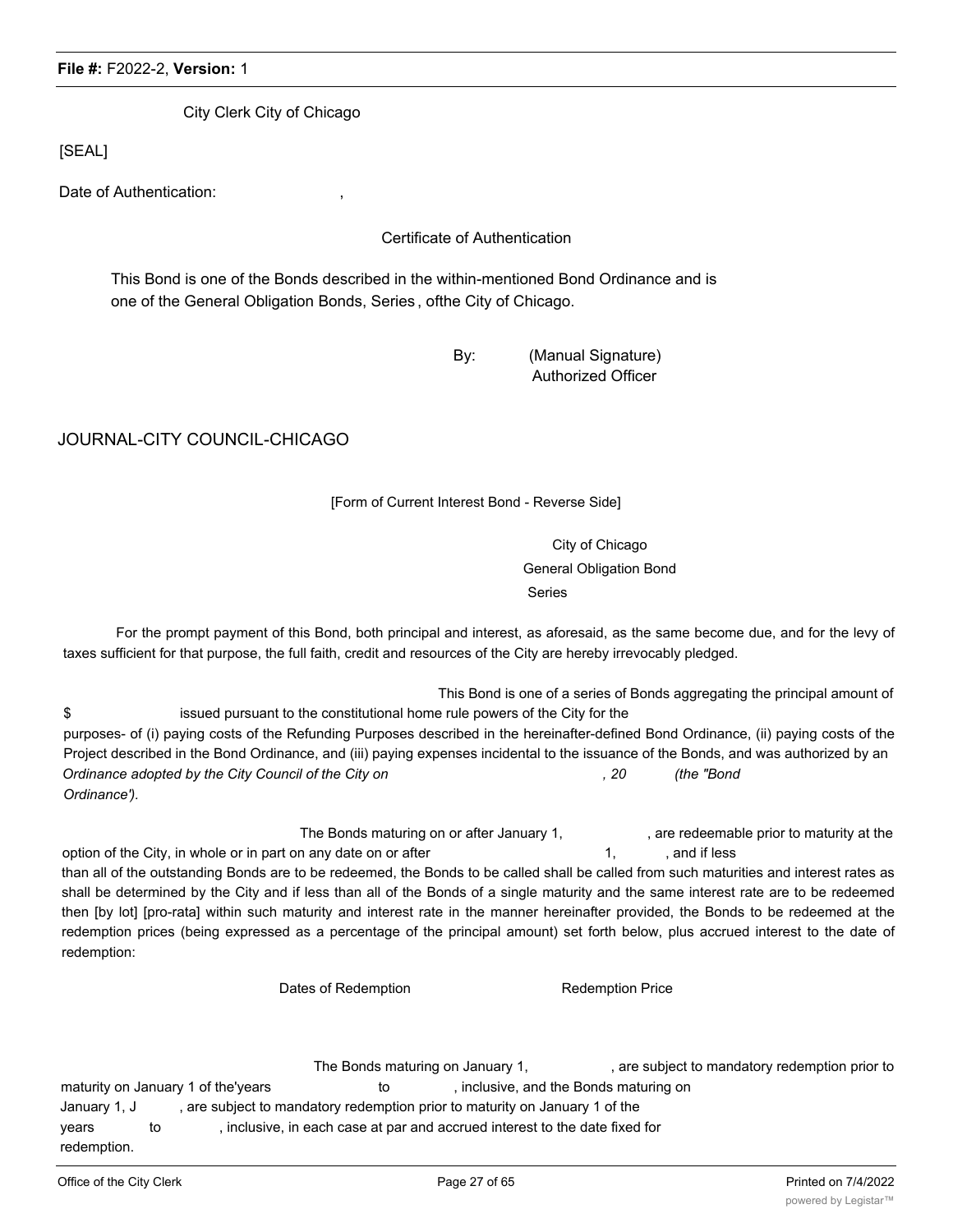[Redemption by lot] In the event of the redemption of less than all the Bonds of like maturity and interest rate, the aggregate principal amount thereof to be redeemed shall be

\$ ,000 or an integral multiple thereof, and the Bond Registrar shall assign to each Bond of such maturity and interest rate a distinctive number for each \$ ,000 principal amount of such Bond and shall select by lot from the numbers so assigned as many numbers as, at

\$ ,000 for each number, shall equal the principal amount of such Bonds to be redeemed. The Bonds to be redeemed shall be the Bonds to which were assigned numbers so selected; provided that only so much of the principal amount of each Bond shall be redeemed as shall equal \$ ,000 for each number assigned to it and so selected.

#### REPORTS OF COMMITTEES

[Redemption pro-rata) In the event of the redemption of less than all of the Bonds of like maturity and interest rate, the Bonds to be redeemed will be selected pro-rata in the manner determined pursuant to the Bond Ordinance.

Notice of any such redemption shall be sent by first class mail not less than 30 days nor more than 60 days prior to the date fixed for redemption to the Registered Owner of each Bond to be redeemed at the address shown on the registration books of the City maintained by the Bond Registrar or at such other address as is furnished in writing by such Registered Owner to the Bond Registrar; provided that the failure to mail any such notice or any defect therein as to any Bond shall not affect the validity of the proceedings for the redemption of any other Bond. When so called for redemption, this Bond shall cease to bear interest on the specified redemption date, provided that funds for redemption are on deposit at the place of payment at that time, and shall not be deemed to be outstanding.

This Bond is transferable by the Registered Owner hereof in person or by its attorney duly authorized in writing at the designated corporate trust office of the Bond Registrar in Chicago, Illinois, but only in the manner, subject to the limitations and upon payment of the charges provided in the Bond Ordinance, and upon surrender and cancellation of this Bond. Upon such transfer a new Bond or Bonds of authorized denominations, of the same interest rate, series and maturity and for the same aggregate principal amount will be issued to the transferee in exchange therefor. The Bond Registrar shall not be required to transfer or exchange this Bond (A) after notice calling this Bond for redemption has been mailed, or (B) during a period of 15 days next preceding mailing of a notice of redemption of this Bond.

The Bonds are issued in fully registered form in the denomination of ,000 each or authorized integral multiples thereof. This Bond may be exchanged at the designated corporate trust office of the Bond Registrar for a like aggregate principal amount of Bonds of the same interest rate, series and maturity of other authorized denominations, upon the terms set forth in the Bond Ordinance.

The City and the Bond Registrar may deem and treat the Registered Owner hereof as the absolute owner hereof for the purpose of receiving payment of or on account of principal hereof and interest due hereon and redemption premium, if any, and for all other purposes and neither the City nor the Bond Registrar shall be affected by any notice to the contrary.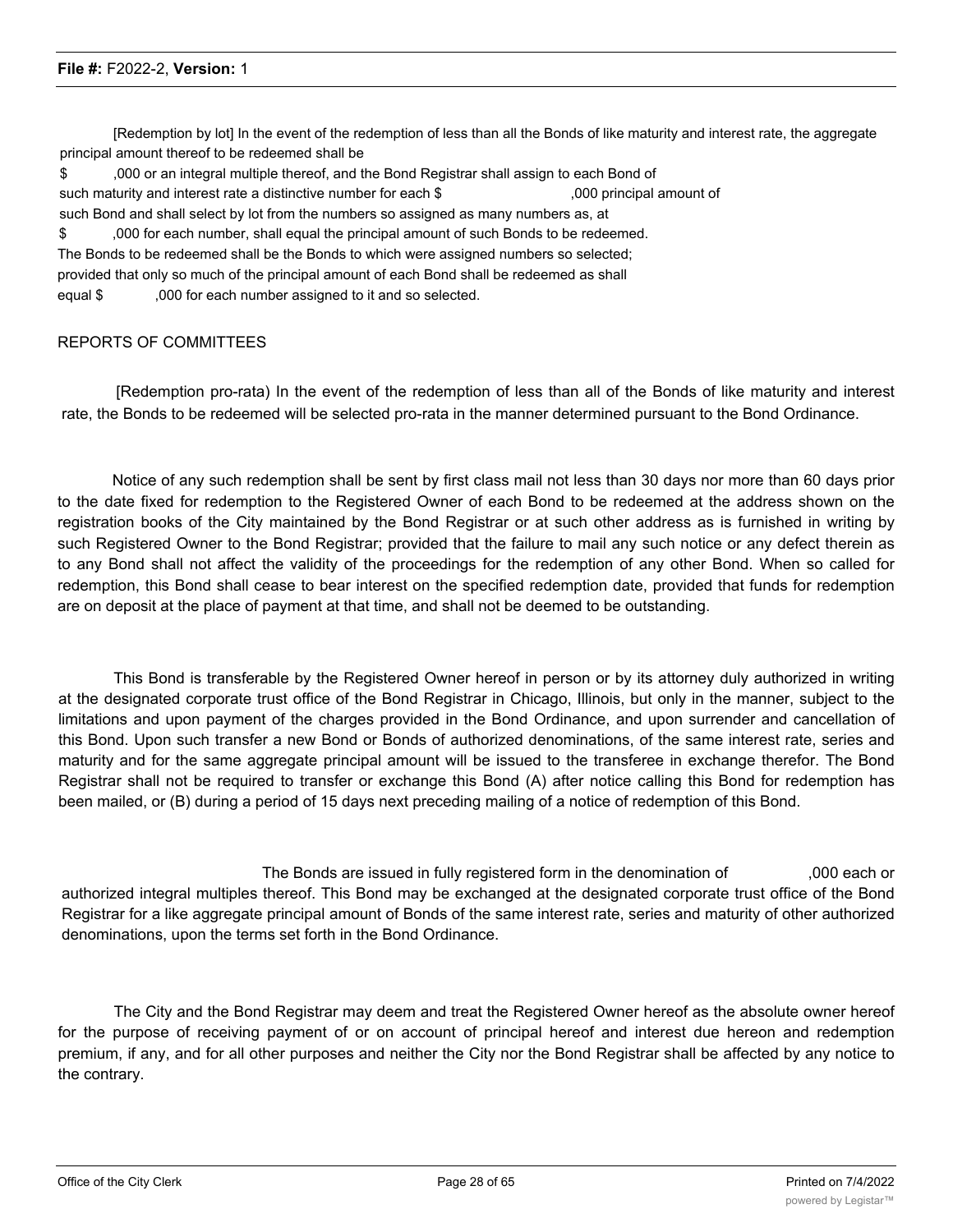## 21728 JOURNAL-CITY COUNCIL-CHICAGO 3/14/2012

#### (Assignment)

For Value Received, the undersigned sells, assigns and transfers unto

(Name and Address of Assignee) the within Bond and does

hereby irrevocably constitute and appoint

attorney to transfer the said Bond on the books kept for registration thereof with full power of substitution in the premises.

Dated.

Signature guaranteed:

NOTICE: The signature to this assignment must correspond with the name of the Registered Owner as it appears upon the face of the within Bond in every particular, without alteration or enlargement or any change whatever.

*\*

Section 6. Each Bond shall be a direct and general obligation of the City for the payment of which (as to Compound Accreted Value, principal, interest and redemption premium, if any, as appropriate) the City pledges its full faith and credit. Each Bond shall be payable (as to Compound Accreted Value, principal, interest and redemption premium, if any, as appropriate) from any moneys, revenues, receipts, income, assets or funds of the City legally available for such purpose, including but not limited to the proceeds of the Pledged Taxes (as defined in Section 7 hereof).

Section 7. For the purpose of providing the funds required to pay as the same become due (i) the principal of and interest and redemption premium, if any, on the Bonds (including the Compound Accreted Value of any Capital Appreciation Bonds), (ii) the purchase price of Bonds that are subject to optional or mandatory tender for purchase by the owners thereof, to the extent not otherwise provided for pursuant to the terms of a Credit Facility (as defined in Section 12 hereof), (iii) such amounts as may be payable under Interest Rate Exchange Agreements (as defined in Section 14 hereof) from the direct annual tax described below, (iv) amounts (other than periodic fees and expenses) payable to providers of Credit Facilities as described in Section 12 hereof and (v) to the extent determined by an Authonzed Officer to be necessary or desirable, periodic fees and expenses payable to parties involved in the provision of ongoing services relating to the Bonds, the Outstanding Indebtedness, the Existing Interest Rate Exchange Agreements or Interest Rate Exchange Agreements, including parties such as those identified by an Authorized Officer in a notification of sale as described in Section 12 hereof and parties providing similar ongoing services, such as rating agencies and entities providing financial market information to be used in connection with the structuring and sale of the Bonds (the "Ongoing Financing Services'), there is hereby levied and there shall be collected a direct annual tax upon all taxable property<sup>^</sup> in the City for the years and in the amounts as follows'

REPORTS OF COMMITTEES

#### Amount

2012 2013 2014 2015 2016 2017 2018 2019 2020 2021 2022 2023 2024 2025 2026 2027 2028 2029 2030 2031 2032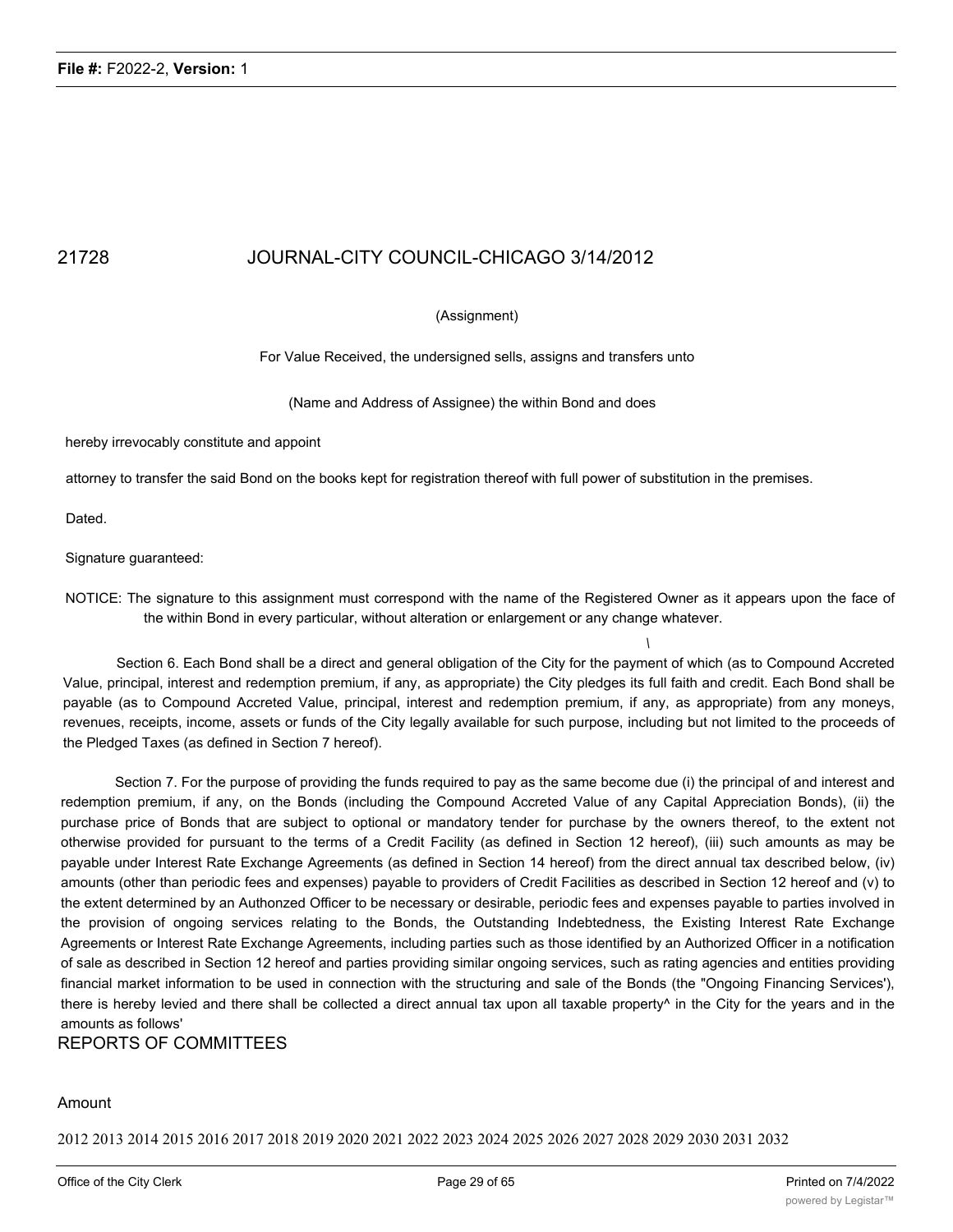\$150,000,000 150.000,000 150,000,000 150,000,000 150,000,000 150,000,000 150,000,000 150,000,000 150,000.000 150,000,000 150,000,000 150.000,000 150,000,000 150,000,000 150,000,000 150.000,000 150.000.000 150,000,000 150,000,000 150,000,000 150,000,000 2033 2034 2035 2036 2037 2038 2039 2040 2041 2042 2043 2044 2045 2046 2047 2048 2049 2050 2051 2052

\$150,000,000 150,000,000 150,000,000 150,000.000 150,000,000 150,000,000 150,000,000 150,000,000 150,000,000 150,000,000 150,000.000 150,000,000 150,000,000 150,000.000 150.000,000 150.000,000 150,000,000 150,000,000 150,000,000 150,000.000

; provided that collections of such levy for any year in an amount in excess of that necessary to make the payments described in clauses (i), (ii), (iii), (iv) and (v) above (a) may be used for any lawful public purpose designated by the City Council or (b) may be reduced and abated by an Authorized Officer if such reduction is deemed desirable by an Authorized Officer in connection with the sale or sales of the Bonds, in each case as determined from time to time by an Authorized Officer as provided in Section 12 hereof.

The tax levy made in this Section is not subject to the "Aggregate Levy" limitation contained in the Chicago Property Tax Limitation Ordinance contained in Chapter 3-92 of the Municipal Code of Chicago (the 'Municipal Code"), and Section 3-92-020 of the Municipal Code is hereby superseded to exclude the tax levy herein from the definition of "Aggregate Levy" contained therein.

The term "Pledged Taxes" means (i) the taxes hereinabove levied for collection for the purpose of providing the funds necessary to make the payments described in clauses (i), (ii), (iii), (iv) and (v) of the first paragraph of this Section 7. and (ii) subject to the provisions of Section 15 hereof, the proceeds of taxes levied for the years from and after 2011 in connection with" the issuance of the Outstanding Indebtedness to the extent such tax collections are not necessary for the^payment of the Outstanding Indebtedness due to the refunding thereof as authorized herein or pursuant to any other authorization, and the term "Pledged Taxes" shall also include any amounts deposited into the hereinafter-defined Bond Fund or deposited with

#### JOURNAL-CITY COUNCIL-CHICAGO

the Ad Valorem Tax Escrow Agent (as hereinafter defined) by an Authorized Officer for the purpose of paying principal of and interest on the Bonds and any accrued interest received and deposited in the Bond Fund or the Ad Valorem Tax Escrow Account, if established pursuant to Section 9 hereof.

As provided in Section 12 or otherwise, the City reserves the right to abate alt or a portion of the Pledged Taxes required to be levied in any year if and to the extent on or before March 31 of the next succeeding calendar year (or such earlier date as may be required by law), the City has on hand amounts dedicated to the payments described in clauses (i), (ii), (iii) and (iv) of the first paragraph of this Section 7 due during the one-year period commencing on January 2 of such succeeding calendar year. The City may, but shall not be required to, cause the levy or extension in any year of taxes for the payment of the costs of Ongoing Financing Services.

Section 8. The City shall appropriate or otherwise provide amounts sufficient to pay (i) principal of and interest on the Bonds (including the Compound Accreted Value of any Capital Appreciation Bonds), (ii) amounts (other than periodic fees and expenses) payable to providers of Credit Facilities as described in Section 12 hereof to the payment of which the City has pledged its full faith and credit and (iii) Interest Rate Exchange Agreements to the payment of which the City has pledged its full faith and credit for the years such amounts are due, and the City hereby covenants to take timely action as required by law to carry out the provisions of this Section, but, if for any such year it fails to do so, this Ordinance shall constitute a continuing appropriation ordinance of such amounts without any further action on the part of the City Council.

Section 9. Each Authorized Officer is authorized to establish one or more special accounts, if determined to be necessary in connection with the sale of any of the Bonds, separate and segregated from all other funds and accounts of the City, which shall either be (i) held by an Authorized Officer (each a "Bond Fund') or (ii) maintained with a bank or trust company to be designated by an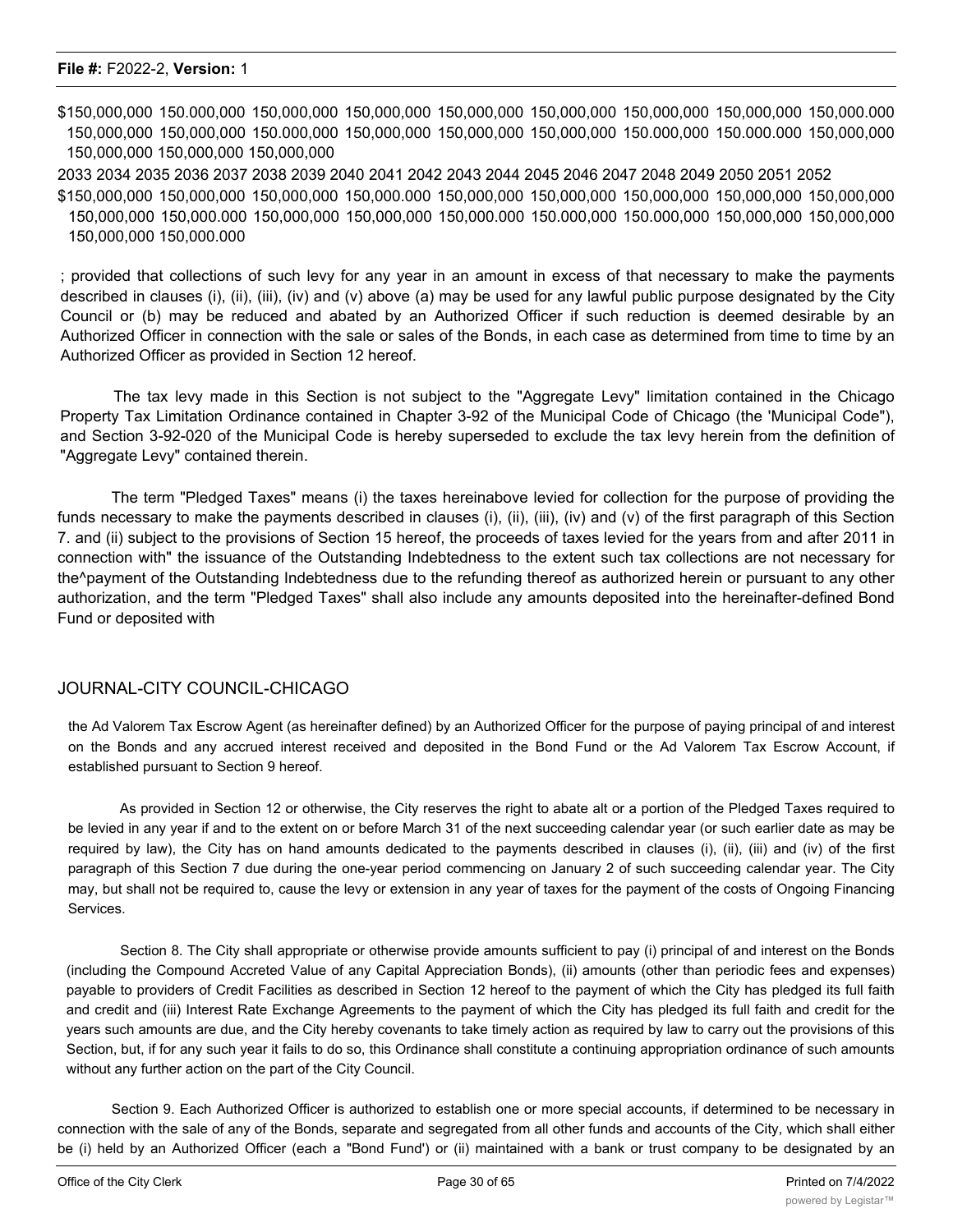Authorized Officer (each an "Ad Valorem Tax Escrow Account') pursuant to an escrow agreement (each an "Ad Valorem Tax Escrow Agreement"), between the City and the applicable Escrow Agent named therein (each an "Ad Valorem Tax Escrow Agent'), and one or more of the Mayor or an Authorized Officer are hereby authorized to > execute and deliver one or more Ad Valorem Tax Escrow Agreements in connection with the sale of the Bonds in such form as the officers so executing such agreement may deem appropriate in accordance with the provisions of this Ordinance.

In lieu of the proceeds of such taxes being deposited with the City Treasurer, any such Ad Valorem Tax Escrow Agreement may authorize the County Collectors of Cook and DuPage Counties, Illinois to deposit the proceeds of such taxes directly into the applicable Ad Valorem Tax-Escrow Account, if such Account has been created.

Section 10. If the Pledged Taxes to be applied to the payment of the Bonds are not available in time to make any payments of principal of or interest on the Bonds when due, then the appropriate fiscal officers of the City are hereby directed to make such payments from any other moneys, revenues, receipts, income, assets or funds of the City that are legally available

## REPORTS OF COMMITTEES

for that purpose in advancement of the collection of such Pledged Taxes, and when the proceeds thereof are received, such other funds shall be replenished, all to the end that the credit of the City may be preserved by the prompt payment of the principal of and interest on the Bonds as the same become due.

Section 11. A copy of this Ordinance, duly certified by the City Clerk, shall be filed in the respective offices of the County Clerks of Cook and DuPage Counties, Illinois (the "County Clerks"), and such filing shall constitute the authority for and it shall be the duty of said County Clerks, in each year beginning in 2013, to and including 2053, to extend the taxes levied pursuant to Section 7 hereof for collection in such year, such taxes to be in addition to and in excess of all other taxes heretofore or hereafter authorized to be levied by the City on its behalf.

A copy of this Ordinance, duly certified by the City Clerk, shall also be filed with each applicable Ad Valorem Tax Escrow Agent, if any, each applicable Bond Registrar, and if the County Collectors of Cook and DuPage Counties are authorized to deposit the proceeds of the taxes levied pursuant to Section 7 hereof directly with an Ad Valorem Tax Escrow Agent pursuant to Section 9 hereof, with such County Collectors.

Section 12. Each Authorized Officer is hereby authorized to sell all or any portion of the Bonds, other than the Retail Bonds and the Direct Purchase Bonds which shall be sold as provided in the following two paragraphs, from time to time to or at the direction of an underwriter or group of underwriters to be selected by such Authorized Officer (the "Underwriters"), with the concurrence of the Chairman of the Committee on Finance of the City Council (the "Chairman"), on such terms as such Authorized Officer may deem to be in the best interests of the City within the limitations set forth in this Ordinance.

Each Authorized Officer is hereby authorized to sell Retail Bonds from time to time on such terms as such Authorized Officer may deem to be in the best interests of the City within the limitations contained in this Ordinance and, in connection therewith, to appoint an agent or group of agents to be selected by such Authorized Officer (the "Selling Agents'), with the concurrence of the Chairman, for the purpose of soliciting purchases of the Retail Bonds by individual investors, each sale of Retail Bonds solicited by the Selling Agents to be made with the concurrence of the Chairman.

The Bonds may be sold as Direct Purchase Bonds in a manner and containing such terms authorized by an Authorized Officer, including pursuant to a placement agent arrangement, to a purchaser or purchasers other than the Underwriters (the "Direct Purchasers'), such Direct Purchasers to be selected by an Authorized Officer and such sale being permitted either at par or with a discount or premium. The Mayor or an Authorized Officer is hereby authorized to do all such things and to execute and deliver such additional documents, agreements and certificates as shall be necessary in connection with the sale of Direct Purchase Bonds.

The principal amount of and the interest on the Bonds (including the Compound Accreted Value of any Capital Appreciation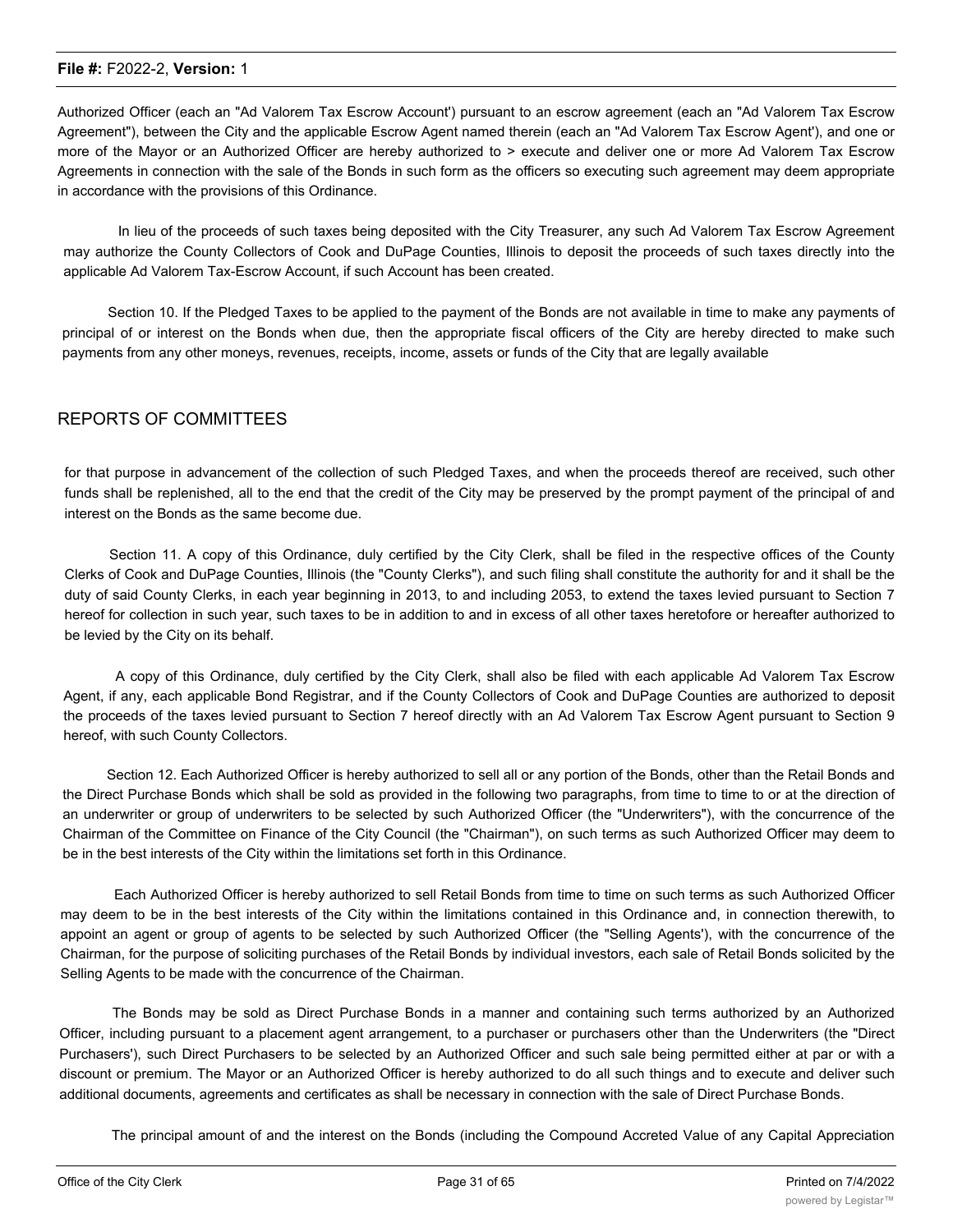Bonds and based on reasonable estimates of the interest to be paid on Variable Rate Bonds) sold of each series and maturity in the aggregate

## JOURNAL-CITY COUNCIL-CHICAGO

(after taking into account mandatory redemptions) shall not exceed the amount levied therefor as specified in Section 7 hereof. The Bonds may be sold from time to time as an Authorized Officer shall determine that the proceeds of such sales are needed.

Subsequent to the sale of any series of Bonds or, in the case of the Retail Bonds, subsequent to the sale of all Bonds that are the subject of a Selling Agent Agreement (as hereinafter defined), an Authorized Officer shall file in the office of the City Clerk a notification of sale directed to the City Council setting forth (i) the series designation, the aggregate principal amount and authorized denominations of, maturity schedule and redemption provisions for the Bonds sold, (ii) the principal amounts of the Bonds sold as Current Interest Bonds, Capital Appreciation Bonds, Convertible Bonds and Variable Rate Bonds, respectively, and whether any of the Bonds are sold as Retail Bonds, (iii) in the case of the sale of the Retail Bonds or Direct Purchase Bonds, the principal amounts of such Bonds sold as Current Interest Bonds, Capitalized Appreciation Bonds, Convertible Bonds and Variable Rate Bonds, respectively, (iv) in the case of Bonds sold as Capital Appreciation Bonds, (A) the Original Principal Amounts of and Yields to Maturity on the Capital Appreciation Bonds being sold and (B) a table of Compound Accreted Values per minimum authorized Compound Accreted Value at maturity for any Capital Appreciation Bonds being sold, setting forth the Compound Accreted Value of each such Capital Appreciation Bond on each semiannual compounding date, (v) the interest rates on the Current Interest Bonds sold or, in the case of Variable Rate Bonds, a description of the method of determining the interest rate applicable to such Variable Rate Bonds from time to time, (vi) the specific maturities, series and amounts of the Outstanding Indebtedness to be refunded with proceeds of the Bonds, (vii) a description of any Existing Interest Rate Exchange Agreements to be terminated, amended or otherwise modified in connection with the refunding of such Outstanding Indebtedness and identifying any settlement, breakage or termination amount to be paid in corinection with each such termination, amendment or modification, (viii) the date on and price at which the Outstanding Indebtedness selected for refunding shall be redeemed (if such redemption shall occur prior to stated maturity or pursuant to mandatory sinking fund redemption), (ix) the disposition pf the taxes levied for the years from and after 2011 for the payment of the Outstanding Indebtedness or any Existing Interest Rate Exchange Agreements as authorized by Section 15 hereof, (x) the identity of the insurer or insurers issuing the. insurance policy or policies, if any, referred to below, and the identity of the provider or providers of one or more Credit Facilities, if any, for such Bonds, (xi) the identity of the Underwriters (or, in the case of Retail Bonds, the Selling Agents and in the case of Direct Purchase Bonds, the Direct Purchasers) selected for such Bonds, (xii) the identity of the applicable Bond Registrar and any trustee or trustees selected by an Authorized Officer for such Bonds, (xiii) the identity of any remarketing agent retained in connection with the issuance of Variable Rate Bonds, if any, (xiv) the compensation paid to the Underwriters (or, in the case of Retail Bonds, the Selling Agents) in connection with such sale, (xv) the identity of any Refunding Escrow Agent (as defined in Section 13(b) hereof) appointed by an Authorized Officer in connection with the refunding of Outstanding Indebtedness, and (xvi) any other matter authorized by this Ordinance to be determined by an Authorized Officer at the time of the sale of the Bonds of each series.

Either Authorized Officer is hereby authorized and directed to cause all necessary notices of redemption of the Outstanding Indebtedness selected for refunding as provided

## REPORTS OF COMMITTEES

above to be givernn accordance with the terms of the respective ordinances or indentures, as applicable, authorizing the Outstanding Indebtedness.

The Mayor or an Authorized Officer is hereby authorized to execute and deliver a contract of purchase with respect to each sale of the Bonds to, or at the direction of, the Underwriters in substantially the form previously used for similar general obligation bonds of the City or to the Direct Purchasers, with appropriate revisions to reflect the terms and provisions of the Bonds and such other revisions in text as the Mayor or an Authorized Officer shall determine are necessary or desirable in connection with the sale of the Bonds. The compensation paid to the Underwriters in connection with any sale of Bonds shall not exceed three percent of the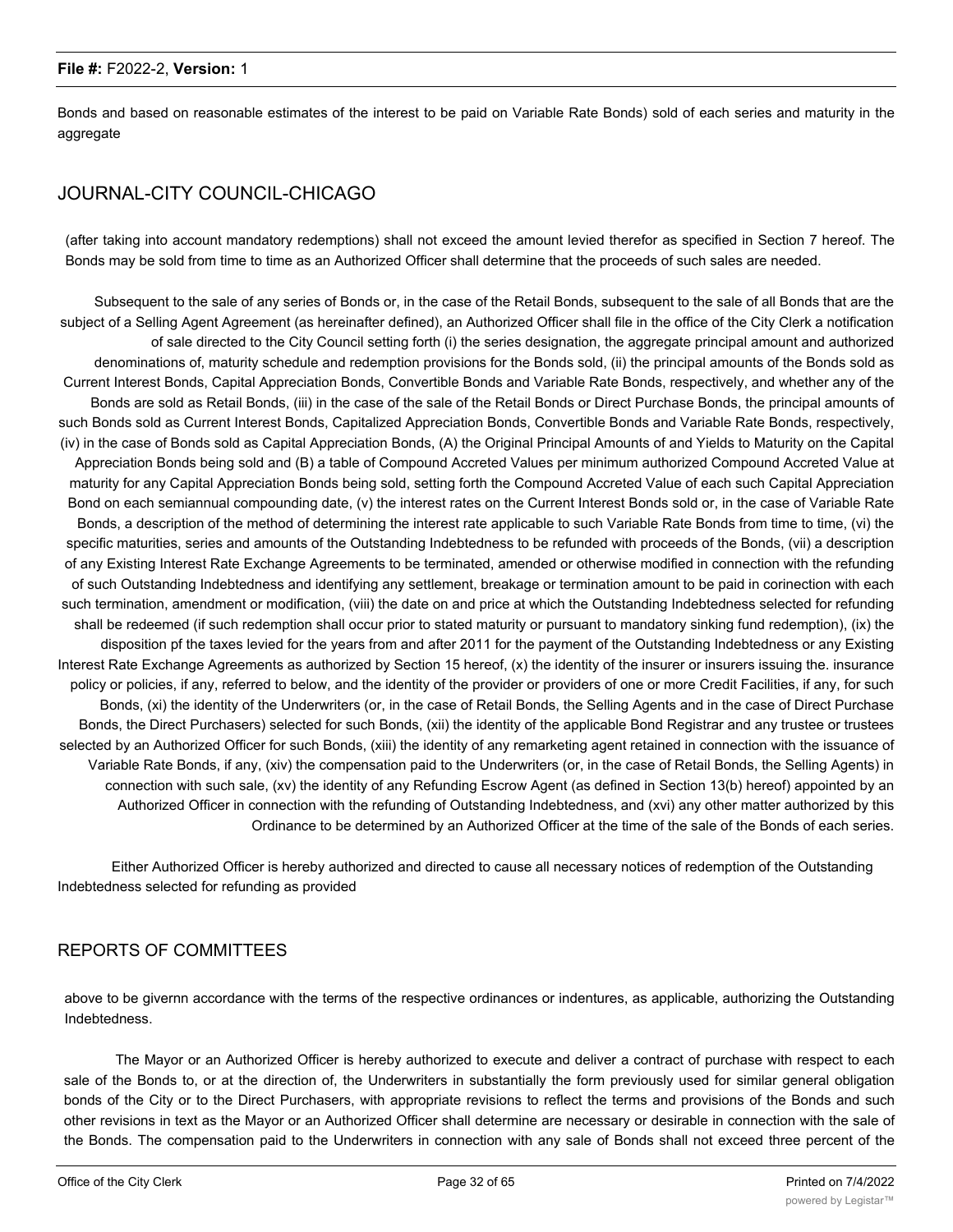principal amount of the Bonds being sold. Nothing contained in this Ordinance shall limit the sale of the Bonds or any maturity or maturities thereof at a price or prices in excess of the principal amount thereof.

The Mayor or an Authorized Officer is hereby authorized to execute and deliver a contract with Selling Agents pursuant to which the Selling Agents shall solicit purchases of the Retail Bonds by individual investors (a "Selling Agent Agreement") substantially in the form of the selling agent agreement previously entered into by the City in connection with the sale of Retail Bonds, but with such revisions in text as the Mayor or an Authorized Officer executing the same shall determine are necessary or desirable, the execution thereof by the Mayor or such Authorized Officer to evidence the City Council's'approval of all such revisions. The aggregate compensation paid to the Selling Agents pursuant to any Selling Agent Agreement shall not exceed three percent of the principal amount of the Retail Bonds sold pursuant to such Selling Agent Agreement. The terms of any Selling Agent Agreement may provide for the delegation by an Authorized Officer to one or more Deputy Comptrollers of authority to approve the final terms of sale of any Retail Bonds pursuant to such Selling Agent Agreement within parameters established by an Authorized Officer consistent with the terms and limitations of this Ordinance. Any Selling Agent Agreement may also contain provisions pursuant to which a person receiving an ownership interest in any Retail Bonds through the death of a Bondholder shall have the right to sell such Retail Bonds back to the City at a price of not to exceed 105 percent of par and setting forth the terms and conditions of the exercise of such right. The Mayor or an Authorized Officer (or delegate as authorized above) is hereby authorized to do all such things and to execute and deliver such additional documents, agreements and certificates as shall be necessary in connection with the sale of Retail Bonds from time to time pursuant to a Selling Agent Agreement, including any such document, agreement or certificate necessary to describe the terms of Retail Bonds then being sold.

In connection with any sale of the Bonds, an Authorized Officer is hereby authorized to obtain one or more policies of bond insurance from recognized bond insurers selected by an Authorized Officer, if such Authorized Officer determines such bond insurance to be desirable in corinection with such sale of the Bonds. Either Authorized Officer may, on behalf of the City, make covenants with such bond insurer that are not inconsistent with the provisions of this Ordinance and are necessary to carry out the purposes of this Ordinance.

In connection with any sale of the Bonds, the Mayor or an Authorized Officer is hereby authorized to obtairi one or more letters of credit, lines of credit, standby bond purchase

## JOURNAL-CITY COUNCIL-CHICAGO

agreements, or similar credit or liquidity facilities (a "Credit Facility') with one or more financial institutions. The Mayor or an Authorized Officer is hereby authorized to enter into a reimbursement agreement and/or standby bond purchase agreement and to execute and issue a promissory note in connection with the provisions of each Credit Facility. Any Credit Facility, reimbursement agreement or standby bond purchase agreement shall be in substantially the form of the credit facilities, reimbursement agreements and standby bond purchase agreements previously entered into by the City in connection with the sale of general obligation bonds or notes, but with such revisions in text as the Mayor or an Authorized Officer executing the same shall determine are necessary or desirable, the execution thereof by the Mayor or an Authorized Officer to evidence the City Council's approval of all such revisions. The annual fee paid to any financial institution that provides a Credit Facility with respect to all or a portion of a series of the Bonds shall not exceed one and one-half percent of the average principal amount of such Bonds outstanding during such annua! period. The final form of any reimbursement agreement and/or standby bond purchase agreement entered into by the City with respect to the Bonds shall be attached to the notification of sale filed in the office of the City Clerk pursuant to this section Each such promissory note shall be a general obligation of the City for the payment of which, both principal and interest, the City pledges its full faith, credit and resources. Each promissory note, and any Bond owned or held as collateral by any such financial institution in its capacity as a provider of a Credit Facility shall bear interest at a rate not exceeding 15 percent per annum and shall mature not later than the final maturity date of the related Bonds secured by such reimbursement agreement or standby bond purchase agreement. The Mayor or an Authorized Officer is hereby authorized to execute and deliver any such reimbursement agreement or standby bond purchase agreement, and any amendment thereto or replacement thereof, under the seal of the City affixed arid attested by the City Clerk.

In the event that Bonds are sold so as to require the levy of taxes for any year specified in Section 7 hereof for the purpose of making the payments described in clauses (i), (ii), (iii) and (iv) of the first paragraph of Section 7 hereof in an amount less than the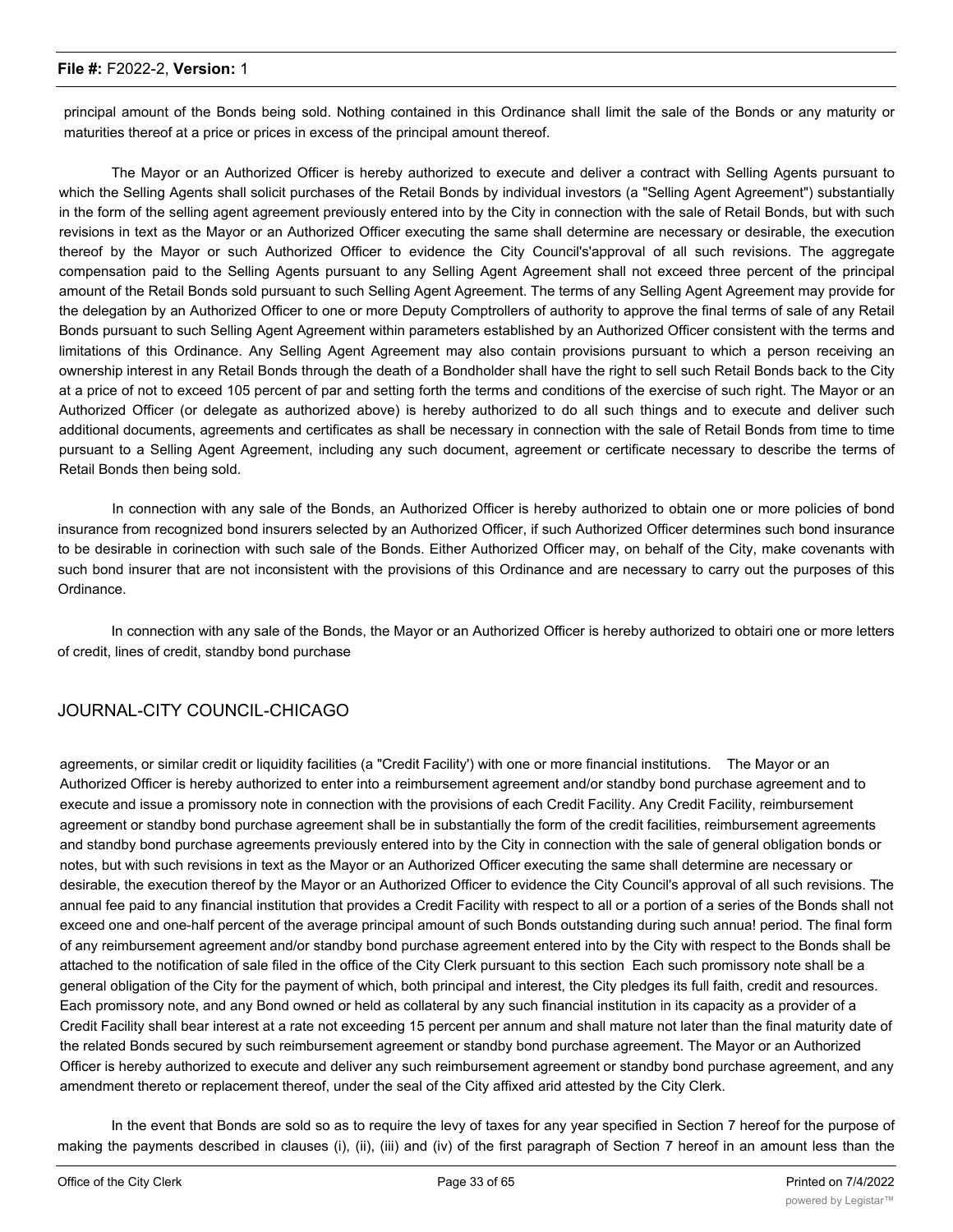amount specified for such year in the first paragraph of Section 7 hereof, then an Authorized Officer shall, on or prior to March 31 of the calendar year next succeeding such year, notify the City Council of the determination made pursuant to clauses (a) and (b) of the first paragraph of Section 7 hereof regarding the application of any resulting excess levy collections, and, in addition, in connection with a determination made pursuant to clause (b) of the first paragraph of Section 7 hereof, an Authorized Officer shall file in the respective offices of the County Clerks certificates of tax abatement for such year, ln the event that upon the final sale of the Bonds of all series, such Bonds have been sold so as to require the levy of taxes in any year specified in Section 7 hereof for the purpose of making the payments described in clauses (i), (ii), (iii) and (iv) of the first paragraph of Section 7 hereof in an amount less than the amount specified for such year in Section 7 hereof, then there shall be included, in the final notification of sale to the City Council described in the fourth  $(4<sup>th</sup>)$  paragraph of this Section 12, the determination made pursuant to clauses (a) and (b) of the first paragraph of Section 7 hereof regarding the application of any resulting excess levy collections for such year and any succeeding year and, in addition, in connection with a determination made pursuant to clause (b) of the first paragraph of Section 7 hereof, an Authorized Officer shall file in the respective offices of the County Clerks certificates of tax abatement for such year or years. If any of the Bonds are not to be sold and issued as provided herein and no levy collections are to be applied for the purposes of paying the costs of

#### REPORTS OF COMMITTEES

Ongoing Financing Services as determined by an Authorized Officer, the corresponding taxes herein levied to pay debt service thereon shall be abated in full. Any certificate of abatement delivered pursuant to this paragraph shall refer to the amount of taxes levied pursuant to Section 7 hereof, shall indicate the amount of reduction in the amount of taxes levied by the City resulting from the sale or sales of the Bonds or the non-issuance thereof, which reduced amount is to be abated from such taxes, and shall further indicate the remainder of such taxes which is to be extended for collection by said County Clerks

The preparation, use and distribution of a preliminary official statement, an official statement or any other disclosure document relating to each sale arid issuance of the Bonds are hereby ratified and approved. The Mayor and each Authorized Officer are each hereby authorized to execute and deliver an official statement or other disclosure document relating to each sale and issuance of the Bonds on behalf of the City. The preliminary official statement, official statement and other disclosure documents herein authorized shall be substantially similar to those previously used for general obligation bonds of the City, and shall contain the terms and provisions of the Bonds, the mariner in which the Bonds shall be sold, the use of proceeds of the Bonds, financial information for the City, and such other information as the Mayor or any Authorized Officer determines to be advisable under the circumstances.

In connection with any sale of the Bonds, an Authorized Officer is hereby authorized to execute and deliver one or more Continuing Disclosure Undertakings (each a "Continuing Disclosure Undertaking") evidencing the City's agreement to comply with the requirements of Section (b)(5) of Rule 15c2-12, adopted by the Securities and Exchange Commission (the "SEC") under the Securities Exchange Act of 1934, in a form approved by the Corporation Counsel. Upon its execution and delivery on behalf of the City as herein provided, each Continuing Disclosure Undertaking will be binding on the.City, and the officers, employees and agents of the City are hereby authorized to do all such acts and things and to execute all such documents as may be necessary to carry out and comply with.the provisions of each Continuing Disclosure Undertaking as executed. Either Authorized Officer is hereby further authorized to amend each Continuing Disclosure Undertaking in accordance with its respective terms from time to time following its execution and delivery as said officer shall deem necessary. In addition, an Authorized Officer is authorized, to make all future filings with the Electronic Municipal Market Access system operated by the Municipal Securities Rulemaking Board or such other municipal securities information repository as shall be designated by the SEC, all in accordance with the provisions of Securities and Exchange Commission Rule 15c2-12(b)(5) promulgated under the Securities Exchange Act of 1934. Notwithstanding any other provision of this Ordinance, the sole remedies for any failure by the City to comply with any Continuing Disclosure Undertaking shall be the ability of the beneficial owner of any applicable Bond to seek mandamus or specific performance by court order to cause the City to comply with its obligations under such Continuing Disclosure Undertaking.

The Bonds shall be duly prepared and executed in the form and manner provided herein and delivered to the purchasers in accordance with the applicable terms of sale.

The Mayor, each Authorized Officer, the City Treasurer and the City Clerk are each hereby authorized to execute and deliver such other documents and agreements (including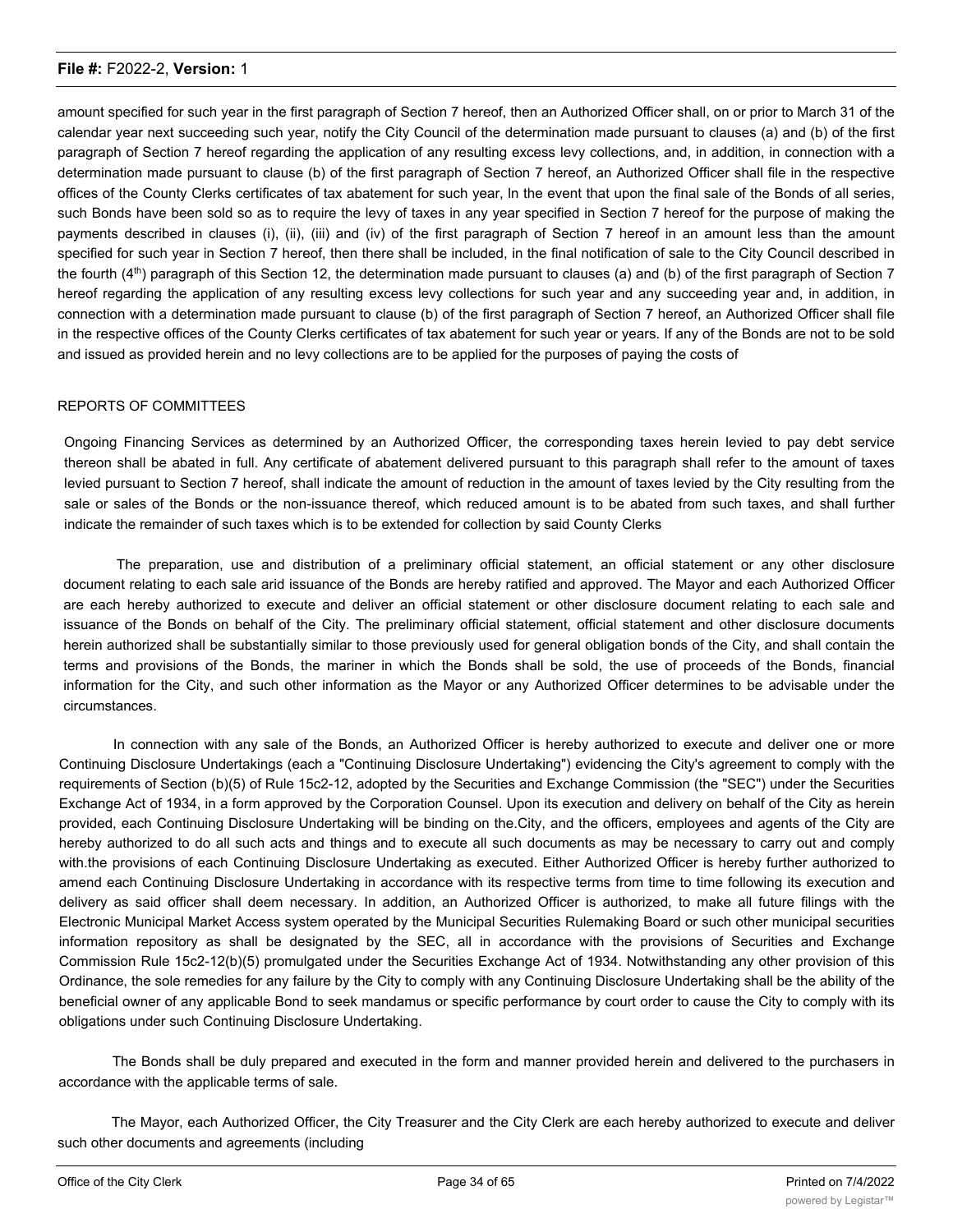## JOURNAL-CITY COUNCIL-CHICAGO

such contracts, such intergovernmental agreements cr such grant agreements with not-for-profit organizations, educational or cultural institutions or for-profit organizations or to assist the State of Illinois, the United States of America, or other municipal corporations, units of local government or school districts in the State of Illinois, receiving proceeds of the Bonds as an Authorized Officer shall deem necessary and appropriate) and perform such other acts prior to or following the issuance of the Bonds as may be necessary or desirable in connection with the issuance of the Bonds and any transactions contemplated herein related to the application of the proceeds of the Bonds or collections or application of taxes levied for the payment of the Bonds or the Outstanding Indebtedness or other purposes hereunder, but subject to any limitations on or restrictions of such power or authority as herein set forth, and any such actions heretofore taken by the Mayor, an Authorized Officer, the City Treasurer or the City Clerk in accordance with the provisions hereof are hereby ratified and approved. With respect to each grant of Bond proceeds, each Authorized Officer is hereby authorized to designate in writing, with the written concurrence of the Budget Director of the City (the "Budget Director"), (i) one or more City departments or agencies to administer such grant, and (ii) the head of the City department or agency who shall be authorized to execute a grant agreement and such other documents, agreements or instruments as shall be deemed necessary or desirable by such City department or agency head. Upon any such written designation by an Authorized Officer with respect to a grant of Bond proceeds, such City department or agency shall be authorized to administer such grant and the head of such City department or agency shall be authorized to execute a grant agreement and such other documents, agreements or instruments as such official shall deem necessary or desirable.

Secr/on 13. The proceeds from the sale of any series of the Bonds shall be used as follows:

a) The sum representing the accrued interest received, if any, shall be used to pay the first interest becoming due on the Bonds sold, and to that end, shall be deposited in the applicable Bond Fund or the applicable Ad Valorem Tax Escrow Account, if established.

b) From the sale proceeds derived from any such sale of a series of the Bonds, (i) such sum as may be determined by an Authorized Officer to be necessary to pay not more than three years of interest on the Bonds issued to pay costs of the Project may be used to pay such interest, and to that end, may be deposited in the applicable Bond Fund or the applicable Ad Valorem Tax Escrow Account, if established; (ii) the sum determined by an Authorized Officer to be necessary to pay the costs of the Project shall be set aside, held and invested at the direction of an Authorized Officer, as separate funds of the City pending such payment, provided that proceeds of the Bonds issued to finance the Pension Contributions shall be paid into the Pension Funds as and when required by law; (iii) the sum determined by an Authorized Officer to capitalize or fund interest on Outstanding Indebtedness shall be deposited into the respective debt service funds established for the Outstanding Indebtedness; (iv) the sum determined by an Authorized Officer to be sufficient to pay the Outstanding Indebtedness being refunded at or prior to their respective maturities, at a price of par, the applicable redemption premium and accrued interest thereon up to and including said redemption

#### REPORTS OF COMMITTEES

or maturity dates shall be deposited into the respective debt service funds established for the Outstanding Indebtedness or into one or more "Refunded Bonds Escrow Accounts" to be held by one or more banks or trust companies to be designated by an Authorized Officer (each a "Refunding Escrow Agent'), each pursuant to the terms of an escrow agreement (each a "Refunding Escrow Agreement'), and the Mayor, an Authorized Officer and the City Clerk, or any of them, are hereby authorized to execute and deliver each Refunding Escrow Agreement, and any amendment thereto, in such form as the officer so executing shall deem appropriate to effect the refunding or refundings described in this paragraph and (v) the sum determined by an Authorized Officer to be sufficient to provide for the payment of any settlement, breakage or termination amount payable in connection with the termination, amendment or modification of an Existing Interest Rate Exchange Agreement shall be paid to the City's counterparty or counterparties thereunder. Notwithstanding any provision of the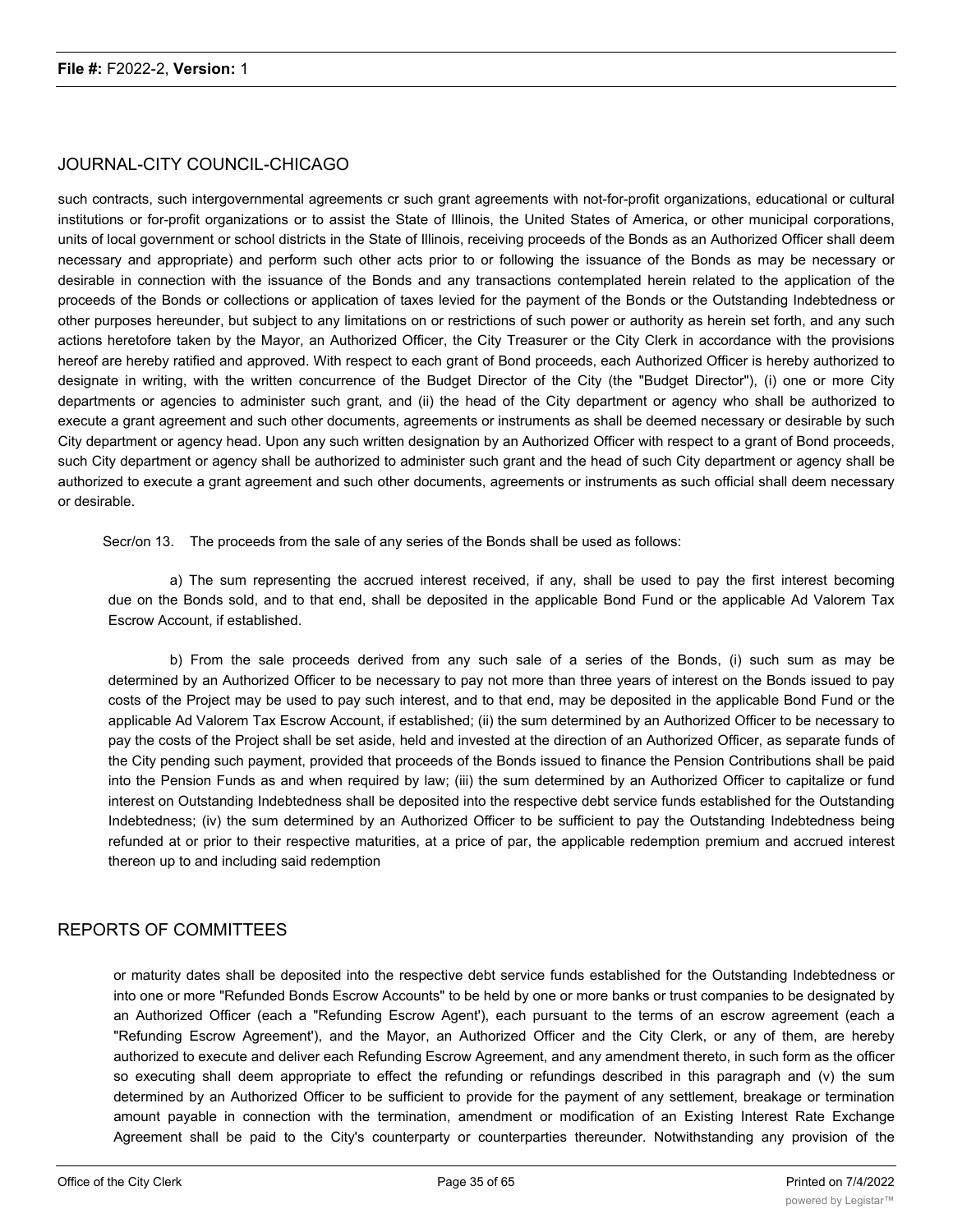Municipal Code, investments acquired with proceeds of the Bonds or investment income thereon may mature beyond ten years from the date of acquisition, and may include but are not limited to agreements entered into between the City and providers of securities under which agreements such providers agree to purchase from or sell to the City specified securities on specific dates at predetermined prices, all as established at the time of execution of any such agreement and as set forth in such agreement, and guaranteed investment contracts, forward purchase agreements and other similar investment vehicles. Such guaranteed investment contracts, forward purchase agreements and other similar investment vehicles may, to the extent permitted by operative authorizing documents and by applicable law, be assigned or transferred from one bond transaction to another or apply to the proceeds of more than one bond<sup>c</sup> transaction on a commingled or non-commingled basis, as determined by an Authorized Officer. The Mayor or an Authorized Officer is hereby authorized to enter into any amendments to or restatements of existing documents or to execute new documents, to consent to actions being taken by others or to obtain the consent of other parties, as may be necessary or desirable in this respect. Investment income derived from Bond proceeds may be (w) expended for the same purposes for which Bond proceeds may be expended, (x) used for the payment or prepayment of City debt obligations, (y) deposited in the Corporate Fund of the City or (z) rebated to the United States of America as provided in Section 16 hereof, all as determined by an Authorized Officer or the Budget Director. Any commingled investment income from guaranteed investment contracts, forward purchase agreements and other similar investment vehicles shall be apportioned among bond transactions as determined by an Authorized Officer or as otherwise required by operative authorizing documents and applicable law.

(c) From the sale proceeds of a series of the Bonds not applied as provided in paragraphs (a) and (b), above, the amount deemed necessary by an Authorized Officer shall be applied to the payment of the costs of issuance of such Bonds, including the premium or fee for bond insurance or other credit or liquidity enhancement, if any, and any unexpended portion of the sale proceeds shall be paid to the City.

The costs of the Project may be paid directly by the City or may be financed by the making of grants for the implementation of the Project to (i) not-for-profit organizations,

#### JOURNAL-CITY COUNCIL-CHICAGO

educational or cultural institutions or for-profit organizations, (ii) the United States of America, (iii) the State of Illinois or (iv) other units of local government, political subdivisions, municipal corporations or school districts in the State of Illinois, including any operating division thereof, all as determined by an Authorized Officer.

An Authorized Officer shall report to the City Council with respect to the expenditure of the proceeds of each series of the Bonds issued hereunder to pay the costs of the Project. Such reports shall be made no later than August 1 of each year, commencing August 1, 2013, with respect to expenditures, made during the preceding calendar year. No report shall be required hereunder following any calendar year in which no proceeds of any series of the Bonds are expended to pay costs of the Project.

Section 14. The Mayor or an Authorized Officer is hereby authorized to execute and deliver, with respect to all or any portion of the Outstanding Indebtedness, the Bonds, and any General Obligation Indebtedness (as defined below) that may be issued in the future (collectively, "City Indebtedness"), from time to time one or more agreements, or options to enter into such agreements, with counterparties selected by an Authorized Officer, the purpose of which is to provide to the City (i) an interest rate basis, cash flow basis, or other basis different from that provided in the related City Indebtedness for the payment of interest or (ii) with respect to a future delivery of general obligation bonds, notes or commercial paper (collectively. "General Obligation Indebtedness"), one or more of a guaranteed interest rate, interest rate basis, cash flow basis, or purchase price (such agreements or options to enter into such agreements being collectively referred to as "Interest Rate Exchange Agreements'). Interest Rate Exchange Agreements include without limitation agreements or contracts commonly known as interest rate exchange, swaps, including forward starting swaps, collar, caps, or derivative agreements, forward payment conversion agreements, interest rate locks, forward bond purchase agreements, bond warrant agreements, or bond purchase option agreements and also include agreements granting to the City or a counterparty an option to enter into any of the foregoing and agreements or contracts providing for payments based on levels of or changes in interest rates, including a change in an interest rate index, to exchange cash flows or a series of payments, or to hedge payment, rate spread, or similar exposure. The stated aggregate notional amount (net of offsetting transactions) under all Interest Rate Exchange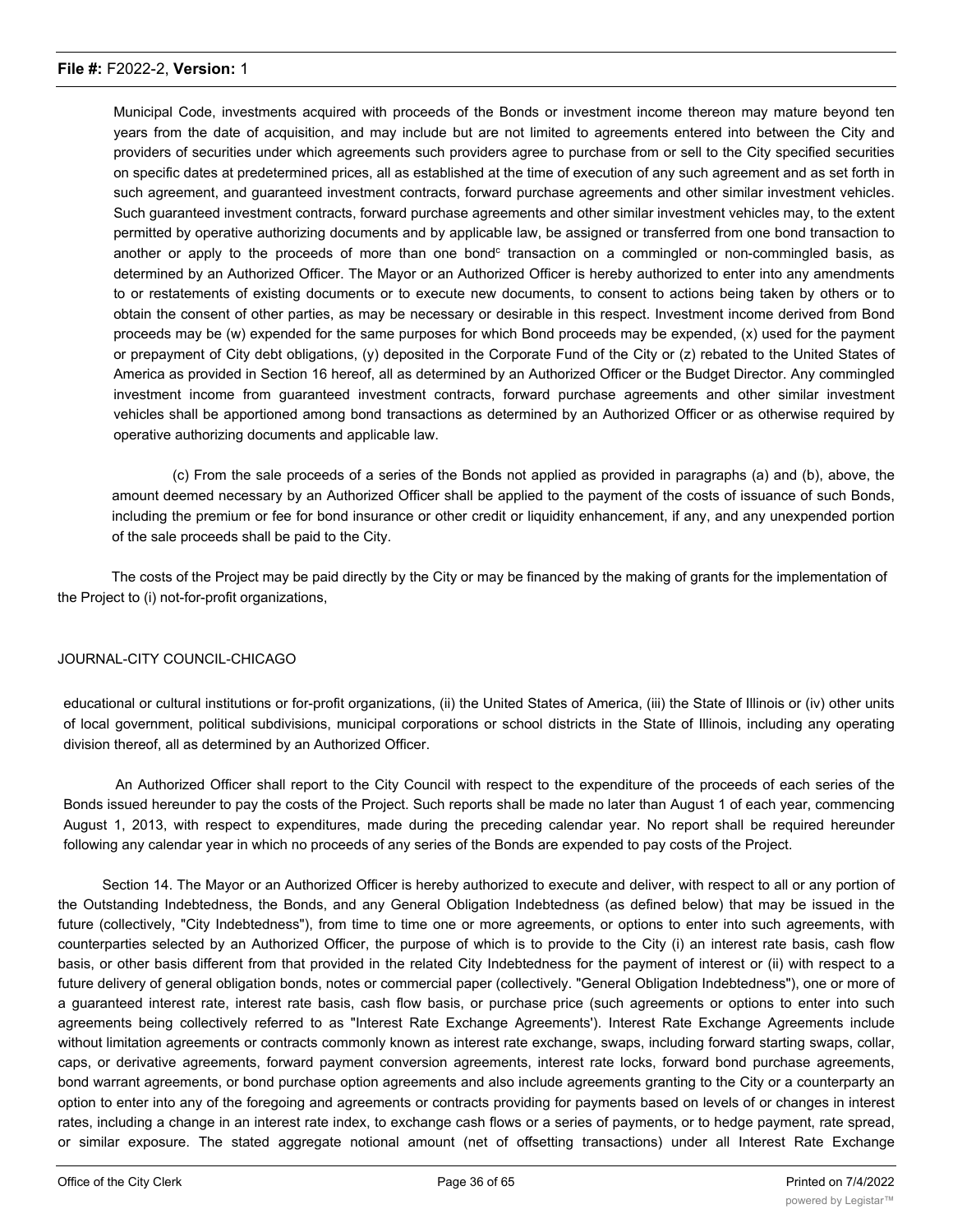Agreements related to certain City Indebtedness shall not exceed the principal amount of such City Indebtedness to which such Interest Rate Exchange Agreements relate. For purposes of the immediately preceding sentence, "offsetting transactions" shall include any transaction which is intended to hedge, modify or otherwise affect another outstanding transaction or its economic results. The offsetting transaction need not be based on the same index or rate option as the related City Indebtedness or the transaction being offset and need not be with the same counterparty as the transaction being offset. Examples of offsetting transactions include, without limitation, a floating-to-fixed rate interest rate swap being offset by a fixed-to-floating rate interest rate swap, and a fixed-to-floating rate interest rate swap being offset by a floating-to-fixed rate interest rate swap or an interest rate cap or floor or a floating-to-floating interest rate swap.

Any Interest Rate Exchange Agreement to the extent practicable shall be in substantially the form of either the 2002 ISDA Master Agreement or the Local Currency - Single Jurisdiction

#### REPORTS OF COMMITTEES

version or the Multicurrency- Cross Border version of the 1992 ISDA Master Agreement (including a Schedule and/or a Credit Support Annex to such Schedule, if applicable) published by the International Swaps and Derivatives Association, Inc. ("ISDA') or any successor form to<sup>^</sup> either published by ISDA, and in the appropriate confirmations of transactions governed by the applicable agreement, with such insertions, completions and modifications thereof as shall be approved by the officer of the City executing the same, his or her execution to constitute conclusive evidence of the City Council's approval of such insertions, completions and modifications thereof. Should any ISDA form not be the appropriate form to accomplish the objectives of the City under this Section 14, then such other agreement as may be appropriate is hereby approved, the execution by the Mayor or an Authorized Officer being conclusive evidence of the City Council's approval of such insertions, completions and modifications thereof. Amounts payable by the City under any Interest Rate Exchange Agreement shall (i) constitute a general obligation of the City for which is pledged its full faith and credit, (ii) be payable from a tax unlimited as to rate or amount that may have heretofore or shall be hereafter levied by the City Council (including, with respect only to an Interest Rate Exchange Agreement relating to the Bonds, the tax levy described in Section 7 hereof), (iii) constitute operating expenses of the City payable from any monies, revenues, income, assets or funds of the City available for such purpose, or (iv) constitute any combination of (i), (ii), and (iii), all as shall be determined by an Authorized Officer. Nothing contained in this Section 14 shall limit or restrict the. authority of the Mayor or an Authorized Officer to enter into similar agreements pursuant to prior or subsequent authorization of the City Council.

The Mayor and an Authorized Officer are hereby authorized to take all actions necessary to assign, terminate, amend or modify all or a portion of any Interest Rate Exchange Agreement upon a determination that such assignment, termination, amendment or modification is in the best financial interest of the City. Any settlement, breakage or termination amount payable as a result of such assignment, termination, amendment or modification may be paid from proceeds of sale, of the Bonds or General Obligation Indebtedness or from any lawfully available funds of the City.

Any amounts received by the City pursuant to any Interest Rate Exchange Agreement (other than regularly scheduled payment amounts) are hereby authorized to be expended for any purpose for which the proceeds of the related City Indebtedness are authorized to be expended and for the payment or prepayment of any City Indebtedness, all as determined by an Authorized Officer.

In addition to the foregoing, the Mayor and an Authorized Officer are hereby authorized to take all actions necessary to assign, terminate, amend or modify all or a portion of any agreement of the type described herein as an Interest Rate Exchange Agreement with respect to any Outstanding Revenue Indebtedness upon a determination that such assignment, termination, amendment or modification is in the best financial interest of the City. Any settlement, breakage or termination amount payable as a result of such assignment, termination, amendment or modification may be paid from the sources provided for the payment of such agreements in the proceedings authorizing the Outstanding Revenue Indebtedness to which such agreements relate or from any other lawfully available funds of the City.

## JOURNAL-CITY COUNCIL-CHICAGO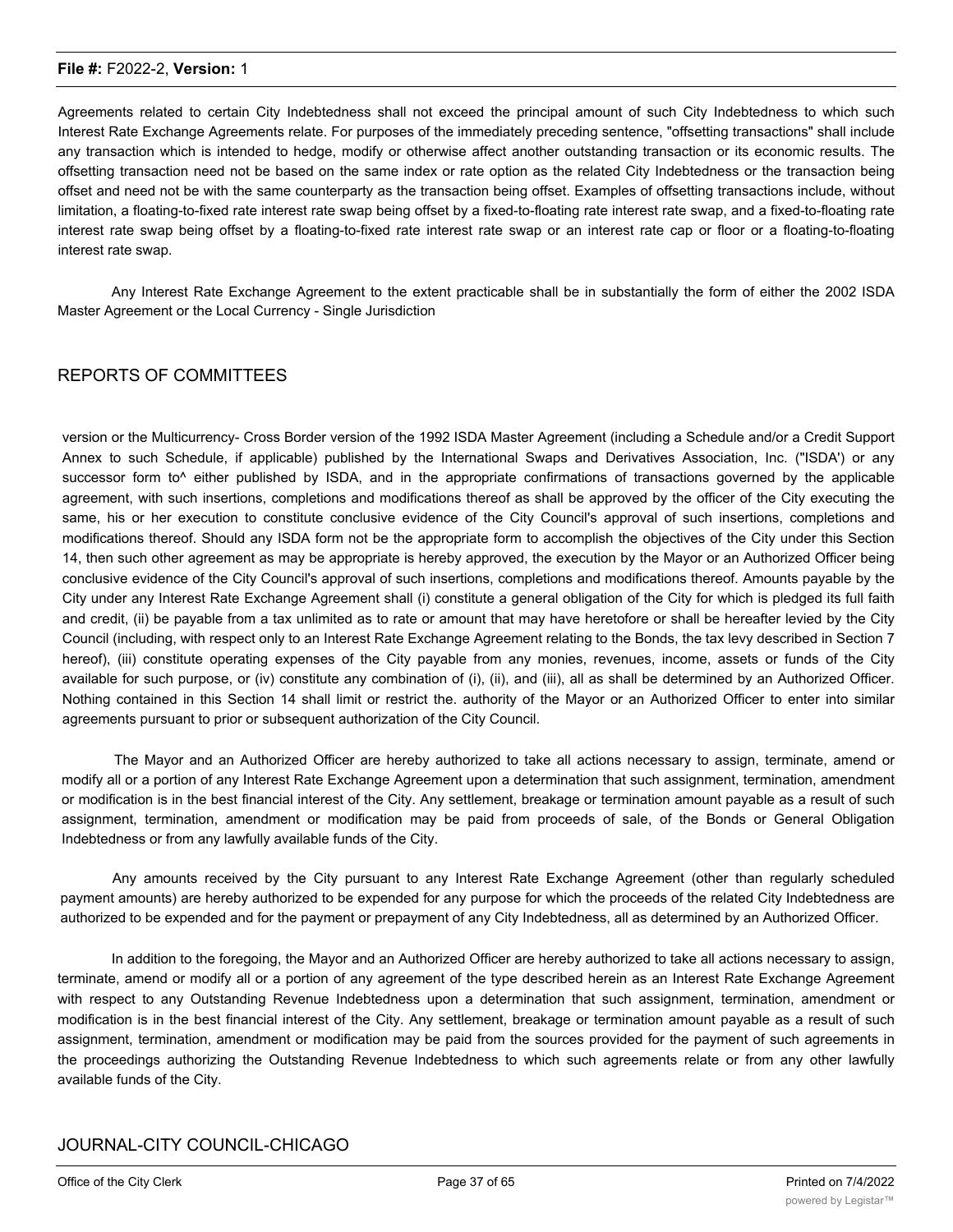Section 15. The taxes levied for the years from and after 2011 for the payment of the Outstanding Indebtedness or amounts due under any Existing Interest Rate Exchange Agreement, to the extent the collection of such taxes is not necessary for the payment of all or a portion of the Outstanding Indebtedness due to the refunding thereof or for the payment of amounts due under an Existing Interest Rate Exchange Agreement due to the termination of such Existing Interest Rate Exchange Agreement as authorized herein or pursuant to any other authorization, may, at the direction of an Authorized Officer, be applied (A) as set forth in the next paragraph or (B) to any other lawful public purpose of the City designated by the City Council including (i) the purposes set forth in clauses (i), (ii), (iii) and (iv) of the first paragraph of Section 7 of this Ordinance, (ii) the payment of the costs of any capital projects for which funds have been lawfully appropriated or (iii) the abatement of such taxes. There shall be prepared by an Authorized Officer and filed with the County Clerks a certificate of reduction of taxes heretofore levied for the payment of the Outstanding Indebtedness selected for refunding by an Authorized Officer as provided ih Sections 12 and 13 hereof and directing the abatement of the taxes heretofore levied to pay the Outstanding Indebtedness being refunded, including the taxes levied for the years from and after 2012, if so determined by an Authorized Officer as provided in the. preceding sentenceA In addition, any proceeds of the Outstanding Indebtedness being held for the payment of the Outstanding Indebtedness, to the extent such proceeds are not necessary for the payment of the Outstanding Indebtedness due to the refunding thereof as authorized herein or pursuant to any other authorization, may, at the direction of an Authorized Officer, be applied to any lawful public purpose of the City designated by the City Council, including the payment of the Bonds (but in the case of Bonds the interest on which is excluded from gross income for federal income tax purposes, only upon receipt by the City of an opinion of Bond Counsel to the effect that such will not adversely affect the tax-exempt status of the Bonds).

Furthermore, notwithstanding any other provision hereof, taxes levied for the years 2011 to 2013, inclusive, for the payment of Outstanding Indebtedness, to the extent the collection of such taxes is not necessary for the payment of all or a portion of the Outstanding Indebtedness due to the refunding thereof with the proceeds of the Bonds may. in addition to the other purposes set forth above, be applied to the payment of the principal of and interest due on general obligation commercial paper notes due on or before January 31, 2016, at the direction of an Authorized Officer. Any directions or determinations by an Authorized Officer pursuant to this paragraph shall be filed with the City Clerk no later than the date a levy is applied to the payment of commercial paper as provided herein.

Section 16. The City covenants that it will take no action in the investment of the proceeds of the Bonds (other than Bonds issued as bonds the interest on which is not excludable from the gross income of the owner thereof for federal income tax purposes) which would result in making the interest payable on any of such Bonds subject to federal income taxes by reason of such Bonds being classified as "arbitrage bonds" within the meaning of Section 148 of the Code.

The City further covenants that it will act with respect to the proceeds of Bonds (other than Bonds issued as bonds the interest on which is not excludable from the gross income of the owner thereof for federal income tax purposes), the earnings on the proceeds of such Bonds

## REPORTS OF COMMITTEES

and any other moneys on deposit in any fund or account maintained in respect of such Bonds, including, if necessary, a rebate of such earnings to the United States of America, in a manner which would cause the interest on such Bonds to continue to be exempt from federal income taxation under Section 103(a) of the Code.

Each Authorized Officer is hereby authorized to execute such certifications, tax returns, covenants and agreements as shall be necessary, in the opinion of nationally recognized bond counsel, or in the best interest of the City, as determined by an Authorized Officer, to evidence the City's compliance with the covenants contained in this section. Each Authorized Officer is hereby authorized to execute one or more declarations of intent to reimburse costs of the Project in accordance with the Code and the Treasury Regulations thereunder.

Section 17. This Ordinance is prepared in accordance with the powers of the City as a home rule unit under Article VII of the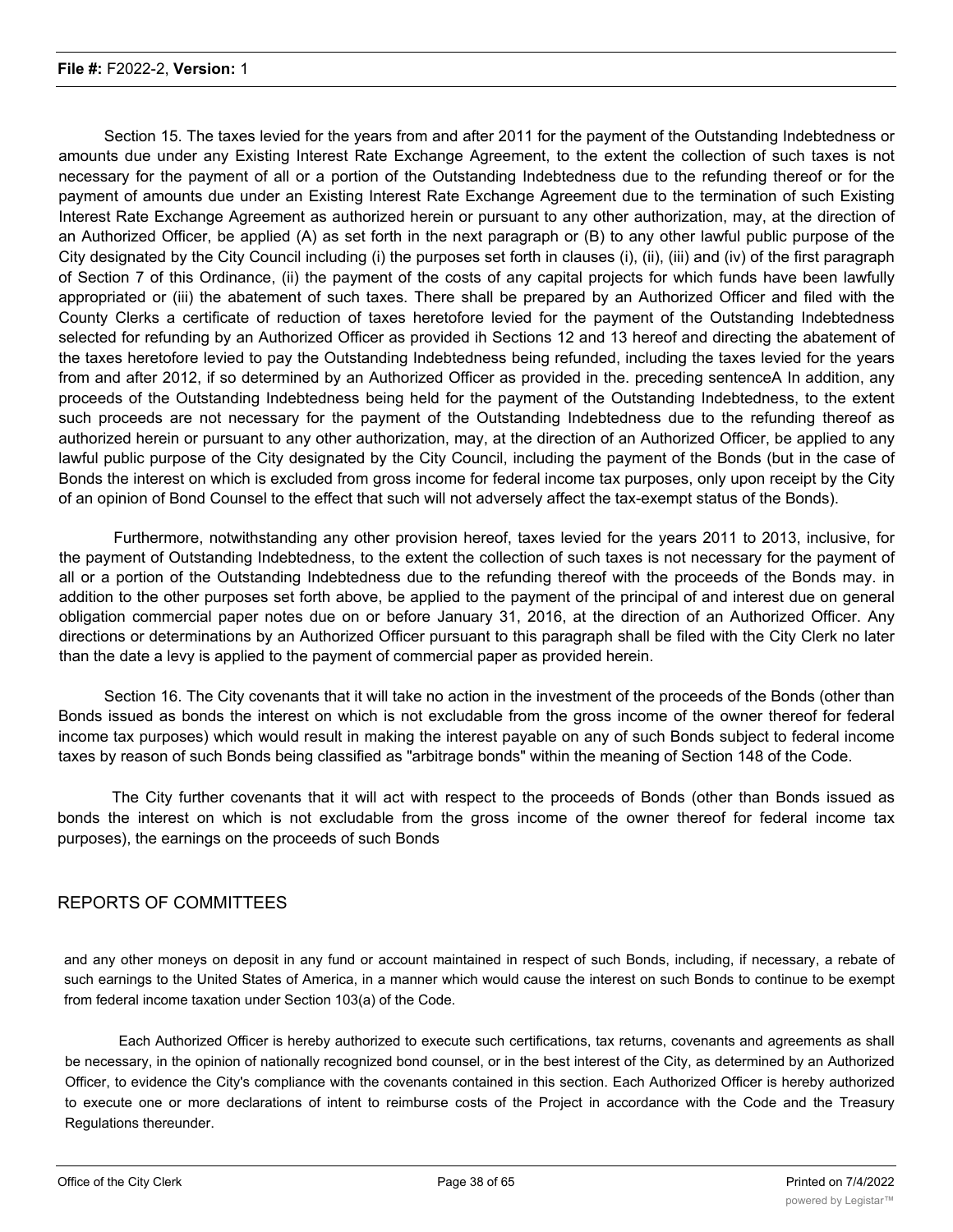Section 17. This Ordinance is prepared in accordance with the powers of the City as a home rule unit under Article VII of the 1970 Illinois Constitution. The appropriate officers of the City are hereby authorized to take such actions and do such things as shall be necessary to perform, carry out, give effect to and consummate the transactions contemplated by this Ordinance and the Bonds, including, but not limited to, the exercise following the delivery date of any of the Bonds of any power or authority delegated to such official of the City under this Ordinance with respect to the Bonds upon the initial issuance thereof, but subject to any limitations on or restrictions of such power or authority as herein set forth, and any actions heretofore taken by such officers of the City in accordance with the provisions of this Ordinance are hereby ratified and approved.

Section 18. The Mayor and each Authorized Officer may each designate another to act as their respective proxy and, as applicable, to affix their respective signatures to the Bonds whether in temporary or definitive form, and any other instrument, certificate or document required to be signed by the Mayor or an Authorized Officer pursuant to this Ordinance and any instrument, certificate or document required thereby. In such case, each shall send to the City Council written notice of the person so designated by each, such notice stating the name of the 'person so selected and identifying the instruments, certificates and documents which such person shall be authorized to sign as proxy for the Mayor and each Authorized Officer, respectively. A written signature of the Mayor or of an Authorized Officer, respectively, executed by the person so designated underneath, shall be attached to each notice. Each notice, with the signatures attached, shall be recorded in the Journal of Proceedings of the City Council for such date and filed in the office of the City Clerk. When the signature of the Mayor is placed on an instrument, certificate or document at the direction of the Mayor in the specified manner, the same, in all respects, shall be as binding on the City as if signed by the Mayor in person. When the signature of an Authorized Officer is so affixed to an instrument, certificate or document at the direction of such Authorized Officer, the same, in all respects, shall be as binding on the City as if signed by such Authorized Officer in person.

Section 19. If requested by the Bond Registrar, the Mayor, each Authorized Officer and the City Clerk are each authorized to execute the standard form of agreement between the City and the Bond Registrar with respect to the obligations and duties thereof.

## JOURNAL-CITY COUNCIL-CHICAGO 3/14/2012

Section 20. If payment or provision for payment is made, to or for the registered owners of all or a portion of the Bonds, of the Compound Accreted Value of any Capital, Appreciation Bond and the principal of and interest due and to become due on any Current Interest Bond or Variable Rate Bond at the times and in the manner stipulated therein, and there is paid or caused to be paid to the applicable Bond Registrar, the applicable Ad Valorem Tax Escrow Agent as provided in Section 9 hereof or such bank or trust company as shall be designated by an Authorized Officer (such bank or trust company hereinafter referred to as a "Defeasance Escrow Agent'), all sums of money due and to become due according to the provisions hereof, then these presents and the estate and rights hereby granted shall cease, terminate and be void as to those Bonds or portions thereof except for purposes of registration, transfer and exchange of Bonds and any such payment from such moneys or obligations. Any Bond shall be deemed to be paid within the meaning of this section when payment of the Compound Accreted Value of any such Capital Appreciation Bond or the principal of any such Current Interest Bond, plus interest thereon to the due date thereof (whether such due date be by reason of maturity or upon redemption as provided in this Ordinance or otherwise), either (a) shall have been made or caused to have been made in accordance with the terms thereof, or (b) shall have been provided for by irrevocably depositing with the applicable Bond Registrar, the applicable Ad Valorem Tax Escrow Agent as provided in Section 9 hereof or a Defeasance Escrow Agent, in trust and exclusively for such payment, (1) moneys sufficient to make such payment or (2)(A) direct obligations of the United States of America; (B) obligations of agencies of the United States of America, the timely payment of principal of and interest on which are guaranteed by the United States of America; (C) obligations of the following agencies: Federal Home Loan Mortgage Corp. (FHLMC) debt obligations, Farm Credit System (formerly: Federal Land Banks. Federal Intermediate Credit Banks, and Banks for Cooperatives) debt obligations, Federal Home Loan Banks (FHL Banks) debt obligations, Fannie Mae debt -obligations. Financing Corp. (FICO) debt obligations, Resolution Funding Corp. (REFCORP) debt obligations, and U.S. Agency for International Development (U.S. A.I.D.) Guaranteed notes; (D) pre-refunded municipal obligations defined as follows: any bonds or other obligations of any state of the United States of America or of any agency, instrumentality or local governmental unit of any such state which are not callable at the option of the obligor prior to maturity or as to which irrevocable instructions have been given by the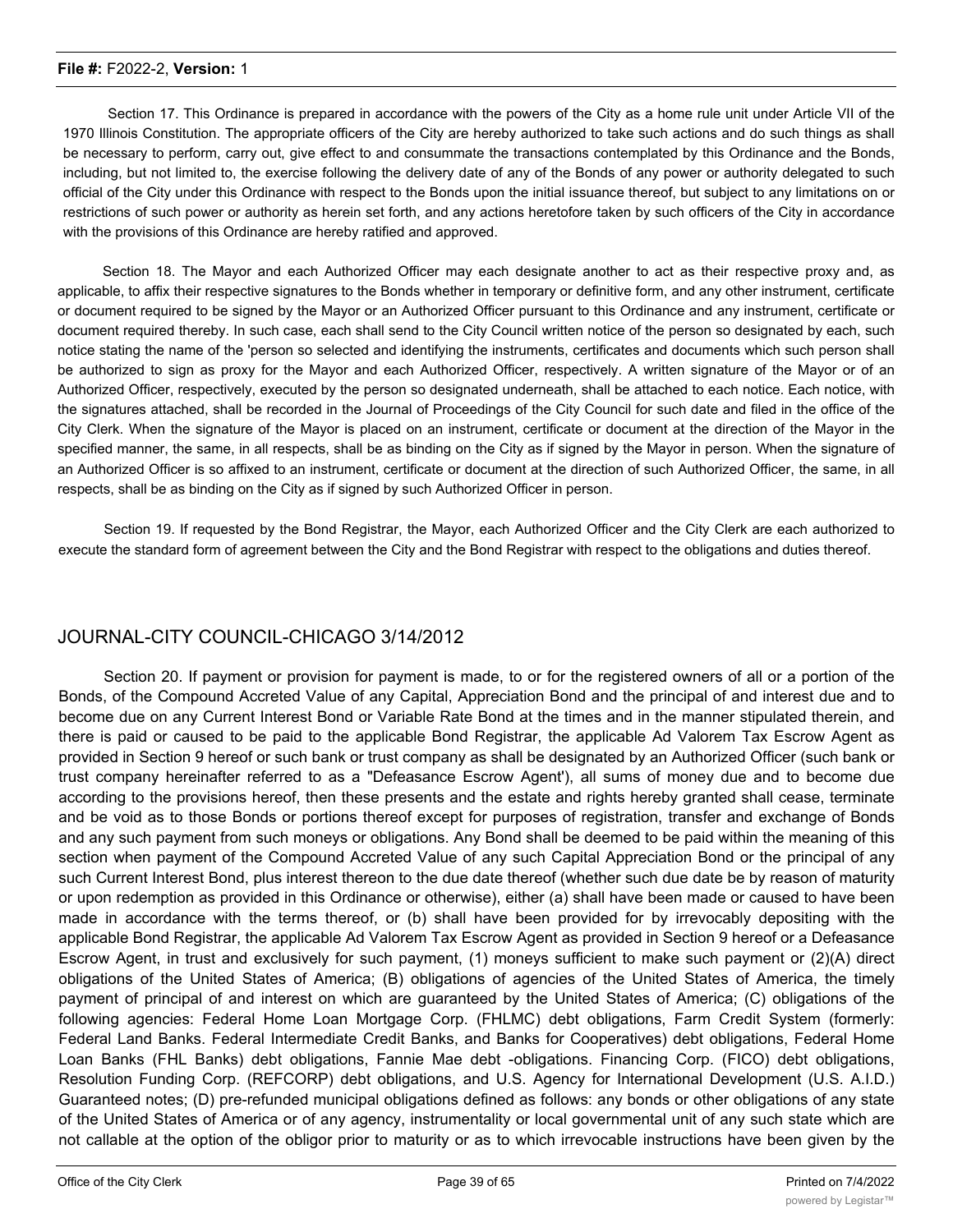obligor to call on the date specified in the notice; or (E) instruments evidencing an ownership interest in obligations described in the preceding clauses (A), (B) and (C), or (3) a combination of the investments described in clauses (1) and (2) above, such amounts so deposited being available or maturing as to principal and interest in such amounts and at such times, without consideration of any reinvestment thereof, as will insure the availability of sufficient moneys to make such payment (all as confirmed by a nationally recognized firm of independent public accountants). At such times as a Bond shall be deemed to be paid hereunder, as aforesaid, it shall no longer be secured by or entitled to the benefits of this Ordinance, except for the purposes of registration, transfer and exchange of Bonds and any such payment from such moneys or obligations.

No such deposit under this section shall be made or accepted hereunder and no use made of any such deposit unless, in the case of Bonds (other than Bonds issued as bonds the interest on which is not excludable from the gross income of the owner thereof for federal income tax purposes), the applicable Bond Registrar, the applicable Ad Valorem Tax Escrow Agent or the applicable Defeasance Escrow Agent, as the case may be, shall have received an

#### REPORTS OF COMMITTEES

opinion of nationally recognized municipal bond counsel to the effect that such deposit and use would not cause any of such Bonds to be treated as "arbitrage bonds" within the meaning of Section 148 of the Code or any successor provision thereto

Nothing in this Ordinance shall prohibit a defeasance deposit of escrow securities as provided in this section or a defeasance deposit with respect to the Outstanding Indebtedness pursuant to any Refunding Escrow Agreement authorized by Section 13(b) hereof, from being subject to a subsequent sale of such escrow securities and reinvestment of all or a portion of the proceeds of that sale in escrow securities which, together with money to remain so held in trust, shall be sufficient to provide for payment of principal, redemption premium, if any, and interest on any of the defeased Bonds or Outstanding Indebtedness, as appropriate. Amounts held by the applicable Bond Registrar, the applicable Ad Valorem Tax Escrow Agent, any Defeasance Escrow Agent or any Refunding Escrow Agent in excess of the amounts needed so to provide for payment of the defeased Bonds or Outstanding Indebtedness, as appropriate, may be subject to withdrawal by the City. The Mayor or an Authorized Officer is hereby authorized to execute and deliver from time to time one or more agreements (and amendments thereto) with counterparties selected by an Authorized Officer, with respect to the investment and use of such excess amounts held by the applicable Bond Registrar, the applicable Ad Valorem Tax Escrow Agent, a Defeasance Escrow Agent or a Refunding Escrow Agent.

Section 21. Notwithstanding any other provisions of this Ordinance, the terms and provisions of the trust indenture securing a series of Variable Rate Bonds as authorized in Section 2 hereof with respect to (a) the authentication, registration, transfer and destruction or . loss of such Variable Rate Bonds, (b) subject to the limitation on redemption price set forth in Section 3(d) hereof, the redemption of such Variable Rate Bonds, or (c) the method of payment or defeasance of such Variable Rate Bonds, shall apply to such Variable Rate Bonds issued pursuant to this Ordinance. With respect to the Direct Purchase Bonds, an Authorized Officer is authorized to negotiate the terms and provisions of such Direct Purchase Bonds in addition to or as an alternative to the terms and provisions of the trust indenture securing a series of Variable Rate Bonds.

Section 22. Any series of the Bonds, the Outstanding Indebtedness or the Outstanding Revenue Indebtedness may be restructured in a manner authorized by the Mayor or an Authorized Officer, including but not limited to (a) terminating credit enhancement or liquidity facilities for a series of Bonds, Outstanding Indebtedness or Outstanding Revenue Indebtedness, (b) replacing credit enhancement or liquidity facilities for a series of Bonds, Outstanding Indebtedness or Outstanding Revenue Indebtedness with similar credit enhancement or liquidity from a different provider, (c) replacing credit enhancement or liquidity facilities for a series of Bonds, Outstanding Indebtedness or Outstanding Revenue Indebtedness with different forms of credit enhancement or liquidity from the same or a different provider, (d) adding additional credit enhancement or liquidity supplemental to that securing a series of Bonds, Outstanding Indebtedness or Outstanding Revenue Indebtedness, (e) removing or amending provisions for a series of Bonds, Outstanding Indebtedness or Outstanding Revenue Indebtedness, or in financing documents related thereto, to or for the benefit of credit enhancers or liquidity providers or adding provisions for the benefit of new or replacement credit enhancers or liquidity providers, (f) replacing an existing remarketing agent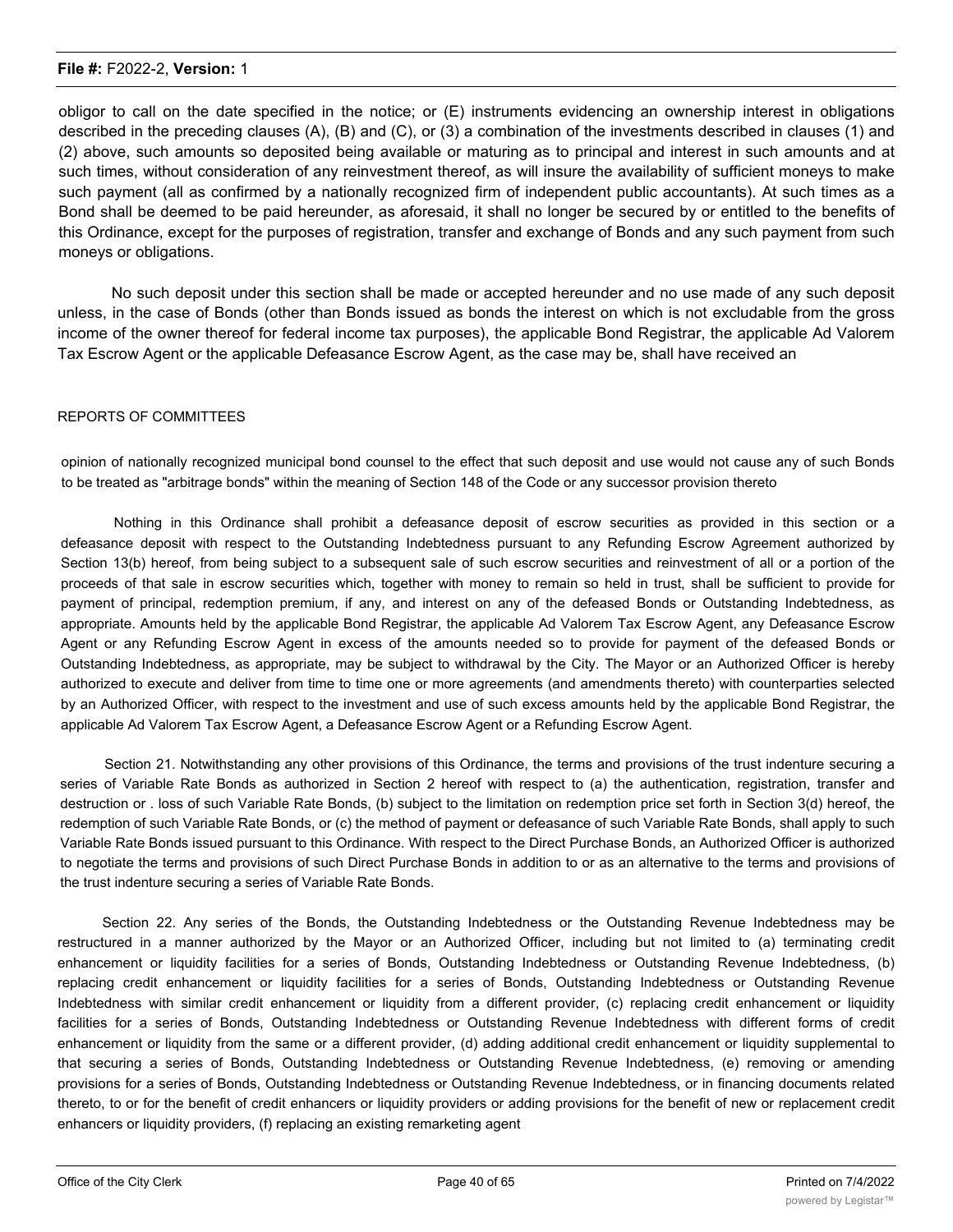## JOURNAL-CITY COUNCIL-CHICAGO

or remarketing agents for Bonds, Outstanding Indebtedness or Outstanding Revenue Indebtedness with a remarketing agent or remarketing agents selected by an Authorized Officer or assigning an existing remarketing agreement to a remarketing agent or remarketing agents selected by an Authorized Officer, (g) converting to or adding a different interest rate mode or modes under the documents pursuant to which such Bonds, Outstanding Indebtedness or Outstanding Revenue Indebtedness were issued, (h) adding a floating rate note (FRN) mode to any document pursuant to which such Bonds, Outstanding Indebtedness or Outstanding Revenue Indebtedness were issued or refunding such Bonds, Outstanding Indebtedness or Outstanding Revenue Indebtedness using an FRN structure, or (i) selling or remarketing Outstanding Indebtedness or Outstanding Revenue Indebtedness pursuant to a direct purchase arrangement to one or more purchasers selected by an Authorized Officer either at par or with a discount or premium, subject to any limitations or restrictions with respect to such actions being taken contained in this Ordinance with respect to the Bonds or an ordinance pursuant to which such Outstanding Indebtedness or Outstanding Revenue Indebtedness was issued, but provided, that if determined by an Authorized Officer to be necessary to achieve the financial interests of the City, such limitations or restrictions contained in an ordinance pursuant to which such Outstanding Indebtedness, or Outstanding Revenue Indebtedness was issued may be exceeded; but not in excess of the comparable limitations set forth in this Ordinance. The Mayor or an Authorized Officer is hereby authorized to enter into any amendments to or restatements of existing documents or to execute new documents, to consent to actions being taken by others or to obtain the consent of other parties, and to cause to be prepared such remarketing documents, including disclosure documents, as may be necessary or desirable to effect any such debt restructuring and facilitate the remarketing of the Bonds, Outstanding Indebtedness or Outstanding Revenue Indebtedness, and to pay the fees, costs and expenses relating thereto, as the Mayor or an Authorized Officer executing the same determines is necessary and desirable, the execution thereof by the Mayor or an Authorized Officer to evidence the City Council's approval of all such amendments

Section 23. Any funds heretofore or hereafter received by the City, pursuant to any Interest Rate Exchange Agreement and in connection with Outstanding Indebtedness, are hereby authorized to be expended for the payment or prepayment of any City Indebtedness; provided however, notwithstanding the foregoing, such authorization shall not apply to any funds the expenditure of which shall have been heretofore authorized by other applicable law.

Section 24. For purposes of Treasury Regulation Section 1.150-2. the City Council hereby states its intent to finance, or to reimburse the City for the payment of the costs described in Exhibit A attached hereto by the issuance of tax-exempt obligations in an amount not to exceed \$200,000,000. No funds from sources other than such obligations are, or are expected to be, reserved or allocated, or otherwise set aside, for the payment of such costs, except as permitted by the Code. This declaration is consistent with the budgetary practices of the City.

Section 25 A. Section 3 of the 2002 Ordinance is hereby amended in its entirety to read as follows:

#### REPORTS OF COMMITTEES

Section 3. Maximum Amount and Term. Without further authorization of this City Council, the maximum aggregate principal amount of all Authorized Debt outstanding under this ordinance at any'time shall not exceed Five Hundred Million Dollars (\$500,000,000) (exclusive of unpaid interest and fees). All Authorized Debt shall mature on or prior to January 1, 2030.

as follows:

B Section 18 of the 2002 Ordinance is hereby amended in its entirety to read

Section 18. The Line of Credit Program, (a) The Mayor or the City's Chief Financial Officer or the City Comptroller (the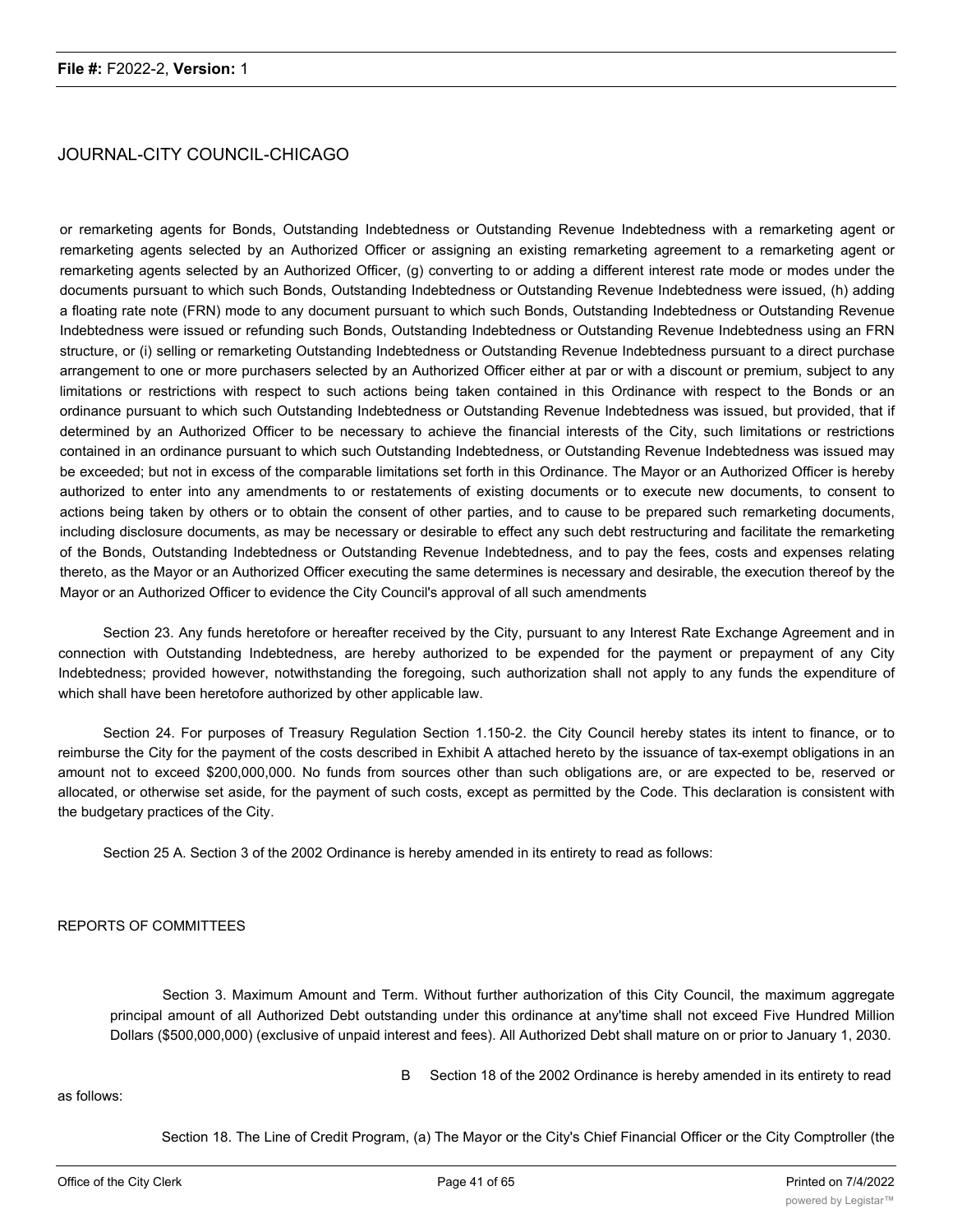Chief Financial Officer and the City Comptroller each being hereinafter referred to as an "Authorized Officer") is hereby authorized to execute and deliver one (1) or more line of credit agreements (each, a "Line of Credit Agreement") with one (1) or more commercial banks and other financial institutions and in the form customarily used to provide governmental borrowers with a revolving line of credit to meet their need for working capital or interim financing for capital projects and with such terms and provisions as an Authorized Officer shall determine to be in the best interest of the City. The City Clerk is authorized to attest the same and affix thereto the corporate seal of the City or a facsimile thereof, the execution and delivery thereof to constitute conclusive evidence of this City Council's approval of each such Line of Credit Agreement.

b) To evidence borrowings under each Line of Credit Agreement, the City is authorized to issue from time to time one (1) or more Line of Credit Notes, each to be designated "Line of Credit Note". Each Line of Credit Note shall bear interest from its date at a rate or rates not in excess of eighteen percent (18%) per annum. As determined by an Authorized Officer at the time of issuance of each Line of Credit Note, the Line of Credit Notes may be issued as notes the interest on which is either includible or excludable from gross income for federal income tax purposes under Section 103 of the Internal Revenue Code of 1986, as amended (the "Code").

c) The Line of Credit Notes shall be executed on behalf of the City with the manual or facsimile signature of the Mayor of the City, and shall be attested with the manual or facsimile signature of the City Clerk of the City, and shall have impressed or imprinted thereon the official seal of the City (or a facsimile thereof) In case any officer of the City whose signature or facsimile signature shall appear on the Line of Credit Notes shall cease to be such officer before the delivery of such Line of Credit Notes, such signature or facsimile signature thereof shall nevertheless be valid and sufficient for all purposes the same as if such officer had remained in office until delivery.

d) Subject to the limitations contained in this ordinance, authority is hereby delegated to the Mayor or an Authorized Officer to determine (i) the aggregate principal amount of each Line of Credit Note to be issued, (ii) the date or dates thereof, (iii) the maturities thereof, (iv) the rate or rates of interest payable thereon or the method for determining such rate or rates, and (v) the one (1) or more commercial banks and other financial institutions to provide the credit under each Line of Credit Agreement.

#### JOURNAL-CITY COUNCIL-CHICAGO

(e) To evidence the exercise of the authority delegated to the Mayor or an Authorized Officer by this ordinance, the Mayor or an Authorized Officer, as the case may be, is hereby directed to execute and file with the City Clerk a copy of each Line of Credit Agreement, each Line of Credit Note issued in connection with each borrowing under any Line of Credit Agreement, and a certificate setting forth the determinations made pursuant to the authority granted herein, which certificate shall constitute conclusive evidence of the proper exercise by them of such authority. Upon the filing of such Line of Credit Agreement, Line of Credit Note and such certificate, the City Clerk shall direct a copy of such filing to the City Council.

Section 26. To the extent that any ordinance, resolution, rule, order or provision of the Municipal Code, or part thereof, is in conflict with the provisions of this Ordinance, the provisions of this Ordinance shall be controlling. If any section, paragraph, clause or provision of this Ordinance shall be held invalid, the invalidity of such section, paragraph, clause or provision shall not affect any of the other provisions of this Ordinance. No provision of the Municipal Code or violation of any provision of the Municipal Code shall be deemed to render voidable at the option of the City any document, instrument or agreement authorized hereunder or to impair the validity of this Ordinance or the instruments authorized by this Ordinance or to impair the rights of the owners of the Bonds to receive payment of the principal of or interest on the Bonds or to impair the security for the Bonds; provided further \ha\ the focegoing shall not be deemed to affect the availability of any other remedy or penalty for any violation of any provision of the Municipal Code.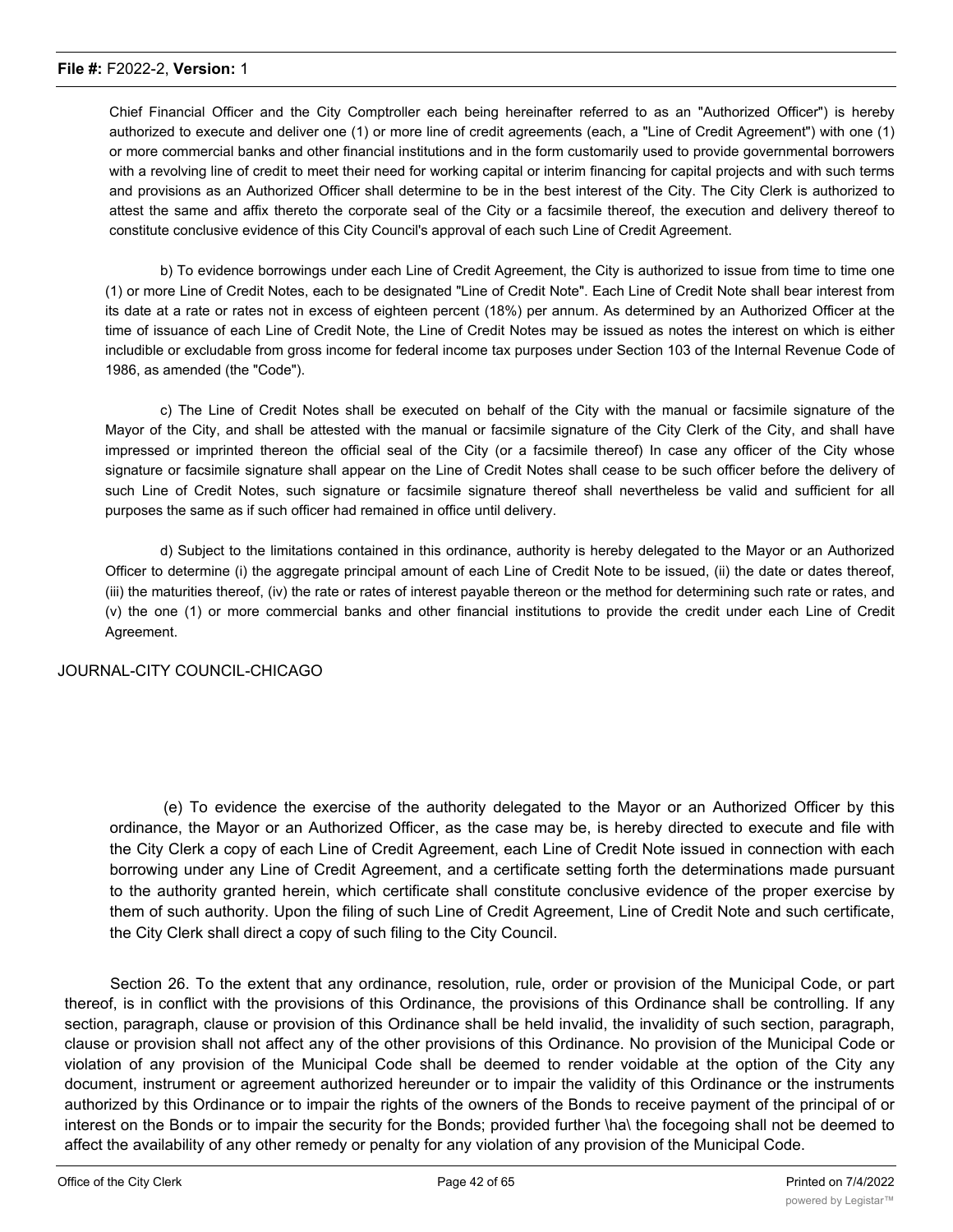Section 27. This Ordinance shall be published by the City Clerk, by causing to be printed in special pamphlet form at least five copies hereof, which copies are to be made available in her office for public inspection and distribution to members of the public who may wish to avail themselves of a copy of this Ordinance.

Section 28. This Ordinance shall be in full force and effect from and after its adoption, approval by the Mayor and publication as provided herein.

Exhibit "A" referred to in this ordinance reads as follows:

REPORTS OF COMMITTEES

#### Exhibit "A". (To Ordinance)

#### *Section 24 Costs.*

1. Public right-of-way infrastructure improvements in City neighborhoods, including street and alley construction and improvements, lighting improvements, sidewalk improvements and replacement, and curb and gutter repairs and replacement.

2. Infrastructure improvements to enhance the development of economic activity, including industrial street construction and improvements, streetscaping, median landscaping, demolition of hazardous, vacant or dilapidated buildings that pose a threat to public safety and welfare, shoreline reconstruction, riverbank stabilization, residential and commercial infrastructure redevelopment and railroad viaduct clearance improvements.

3. Transportation improvements (to City facilities and to facilities located within the City limits which are owned by other governmental entities), including street resurfacing, bridge and freight tunnel rehabilitation, traffic signal modernization, new traffic signal installation, intersection safety improvements and transit facility improvements.

4. Grants or loans to assist not-for-profit organizations or educational or cultural institutions, or to assist other municipal corporations, units of local government, school districts, the State of Illinois or the United States of America

5. Cash flow needs of the City.

6. The acquisition of personal property, including, but not limited to, computer hardware and software, vehicles or other capital items useful or necessary for City purposes.

7. The duly authorized acquisition of improved and unimproved real property within the City for municipal, industrial, commercial or residential purposes, or any combination thereof, and the improvement, demolition and/or remediation of any such property.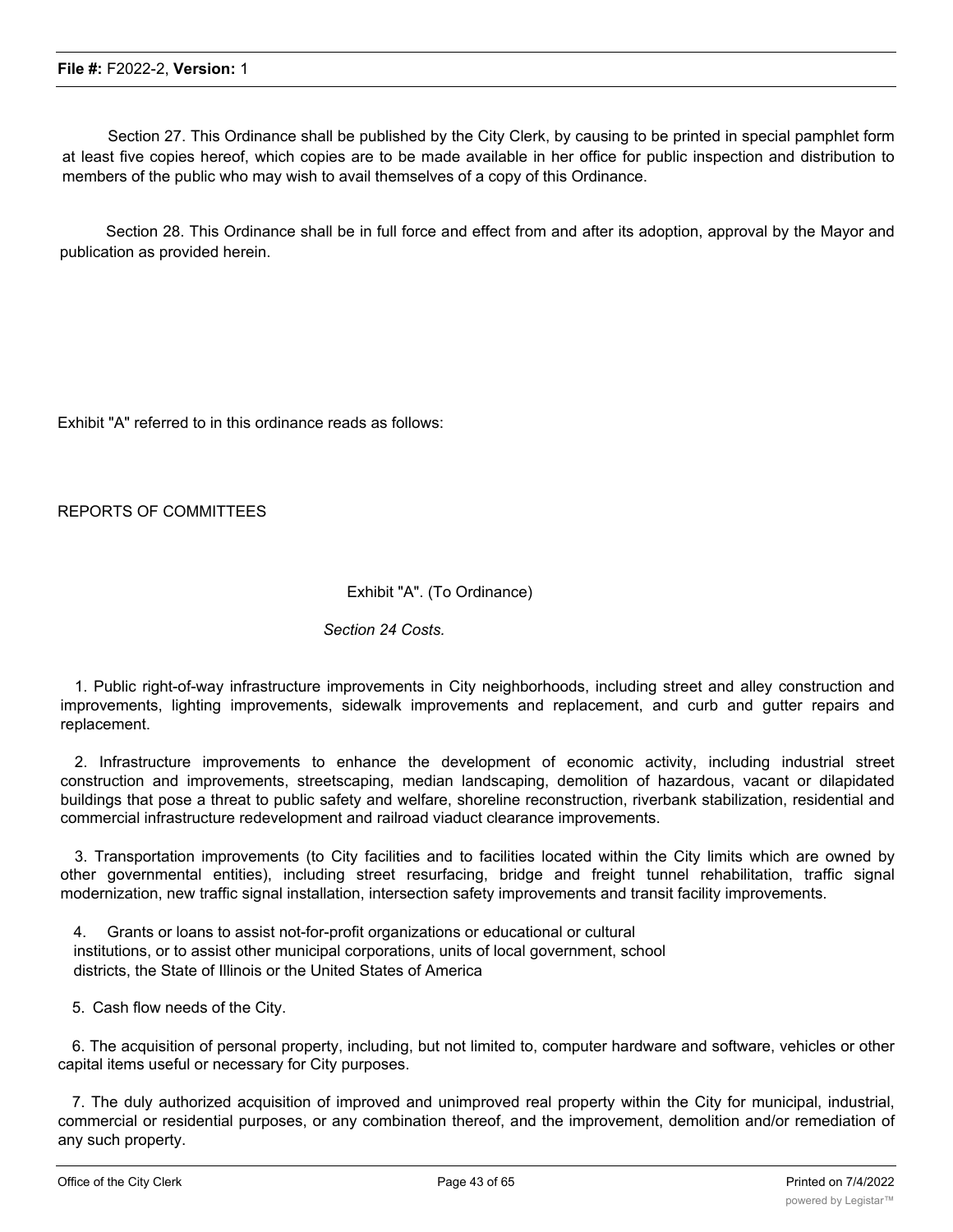8. Constructing, equipping, altering and repairing various municipal facilities including fire stations, police stations, libraries, senior and health centers and other municipal facilities.

9. The enhancement of economic development within the City by making direct grants or loans to, or deposits to funds or accounts to secure the obligations of, not-for-profit or for-profit organizations doing business or seeking to do business in the City.

10. The funding of (a) judgments entered against the City, (b) certain settlements or other payments required to be made by the City as a condition to the resolution of litigation or threatened litigation and (c) such escrow accounts or other reserves as shall be deemed necessary for any of said purposes

JOURNAL CITY COUNCIL-CI ilCAGO

11 The payment of certain contributions lo the Policemen's Annuity and Benefit Fund, the Firemen's Annuity and Benefit Fund, the Municipal Employees', Officers' and Officials' Annuity and Benefit Fund, and the Laborers' and Retirement Board Employees'Annuity and Benefit Fund

12. The provision of facilities, services and equipment to protect and enhance public safety, including, but not liinited to, increased costs for police and fire protection services, emergency medical services, staffing at the City's emergency call cenler and other City facilities, and enhanced security measures at airports and other City facilities.

#### FaimhitB

City Council journal excerpts relating to (i) introduction ofthe Ordinance and (ii) recommendation by the City Council's Committee on Finance and adoption of

the Initial Ordinance on May 1,2002

(Published by the Authority of the City Council of the City of Chicago)

**COPY** 

## **JOURNAL of the PROCEEDINGS of the CITY COUNCIL of the CITY of CHICAGO, ILLINOIS**

*I*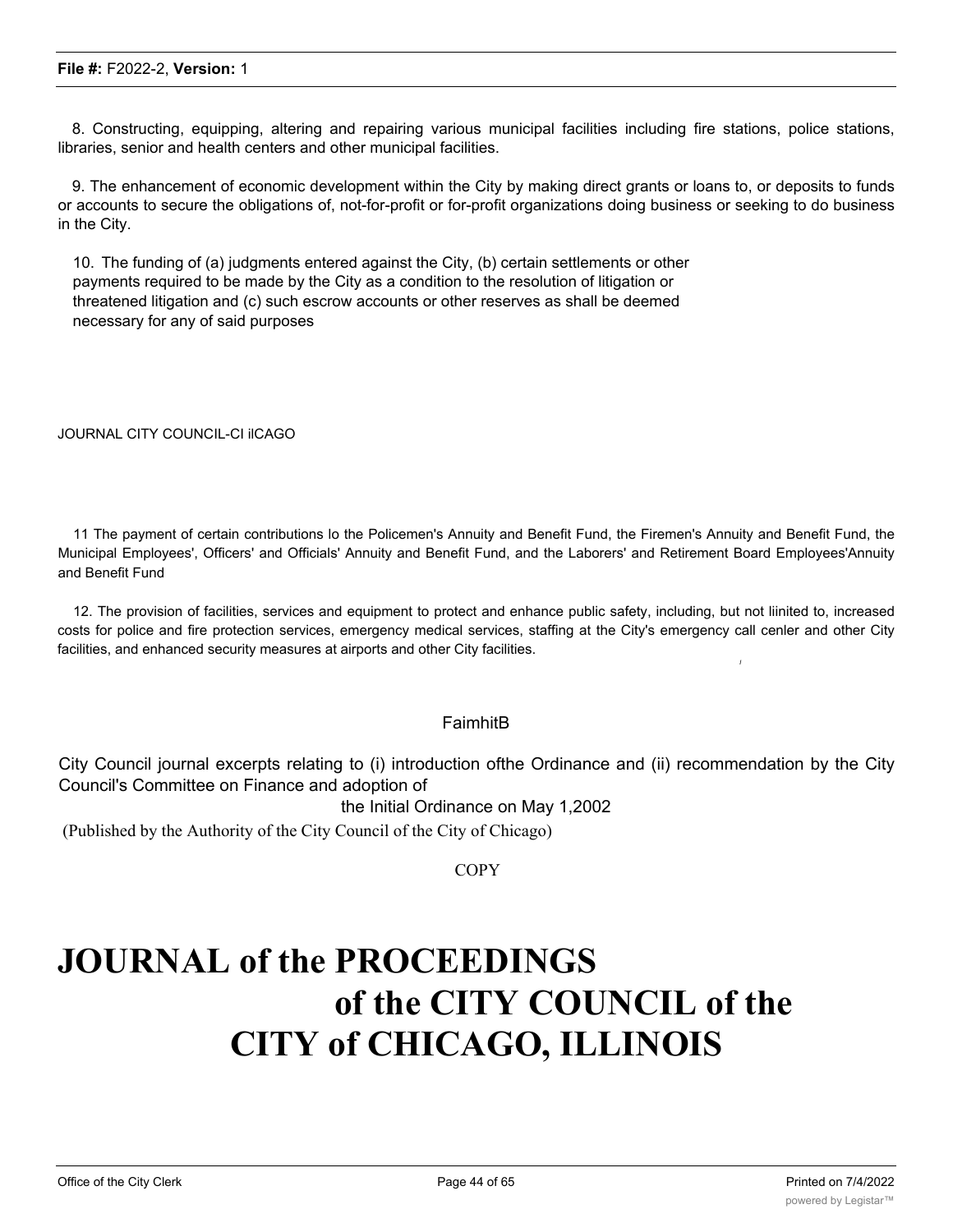Regular Meeting - Wednesday, March 27, 2002 at 10:00 A.M. (Council Chambers - City

Hall - Chicago, Illinois)

#### OFFICIAL RECORD. VOLUME I

RICHARD M. DALEY Mayor JAMES J. LASKI City Clerk

#### JOURNAL OF THE PROCEEDINGS OF THE CITY COUNCIL Regular Meeting - Wednesday, March 27, 2002

## **TABLE OF CONTENTS**

|                                               | Page  |
|-----------------------------------------------|-------|
| Communications From City Officers             | 80616 |
| <b>Reports Of Committees</b>                  | 80778 |
| Committee On Finance                          | 80778 |
| Committee On Aviation                         | 81971 |
| Committee On Budget                           | 82052 |
| Committee On Buildings                        | 82086 |
| Committee On Economic And Capital Development | 82118 |
| Committee On Energy                           | 82127 |
| Committee On Health                           | 82142 |
| Committee On Housing And Real Estate          | 82161 |
| Committee On License And Consumer Protection  | 82295 |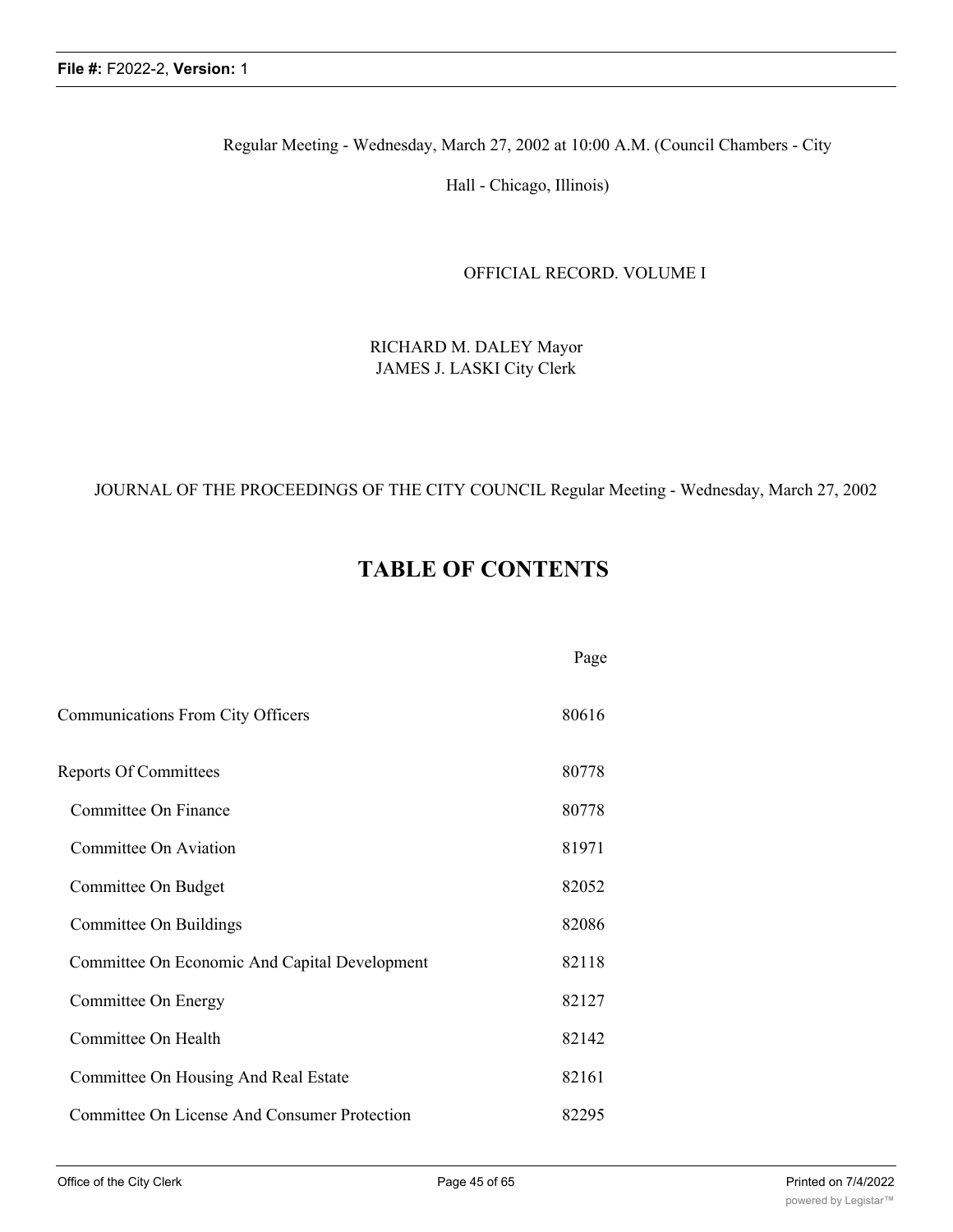| Committee On Police And Fire                     | 82299 |
|--------------------------------------------------|-------|
| Committee On Special Events And Cultural Affairs | 82304 |
| Committee On Traffic                             | 82319 |
| Committee On Transportation And Public Way       | 82371 |
| Committee On Zoning                              | 82580 |

## JOURNAL OF THE PROCEEDINGS OF THE CITY COUNCIL Regular Meeting -- Wednesday, March 27, 2002

Page

| Committee On Finance Committee On Police And Fire | Joint Committee |       | 82642 |
|---------------------------------------------------|-----------------|-------|-------|
| <b>Agreed Calendar</b>                            |                 | 82644 |       |
| New Business Presented By Aldermen                |                 | 82781 |       |
| Traffic Regulations, Traffic Signs, Etc           |                 | 82781 |       |
| Zoning Ordinance Amendments                       |                 | 82826 |       |
| Claims                                            |                 | 82832 |       |
| <b>Unclassified Matters</b>                       |                 | 82847 |       |
| Free Permits, License Fee Exemptions, Etc.        |                 | 82924 |       |
| Approval Of The Journal                           |                 | 82937 |       |
| <b>Unfinished Business</b>                        |                 | 82949 |       |
| Miscellaneous Business<br>COMMUNICATIONS, ETC.    |                 | 82949 |       |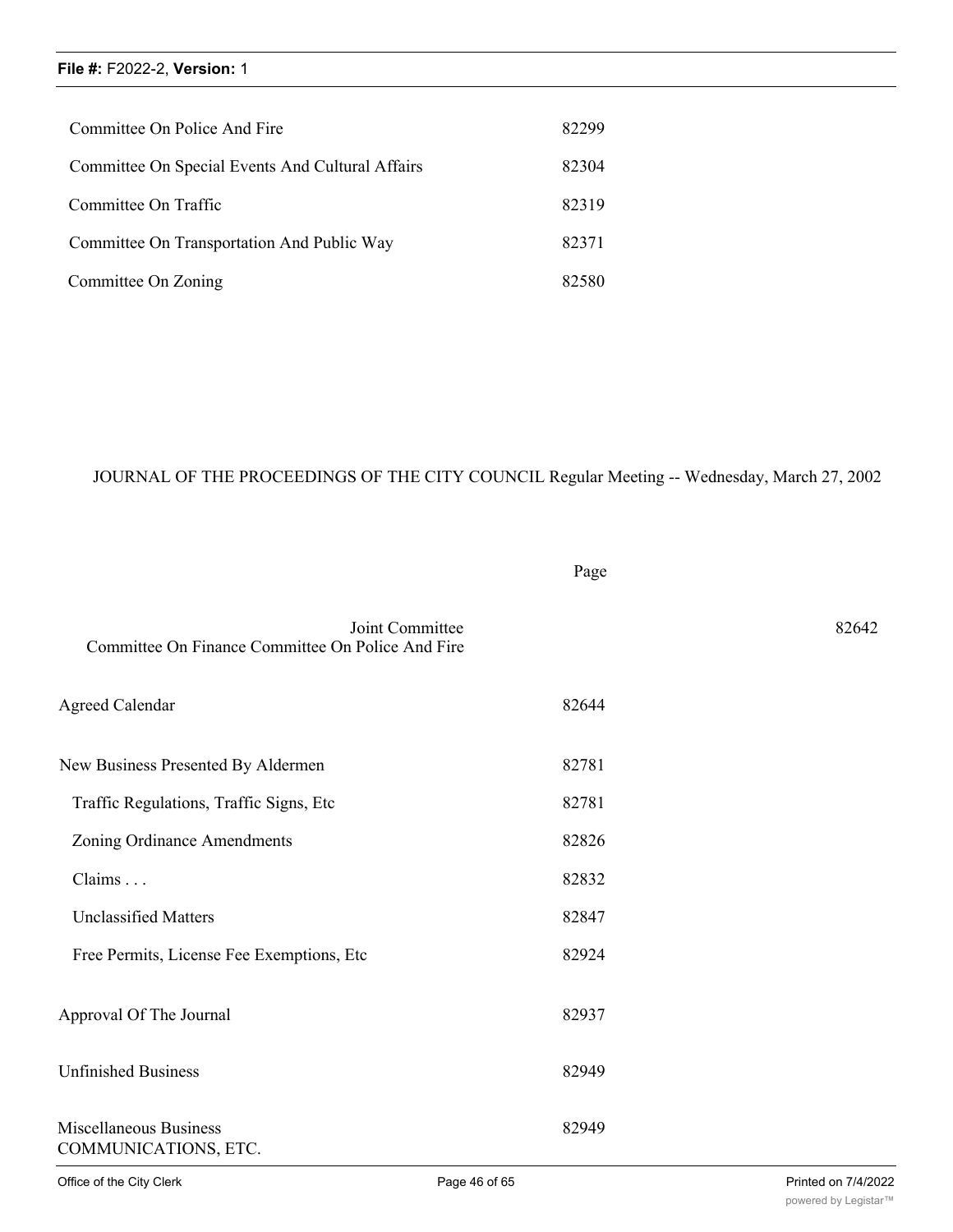#### **Attendance At Meeting.**

Present -- The Honorable Richard M. Daley, Mayor, and Aldermen Granato, Haithcock, Preckwinkle, Hairston, Lyle, Beavers, Stroger, Beale, Pope, Balcer, Frias, Olivo, Burke, T. Thomas, Coleman, L. Thomas, Murphy, Troutman, DeVille, Munoz, Zalewski, Chandler, Solis, Ocasio, Burnett, E. Smith, Carothers, Wojcik, Suarez, Matlak, Mell, Austin, Colom, Banks, Mitts, Allen, Laurino, O'Connor, Doherty, Natarus, Daley, Levar, Shiller, Schulter, M. Smith, Stone.

Absent - Aldermen Tillman, Rugai, Hansen, Moore.

#### **Call To Order.**

On Wednesday, March 27, 2002 at 10:00 A.M., The Honorable Richard M. Daley, Mayor, called the City Council to order. The Honorable James J. Laski, City Clerk, called the roll of members and it was found that there were present at that time: Aldermen Granato, Haithcock, Preckwinkle, Hairston, Beavers, Beale, Pope, Balcer, Frias, Olivo, Burke, T. Thomas, Coleman, L. Thomas, Murphy, Troutman, DeVille, Munoz, Zalewski, Chandler, Solis, Ocasio, Burnett, E. Smith, Carothers, Wojcik, Suarez, Matlak, Mell, Austin, Colom, Banks, Mitts, Allen, Laurino, O'Connor, Doherty, Natarus, Daley, Levar, Shiller, Schulter, M. Smith, Stone - 44.

Quorum present.

The Chair informed the City Council that Alderman Tillman was absent due to illness.

#### **Pledge Of Allegiance.**

Alderman Banks led the City Council and assembled guests in the Pledge of Allegiance to the Flag of the United States of America.

JOURNAL-CITY COUNCIL-CHICAGO

OFFICE OF THE MAYOR CITY OF CHICAGO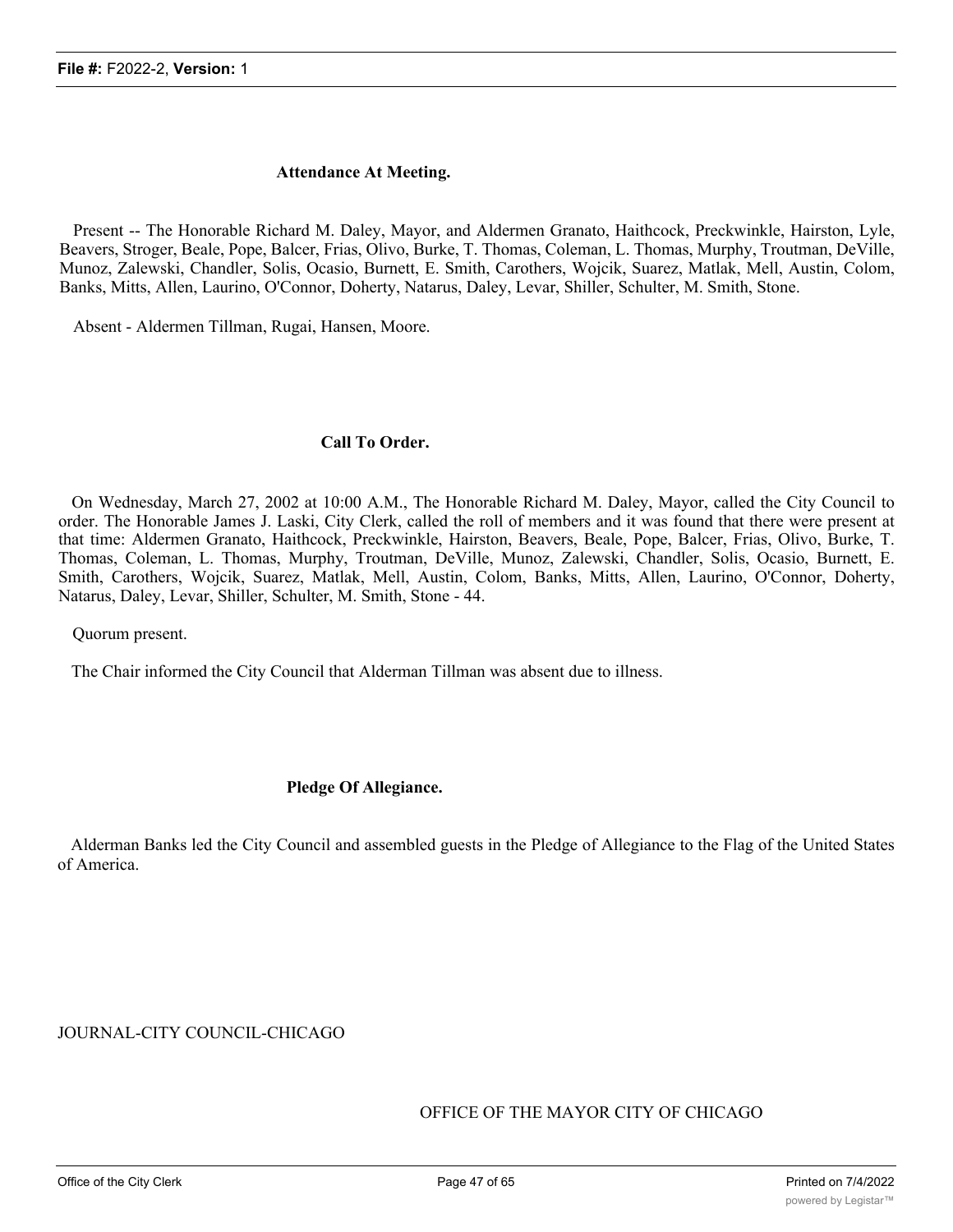March 27, 2002.

*To the Honorable, The City Council of the City of Chicago:*

LADIES AND GENTLEMEN -- At the request ofthe Mayor's Office for People with Disabilities, in conjunction with Alderman Rugai, I transmit herewith an ordinance amending the emergency building evacuation ordinance.

Your favorable consideration of this ordinance will be appreciated.

Very truly yours,

(Signed) RICHARD M. DALEY, *Mayor.*

Referred - AUTHORIZATION FOR ESTABLISHMENT OF COMMERCIAL PAPER PROGRAM.

*The Honorable Richard M. Daley, Mayor, submitted the following communication which was, together with the proposed ordinance transmitted therewith, Referred to the Committee on Finance:*

#### OFFICE OF THE MAYOR CITY OF CHICAGO

March 27, 2002.

*To the Honorable, The City Council of the City of Chicago:*

COMMUNICATIONS, ETC.

LADIES AND GENTLEMEN - At the request of the Chief Financial Officer, I transmit herewith an ordinance authorizing the issuance of Commercial Paper Notes.

Your favorable consideration of this ordinance will be appreciated.

Very truly yours,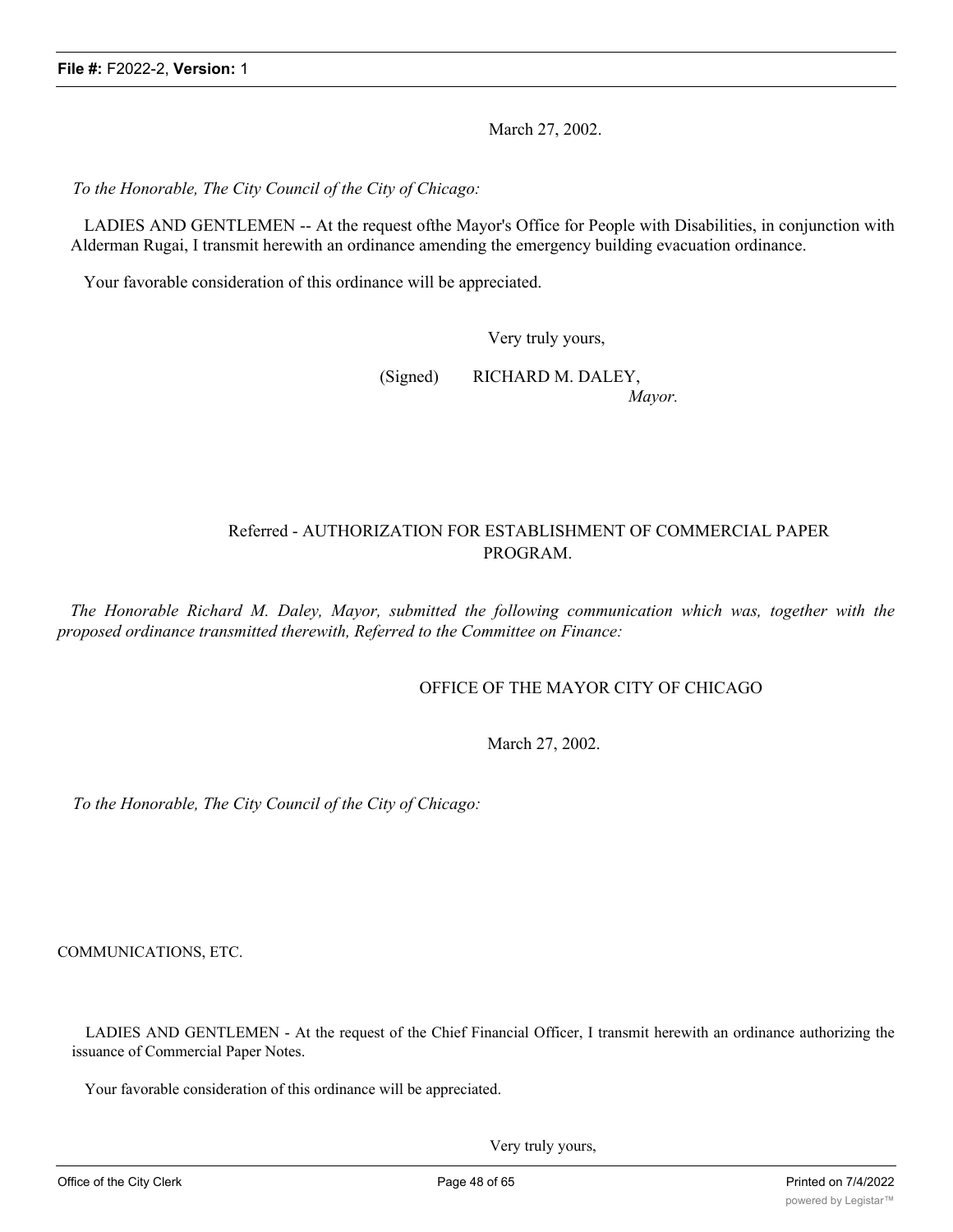(Signed) RICHARD M. DALEY,

*Mayor.*

#### Referred - AUTHORIZATION FOR ISSUANCE OF SALES TAX REVENUE REFUNDING BONDS, SERIES 2002.

The Honorable Richard M. Daley, Mayor, submitted the following communication which was, together with the proposed ordinance *transmitted therewith, Referred to the Committee on Finance:*

#### OFFICE OF THE MAYOR CITY OF CHICAGO

March 27, 2002.

*To the Honorable, The City Council of the City of Chicago:*

LADIES AND GENTLEMEN - At the request of the Chief Financial Officer, I transmit herewith an ordinance authorizing the issuance of sales tax revenue refunding bonds, Series 2002.

Your favorable consideration of this ordinance will be appreciated.

Very truly yours,

(Signed) RICHARD M. DALEY,

*Mayor.*

## Exhibit C

City Council journal excerpts relating to (i) introduction of the First Amendatory Ordinanc e and (ii) recommendation by the City Counc il's Committee on Finance and adoption of the First Amendatory Ordinance on March 14,2012

(P utilised by {rv; Aurhofitv '.hr; C iy Ccurcil cf :'re Cily of Crxa^oj

**COPY** 

## **JOURNAL of the PROCEEDINGS**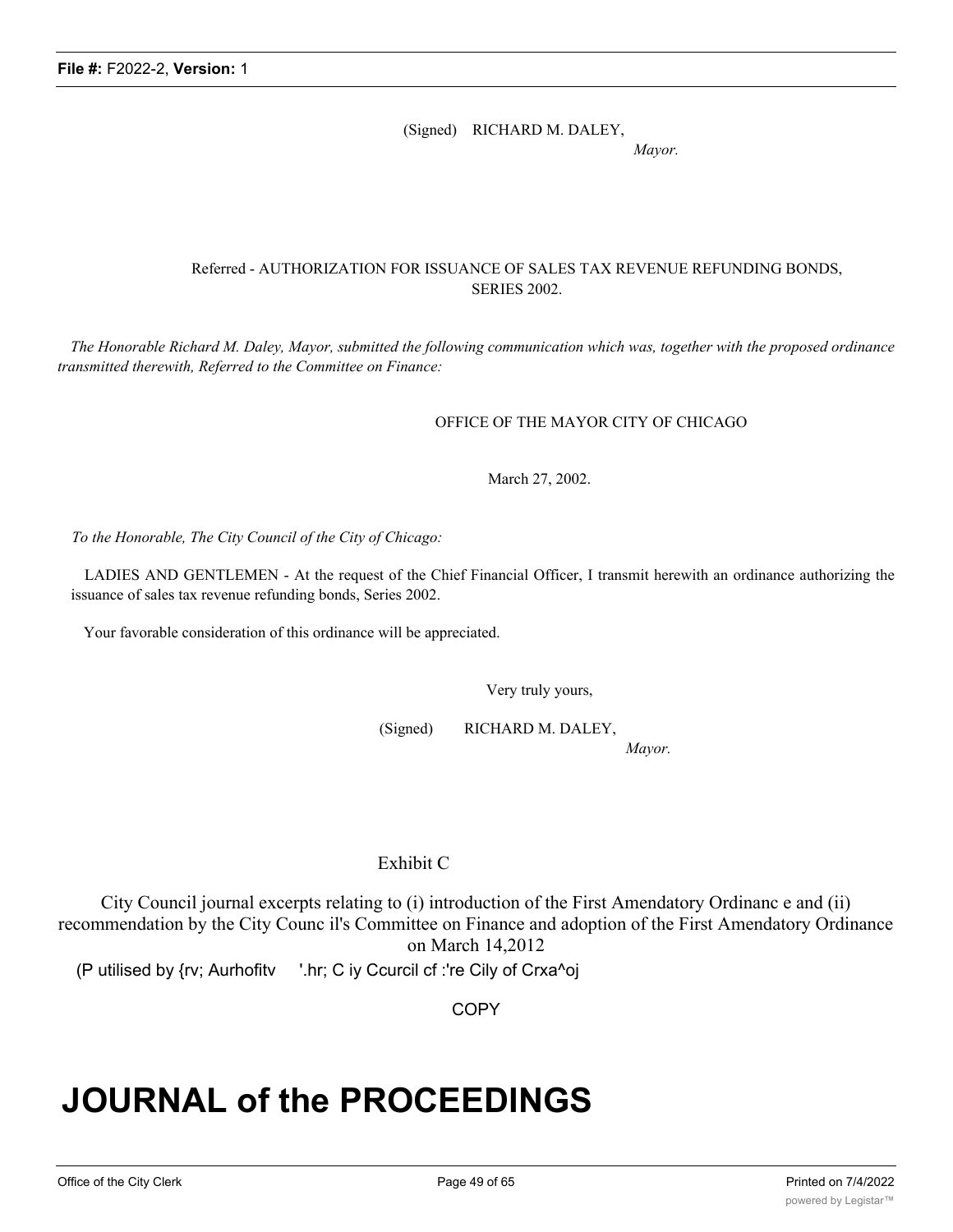## **of the CITY COUNCIL of the CITY of CHICAGO, ILLINOIS**

Kcguim Meeting vvL-dntivJay. Muroh K. Wlr<sup>1</sup> a: 10 23 A m.

[Co jnCIt [IhomtJCr City He'iII - Ch:\*go. Illi row)

**OFFICIAL RECORD. VOLUME ]**

## **RAHM EMANUEL Mayor**

SUSANA A. MENDOZA Clfy ClArk

JOURNAL OP THE PROCEEDINGS OF THE CITY COUNCIL Rzqb'.xr Meeiing - Wecne-scay. March 14 2012

## **TABLE OF CONTENTS**

| ComrriLmcations From City Officers.                                                | $$ 2121£ |              |                |
|------------------------------------------------------------------------------------|----------|--------------|----------------|
| Repo <sup>J</sup> .s Or Committees                                                 | . .2"256 |              |                |
| Comm-ttee on finance                                                               | 21259    |              |                |
| CommiUee on Ihe Budget and Government                                              | Orations | $\mathbf{u}$ | $\ldots$ 22573 |
| Commi11-e on Committees. Ri: les and Lihic*.</td <td>22b"</td> <td></td> <td></td> | 22b"     |              |                |
| Chmrn'ttcL' on Educ£)1; on antf Child Oevelapmcnl                                  | 2269J    |              |                |
| Committer on Health and Environmental Prolecfon                                    | 2?6£9    |              |                |
| Cam mi I lee on Ho I. sing .ind Real Esl.ile                                       | 22650    |              |                |

Pa<je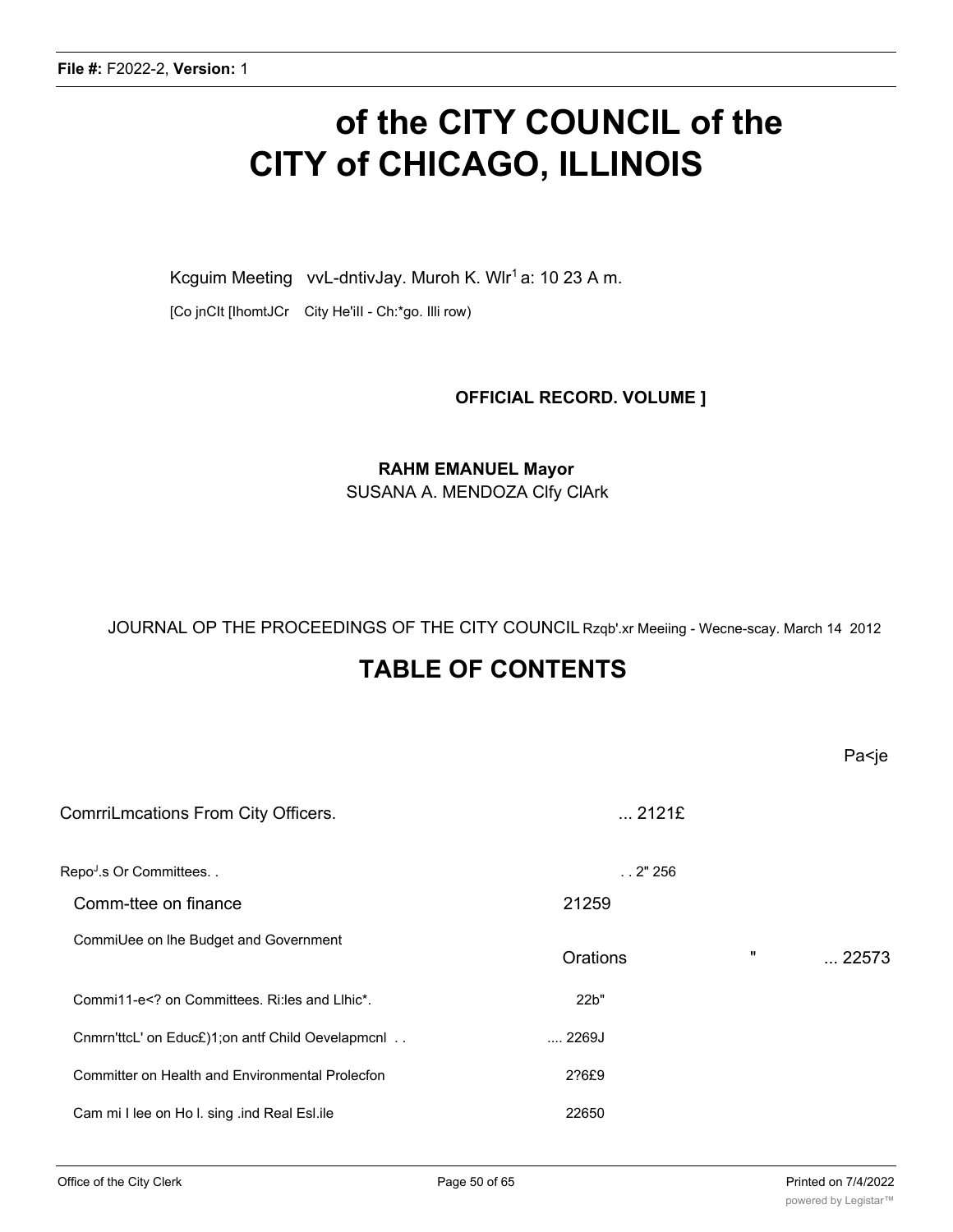| Committee on Human Relations                                 |                | 2274H |         |
|--------------------------------------------------------------|----------------|-------|---------|
| Cottimiltee on License and Consumer Prelection               |                | 22759 |         |
| Com mn left on PetJ^ainan and Traffic Safety                 |                | 22/54 |         |
| Com nil lee c-n Public Safety                                |                | ??604 |         |
| Commi11*w on SpPC Events. Culti.-MI Affairs                  | a-id RecrenK&n |       | 22506   |
| Commilee <sup>^</sup> Transportation and Public Woy          |                | 22609 |         |
| Co m mi I tee c.-r""! 70ni rwj I antfin a t $\$ and Building | Standards      |       | $22$ ne |

## Agreed Calendar

JOifRNiAl. Of TitC Pf\*OC£CDlt<t&S OF T!tL~ CfTY COUNCIL RrnuUr Wnr.Mrg--Vj«j"e^dBy. March 14, 27j I >

| New RisineE-i PtEterterl 6y Alierm^n.           | . 23325 |          |
|-------------------------------------------------|---------|----------|
| Trsrt-c KegjLla'icr.fi. Trarhc Signs. El c      | '£332ft |          |
|                                                 |         |          |
| Claims<br>$\bullet$                             | ZIOj?   |          |
| Urd-ififtifiiKI Mailer'.<br>$\cdots$            | . 23353 |          |
| Free ?triTik-. Lirjeiije ^ct Exuriiplur-:*, Elc | 23431   |          |
| Approvul Or Tht; .lcunm                         |         | $?^43f1$ |
| Unhn rt. Ifirf R $J3i - 4*3 =$ .                |         | 7."WMf-  |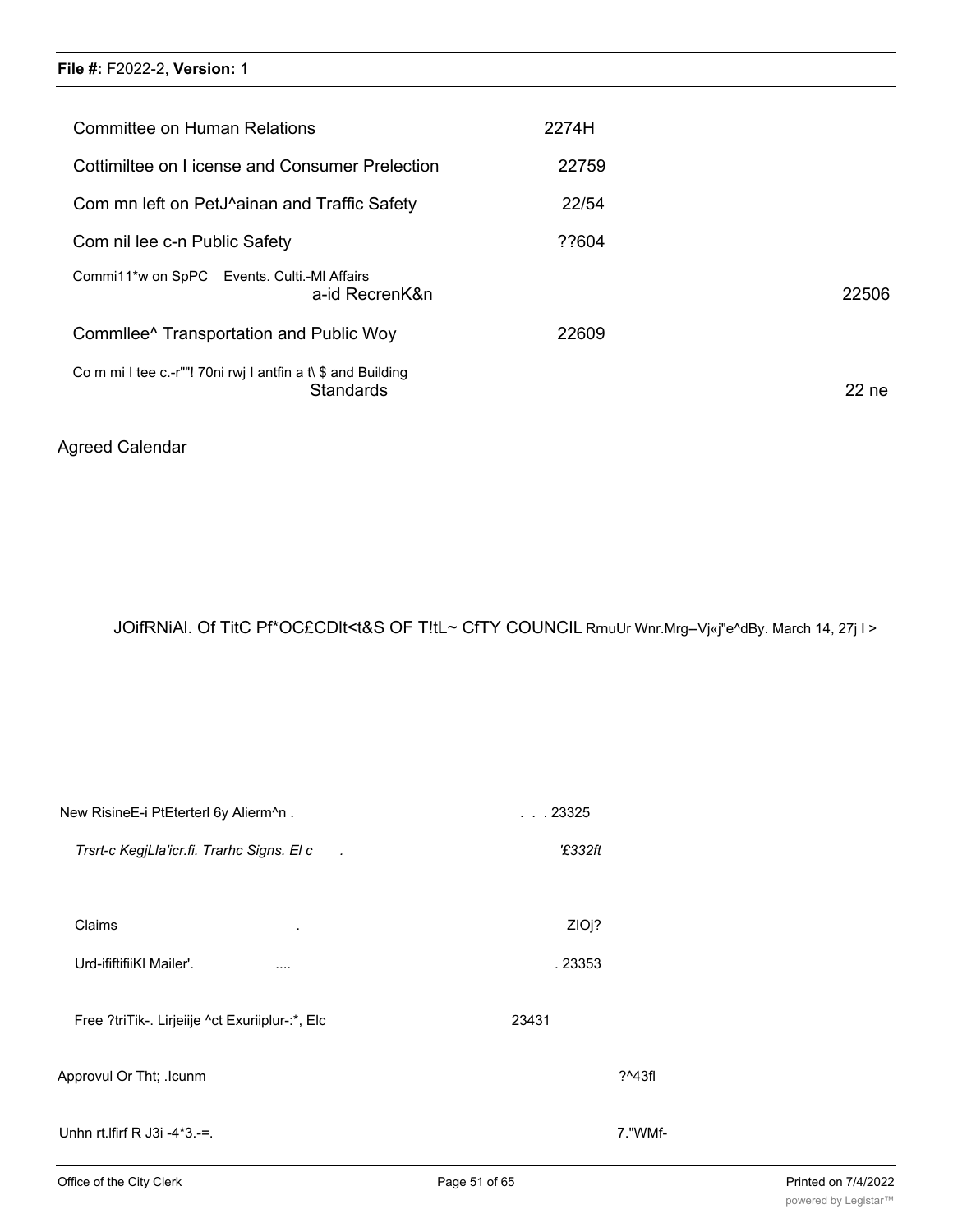MiscellSrtwxjyi Lkjy:"E3S ..... . iJ^UE.!- JOURNAL-CITY COUNCIL-CHICAGO

ISSUANCE OF CITY OF CHICAGO GENERAL OBLIGATION BONDS, SERIES 2012 AND AMENDMENTS TO COMMERCIAL PAPER PROGRAM.

[O2012-648]

The Committee on Finance submitted the following report:

CHICAGO, March 14, 2012.

*To the President and Members of the City Council:*

Your Comrnittee on Finance, having had under consideration an ordinance authorizing the issuance of City of Chicago General Obligation Bonds, Series 2012, amount of bonds not to exceed: \$900,000,000, having had the same under advisement, begs leave to report and recommend that Your Honorable Body Pass the proposed ordinance transmitted herewith.

This recommendation was concurred in by a viva voce vote of the members of the Committee.

Alderman Burke abstains from voting pursuant to Rule 14.

Respectfully submitted,

(Signed) EDWARD M. BURKE.

*Chairman.*

On motion of Alderman Burke, the said proposed ordinance transmitted with the foregoing committee report was Passed by yeas and nays as follows:

Yeas - Aldermen Moreno, Fioretti, Dowell, Burns, Hairston, Sawyer, Jackson, Harris, Beale, Pope, Balcer, Cardenas. Quinn, Foulkes, Thompson, Thomas, Lane, O'Shea, Cochran, Brookins, Munoz, Zalewski, Chandler, Solis, Burnett. Ervin, Graham, Reboyras, Suarez, Waguespack, Mell, Austin, Colon, Sposato, Mitts, Cullerton, Laurino, P O'Connor, M. O'Connor, Reilly. Smith, Tunney, Arena, Cappleman, Pawar, Osterman, Silverstein - 47.

Nays - None.

Alderman Pope moved to reconsider the foregoing vote. The motion was lost

Alderman Burke invoked Rule 14 of the City Council's Rules of Order and Procedure, disclosing that he had represented parties to this ordinance in previous and unrelated matters

The following is said ordinance as passed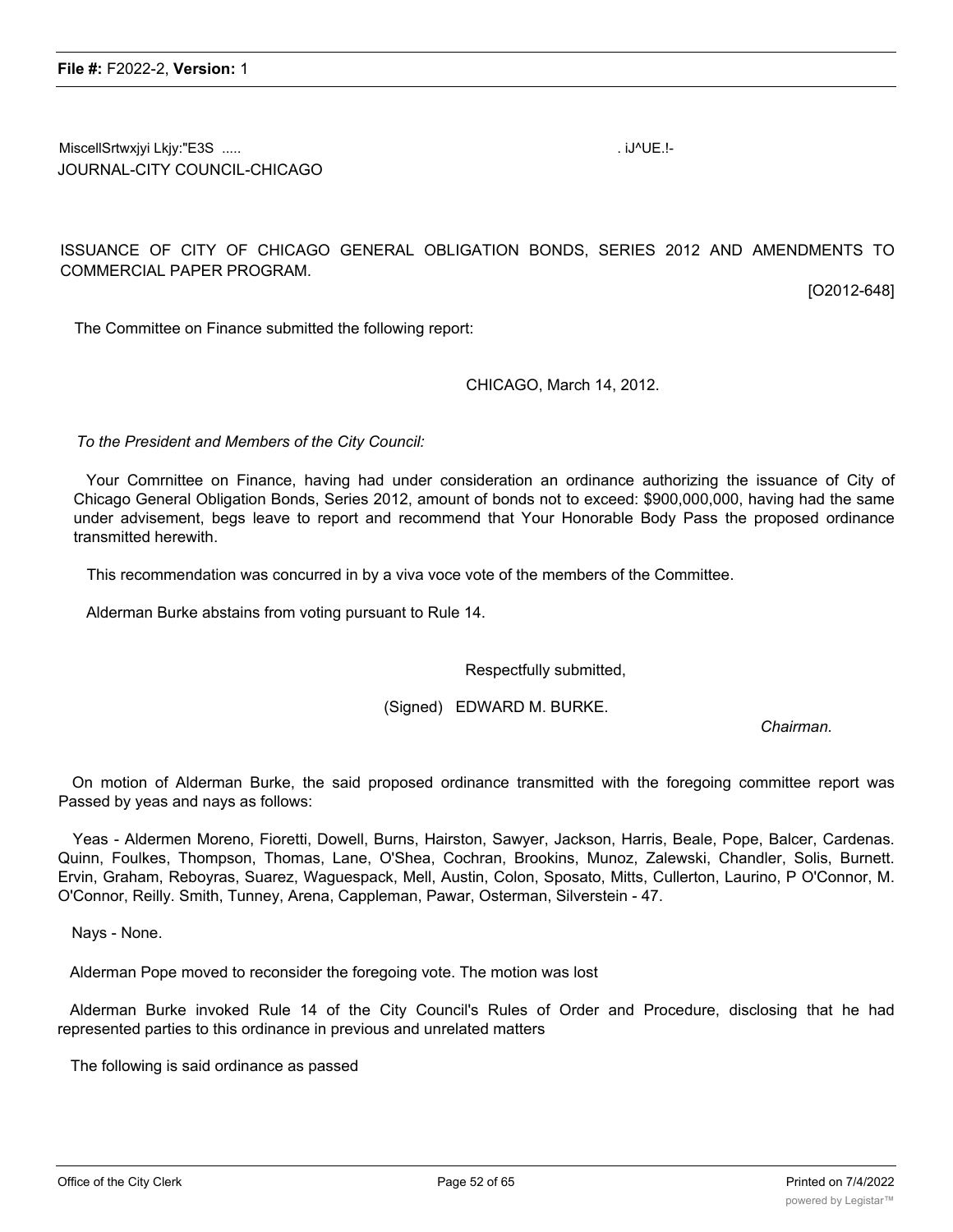## REPORTS OF COMMITTEES

WhERFAS. the City of Chicago (lhe "Cr'ry") is a hody politic and corporate uoder the laws of |he Stale d { lEhnobS and a ho me rule unit under Article VII of the UlnoiS Constitution of >970; and

WheR£#i3. the City has heretorcre authorized Vie issuance of its general ootigalion bonds and notes arid has established a commercial paper program authorizing ihe issuance of its general obligation comrnerciat tcofn lime lo lime; 3\*id

Whereas, lhe City's general obligation bonds and notes currency outstanding and its generai ohli&aiio^ commercial paper currently or he^ealter ouistanding from time to time (Collectively, the <sup>m</sup> Ou1\$inndrr\t} f/x^ef^^W^Te«) mature and are supjed lo uplionai and mandatory redemption as provided in lhe respeetrva proceedings authoring ihe Outstanding Indebtedness; and

WHEREAS, the City has herelofore entered into agreements of the lype described in Seclion 14 hereof which are in existence as of trie dete of adopiion of This Ordinance (lhe 'Existing Intewst F>ate £\'cnof\ge Agf6ei7tenls% arid

WHEfitAS. it is m lhe best vnrteresls of the inhabitant cf lhe City and necessary for lhe welfare of the government ghc affair\* of (he City to authorize (») refunding atl or a portion of the Oulstan^g lndeteedness and (ii) ternVirvating. amending or otherwise mooiiyng alt o<sup>^</sup> any ponion of tte Ezistina irtie/est Rate Exchange Agreement and paying any settlement, breakage or termination amounts thai may be due and owing in cojinecti&n therewlh, in order to achieve debf service pavings for the City, restructure debt service of the Oirtslanding fnde biecf ness ar reduce. trmit or manage {.he City's exposure tp interest rata rrftV' (coHectiwdy, the ~Ftofi.sndirty Purposes')] and

WHCRtAS. il is in the best HtereBh ol the inhabitants of the Cily ?nd necessary for the welfare erf the government and affairs of the Cily 10 finance (i) pubk: right-of-way inrfrsslrLrCluTe improvements m Cily r^ighbori-ioods, Including street aho alfcy construeflon and improvements, lighting improvements, sidewalk improvements and replacement and curb and gutter repays and replacement (ii) infrastructure improvements to enhance the development of economic activity, including industrial slneet construction and improvements, streetscapincj. median land sea pJng, demofiion or hazardous,, vacant or di'apjdaCed buildings that pc\*e a threat 1o public safety and welfare, shoreline reconstruct ion, nverbanK stabilization, reside nlial and cofnme-rcial infrastrociufe redevelopment and railroad viaduct clearance irripfovemerrts, jiri) ifansportalion improvements (to C>ty properly and facilities and to property and facidities

## Exhibit 1)

City Council journal excerpts relating to (i) introduction ofthe Second Amendatory Ordinance and (ii) recommendation by the City Council's Committee on Finance and adoption of the Second Amendatory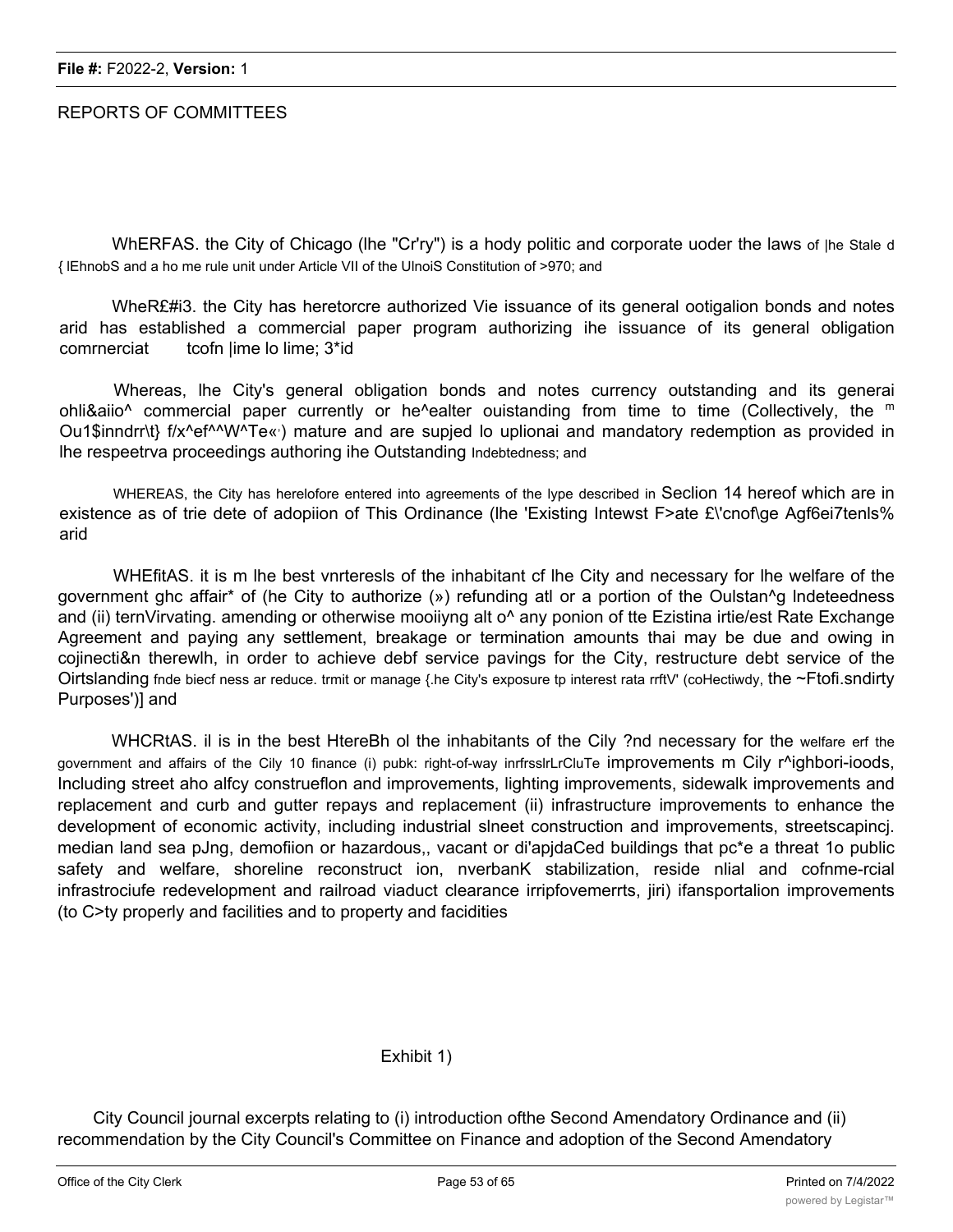Ordinance on February 5,2014

(Published by ttie Authority of the City Council of lhe City of Chicago)

**COPY** 

## **JOURNAL of the PROCEEDINGS of the CITY COUNCIL of the CITY of CHICAGO, ILLINOIS**

Regular Meeting - Wednesday, January 15, 2014

at 10:00 A.M.

(Council Chamber ~ City Hall - Chicago, Illinois)

OFFICIAL RECORD.

RAHM EMANUEL Mayor SUSANA A. MENDOZA City Clerk

JOURNAL OF THE PROCEEDINGS OF THE CITY COUNCIL Regular Meeting - Wednesday, January 15. 2014

## **TABLE OF CONTENTS**

Page

Communications From City Officers 72270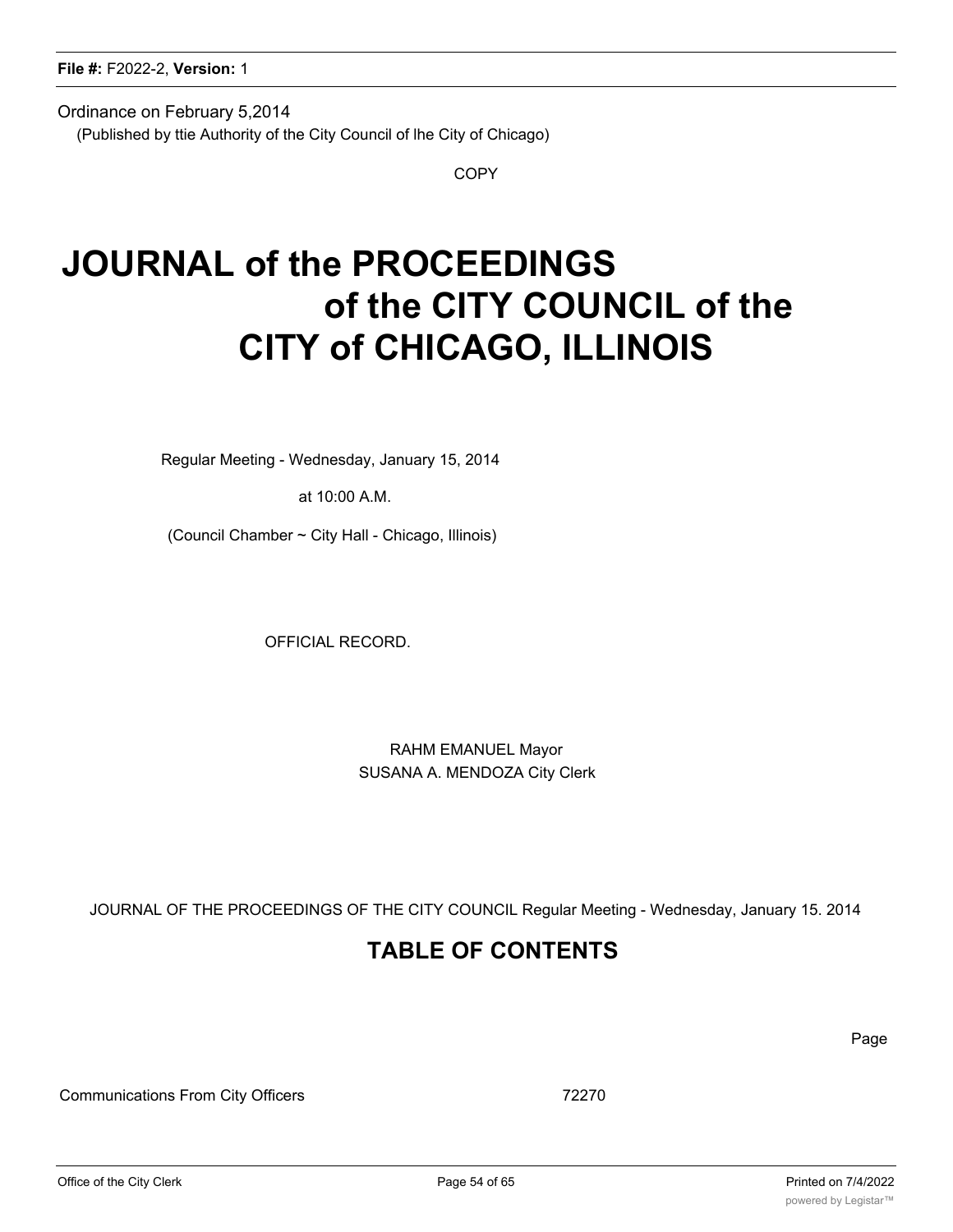| <b>Reports Of Committees</b>                                             | 72324                  |       |
|--------------------------------------------------------------------------|------------------------|-------|
| Committee on Finance                                                     | 72324                  |       |
| Committee on the Budget and Government                                   | Operations             | 72899 |
| Committee on Housing and Real Estate                                     | 72919                  |       |
| <b>Committee on License and Consumer Protection</b>                      | 72979                  |       |
| Committee on Pedestrian and Traffic Safety                               | 72982                  |       |
| Committee on Public Safety                                               | 73001                  |       |
| Committee on Special Events, Cultural Affairs                            | and Recreation         | 73002 |
| Committee on Transportation and Public Way                               | 73065                  |       |
| Committee on Zoning, Landmarks and Building<br><b>Standards</b>          | 73270                  |       |
| Joint Committee.                                                         |                        |       |
| Committee on Finance<br>Committee on Health and Environmental Protection | 73351<br>$\sim$ $\sim$ |       |
|                                                                          |                        |       |

## Agreed Calendar

JOURNAL OF THE PROCEEDINGS OF THE CITY COUNCIL Regular Meeting - Wednesday, January 15. 2014

|                                          | Page      |
|------------------------------------------|-----------|
| New Business Presented By Aldermen       | 73415     |
| Traffic Regulations, Traffic Signs, Etc. | . . 73415 |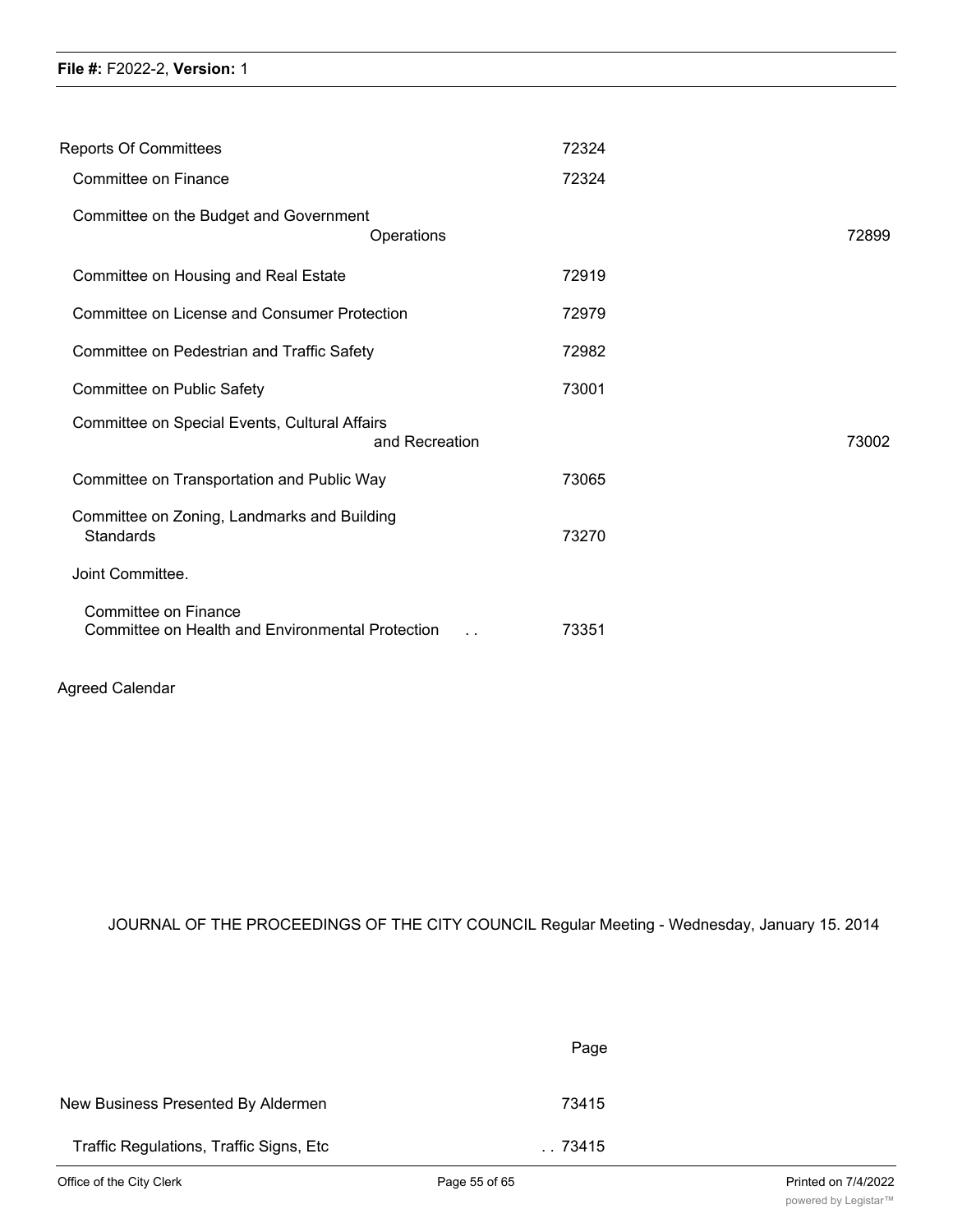| <b>Zoning Ordinance Amendments</b>              | 73431    |
|-------------------------------------------------|----------|
| Claims                                          | 73432    |
| <b>Unclassified Matters</b>                     | 73489    |
| Free Permits, License Fee Exemptions, Etc       | 73562    |
| Approval Of The Journal                         | 73563    |
| <b>Unfinished Business</b>                      | 73564    |
| <b>Miscellaneous Business</b>                   | 73564    |
| Legislative Index<br><b>COMMUNICATIONS. ETC</b> | Appendix |

#### **Attendance At Meeting.**

Present - The Honorable Rahm Emanuel, Mayor, and Aldermen Moreno, Fioretti, Dowell, Burns, Hairston, Sawyer, Holmes, Harris, Beale, Pope, Balcer, Cardenas, Quinn, Burke, Foulkes. Thompson, Thomas, Lane, O'Shea, Cochran. Brookins, Munoz, Zalewski, Chandler, Solis, Maldonado, Burnett, Ervin, Graham, Reboyras, Waguespack, Mell, Austin, Colon, Sposato, Mitts. Cullerton, Laurino, P. O'Connor, M. O'Connor, Reilly, Smith, Tunney, Arena, Cappleman, Pawar, Osterman, Moore, Silverstein.

Absent-- Alderman Suarez.

#### **Call To Order.**

On Wednesday, January 15, 2014 at 10:00 A.M., the Honorable Rahm Emanuel, Mayor, called the City Council to order. The Honorable Susana A. Mendoza, City Clerk, called the roll of members and it was found that there were present at that time: Aldermen Moreno, Fioretti, Dowell, Burns, Hairston, Sawyer, Holmes, Harris, Beale, Pope, Balcer, Cardenas, Quinn, Burke, Foulkes, Thompson, Thomas, Lane, O'Shea, Cochran, Munoz, Zalewski, Chandler, Solis, Maldonado, Burnett, Ervin, Graham, Reboyras, Waguespack, Mell, Austin, Colon, Sposato, Mitts, Cullerton, Laurino, M. O'Connor, Reilly, Smith, Tunney, Arena, Cappleman, Pawar, Osterman, Moore, Silverstein - 47.

Quorum present.

#### **Pledge Of Allegiance.**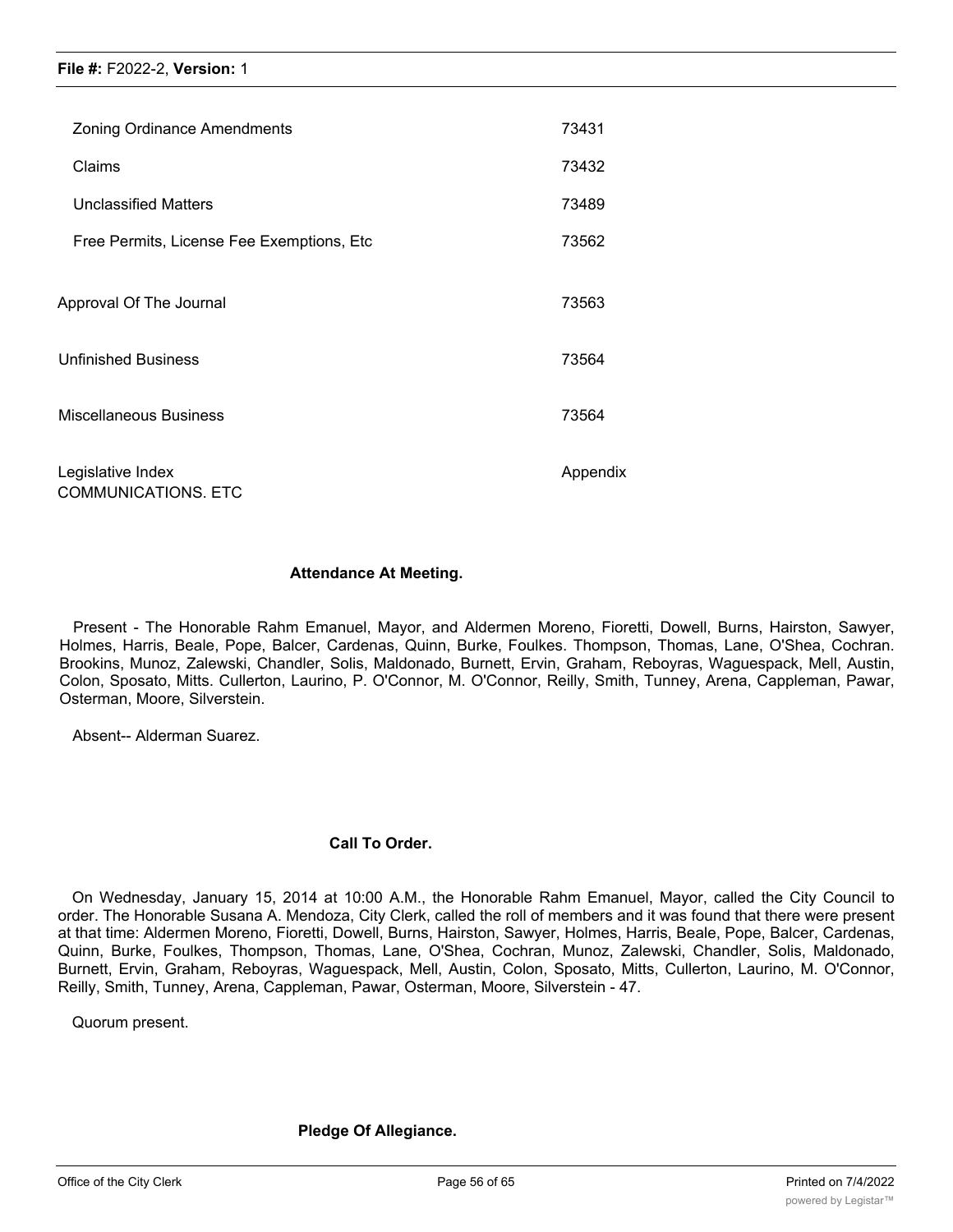Navy War veteran Fred Randazzo led the City Council and assembled guests in the Pledge of Allegiance to the Flag of the United States of America

#### **Invocation.**

Rabbi Edwin Goldberg of Temple Sholom of Chicago opened the meeting with prayer

COMMUNICATIONS, ETC

Referred - APPOINTMENT OF RICHARD L. TOLLIVER AS MEMBER OF COMMISSION ON CHICAGO LANDMARKS. [A2014-27]

*The Honorable Rahm Emanuel, Mayor, submitted the following communication which was, at the request of two* aldermen present (under the provisions of Council Rule 43), Referred to the Committee on Zoning, Landmarks and *Building Standards:*

#### OFFICE OFTHE MAYOR CITY OF CHICAGO

January 15, 2014.

*To the Honorable, The City Council of the City of Chicago:*

LADIES AND GENTLEMEN -- I have appointed Richard L. Tolliver as a member of the Commission on Chicago Landmarks for a term effective immediately and expiring March 11, 2015, to succeed Christopher R. Reed, who has resigned.

Your favorable consideration of this appointment will be appreciated.

Very truly yours,

(Signed) RAHM EMANUEL,

*Mayor.*

Referred-ISSUANCE OF CITY OF CHICAGO GENERAL OBLIGATION BONDS AND NOTES, ASSOCIATED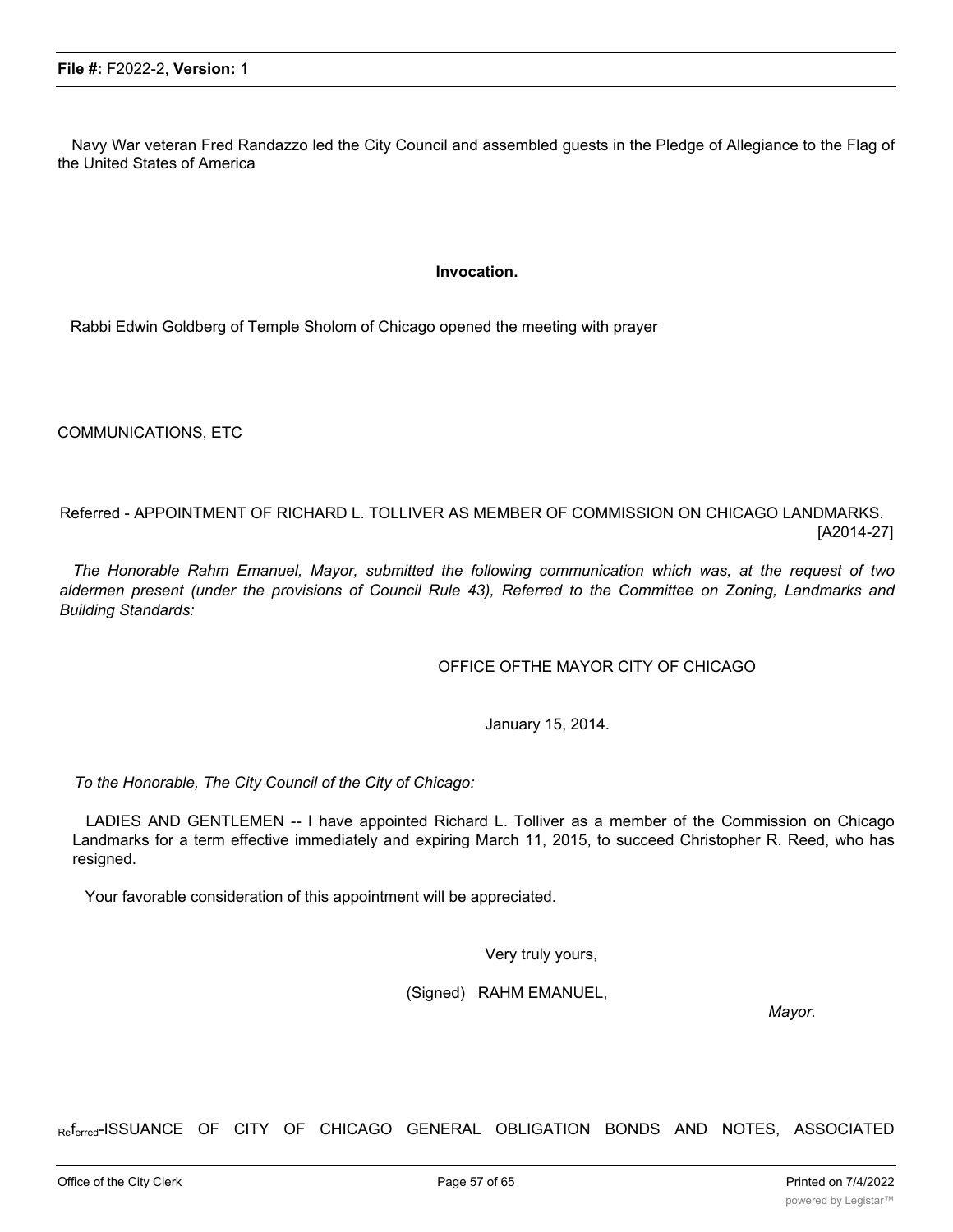AGREEMENTS, LEVY AND COLLECTION OF ANNUAL TAX, AND AMENDMENT OF SECTION 2-32-031 OF MUNICIPAL CODE REGARDING DEBT MANAGEMENT POLICIES.

[02014-500]

*. The Honorable Rahm Emanuel, Mayor, submitted the following communication which was. together with the proposed ordinance transmitted therewith, Referred to the Committee on Finance*

#### 72296 JOURNAL-CITY COUNCIL-CHICAGO 1/15/2014

#### OFFICE OF THE MAYOR CITY OF CHICAGO

January 15, 2014

*To the Honorable, The City Council of the City of Chicago:*

LADIES AND GENTLEMEN - At the request of the Chief Financial Officer, I transmit herewith an ordinance authorizing an issuance of General Obligation and Refunding Bonds, and an associated amendment regarding commercial paper debt limits and a Municipal Code amendment.

Your favorable consideration of this ordinance will be appreciated.

Very truly yours,

(Signed) RAHM EMANUEL,

*Mayor.*

Referred - ISSUANCE OF CHICAGO MIDWAY INTERNATIONAL AIRPORT REVENUE BONDS.

herewith an. ordinance authorizing an issuance of Midway International Airport Revenue Bonds

[02014-560]

*The Honorable Rahm Emanuel, Mayor, submitted the following communication which was, together with the proposed ordinance transmitted therewith, Referred to the Committee on Finance*

OFFICE OF THE MAYOR CITY OF CHICAGO

January 15, 2014.

*To the Honorable, The City Council of the City of Chicago.*

LADIES AND GENTLEMEN - At the request of the Chief Financial Officer and the Commissioner of Aviation I transmit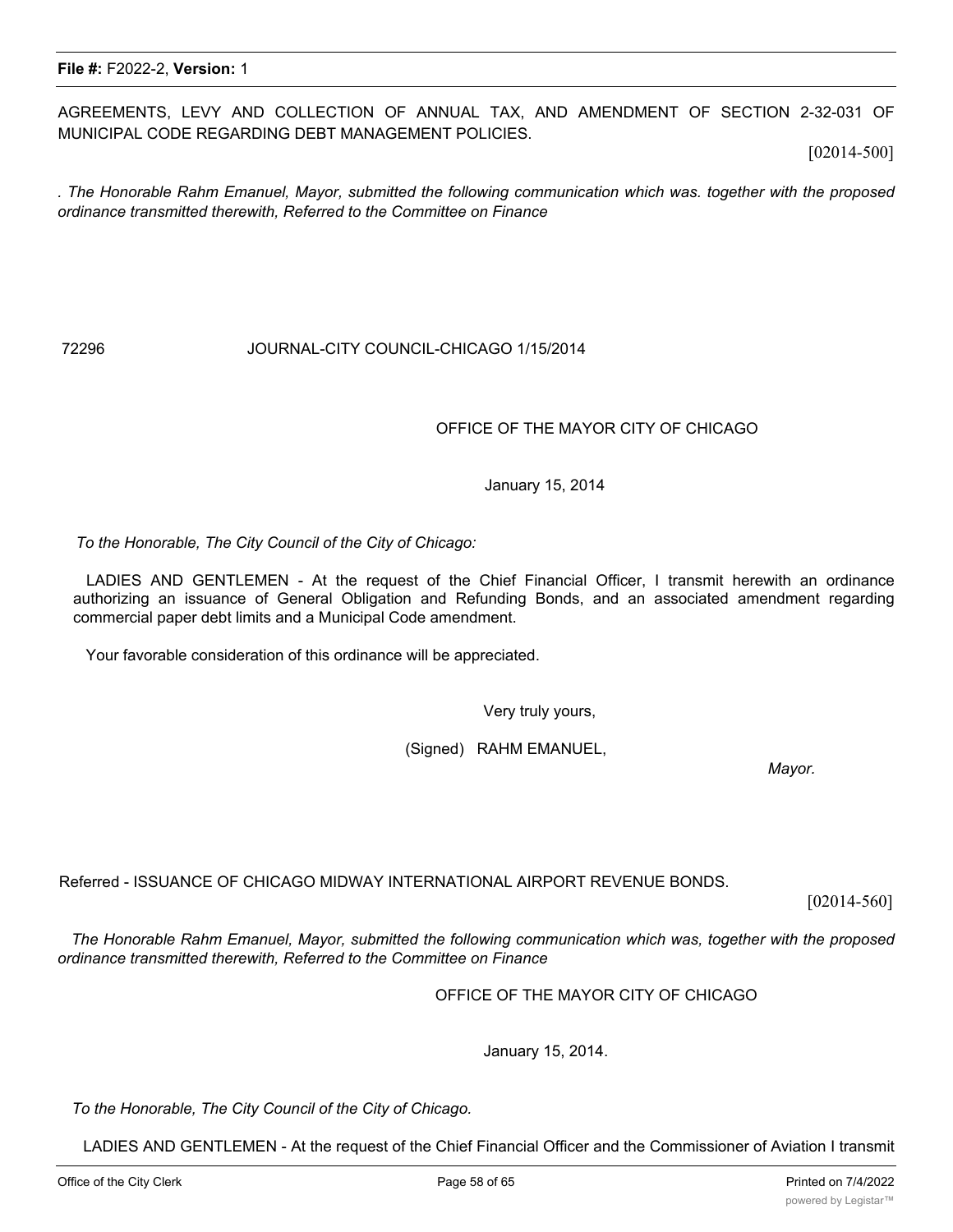herewith an. ordinance authorizing an issuance of Midway International Airport Revenue Bonds (Published by the Authority of the City Council of the City of Chicago)

**COPY** 

# **JOURNAL of the PROCEEDINGS of the CITY COUNCIL of the CITY of CHICAGO, ILLINOIS**

Regular Meeting - Wednesday, February 5, 2014

at 10:00 A.M. (Council Chamber -- City Hall - Chicago,

Illinois)

## **OFFICIAL RECORD. VOLUME I**

## **RAHM EMANUEL Mayor SUSANA A. MENDOZA City Clerk**

JOURNAL OF THE PROCEEDINGS OF THE CITY COUNCIL Regular Meeting - Wednesday, February 5, 2014

## **TABLE OF CONTENTS**

Page

| <b>Communications From City Officers</b> | 73570 |
|------------------------------------------|-------|
| <b>Reports Of Committees</b>             | 73615 |
| Committee on Finance                     | 73615 |

Committee on the Budget and Government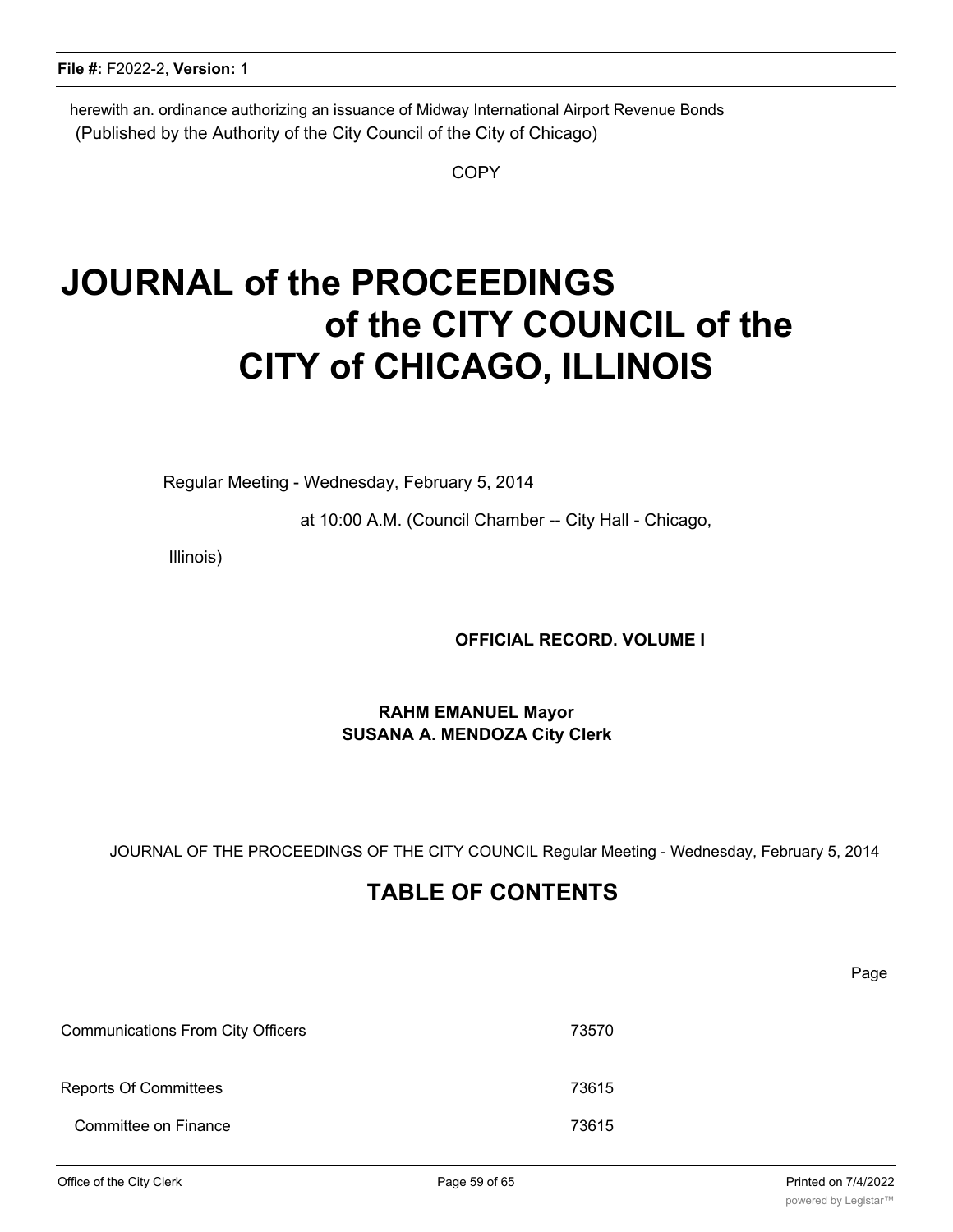| File #: F2022-2, Version: 1 |  |
|-----------------------------|--|
|-----------------------------|--|

|                                                                 | Traffic Regulations, Traffic Signs, Etc | 75049 |
|-----------------------------------------------------------------|-----------------------------------------|-------|
| New Business Presented By Aldermen                              | 75048                                   |       |
| Agreed Calendar                                                 | 74988                                   |       |
| Committee on Zoning, Landmarks and Building<br><b>Standards</b> |                                         | 74736 |
| Committee on Workforce Development and Audit                    | 74735                                   |       |
| Committee on Transportation and Public Way                      | 74292                                   |       |
| Committee on Special Events, Cultural Affairs<br>and Recreation |                                         | 74290 |
| Committee on Public Safety                                      | 74287                                   |       |
| Committee on Pedestrian and Traffic Safety                      | 74265                                   |       |
| <b>Committee on License and Consumer Protection</b>             | 74259                                   |       |
| <b>Committee on Human Relations</b>                             | 74256                                   |       |
| Committee on Housing and Real Estate                            | 74080                                   |       |
| Committee on the Budget and Government<br>Operations            |                                         | 74075 |
|                                                                 |                                         |       |

JOURNAL OF THE PROCEEDINGS OF THE CITY COUNCIL Regular Meeting - Wednesday, February 5, 2014

Page

|                                           | ັ                        |       |
|-------------------------------------------|--------------------------|-------|
| <b>Zoning Ordinance Amendments</b>        | $\overline{\phantom{a}}$ | 75067 |
| Claims                                    | 75067                    |       |
| <b>Unclassified Matters</b>               | 75097                    |       |
| Free Permits, License Fee Exemptions, Etc | 75153                    |       |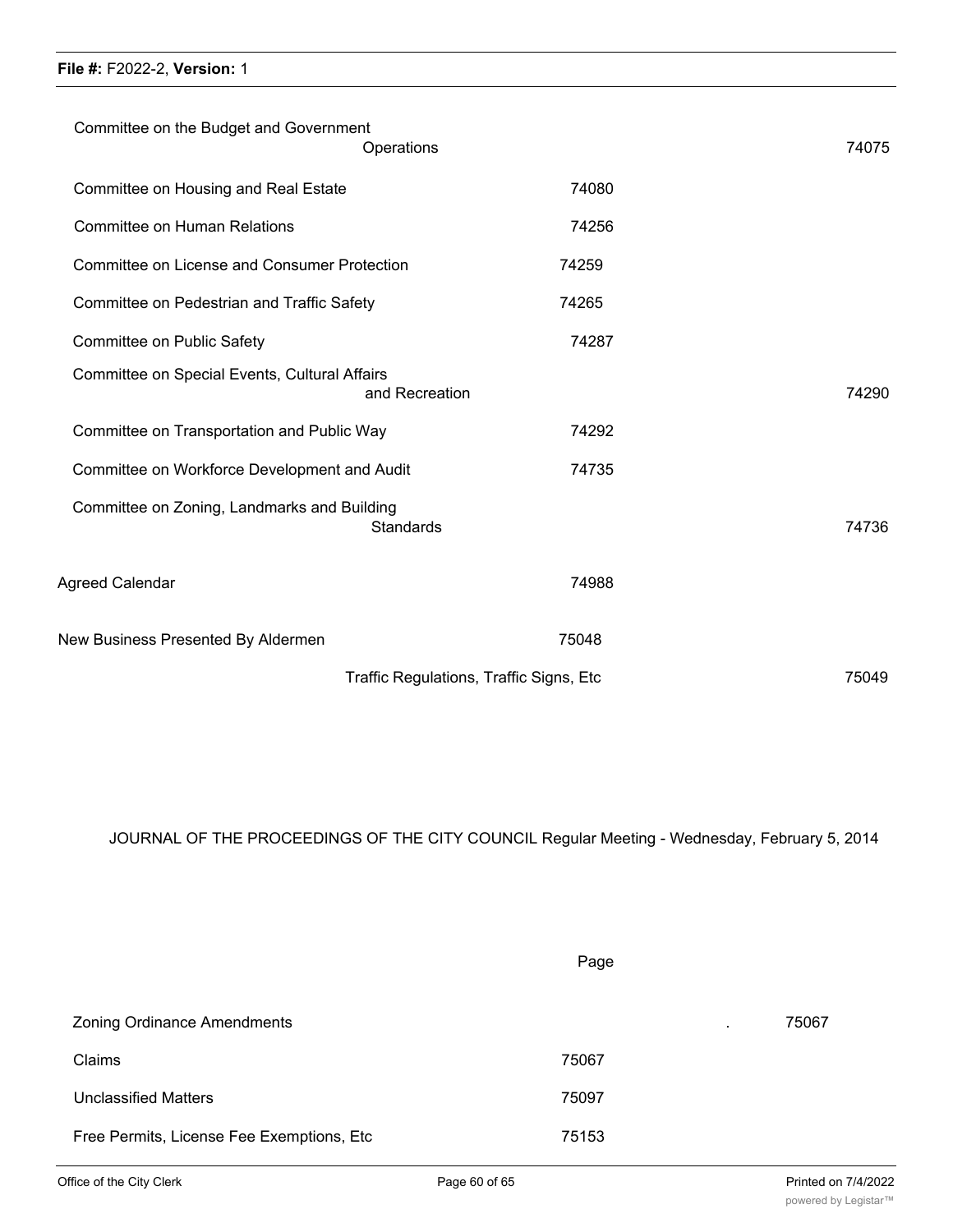| Approval Of The Journal                   | 75204      |
|-------------------------------------------|------------|
| <b>Unfinished Business</b>                | 75204      |
| Miscellaneous Business                    | 75205      |
| Legislative Index<br>COMMUNICATIONS, ETC. | Appendix A |

## **Attendance At Meeting.**

Present - The Honorable Rahm Emanuel, Mayor, and Aldermen Moreno, Fioretti, Dowell, Burns, Hairston, Sawyer, Holmes, Harris, Beale, Pope, Balcer, Cardenas, Quinn, Burke, Foulkes, Thompson, Thomas, Lane, O'Shea, Cochran, Brookins, Munoz, Zalewski, Chandler, Solis, Maldonado, Burnett, Ervin, Graham, Reboyras, Suarez, Waguespack, Mell, Austin, Colon, Sposato, Mitts, Cullerton, Laurino, M. O'Connor, Reilly, Smith, Tunney, Arena, Cappleman, Pawar, Osterman, Moore, Silverstein.

Absent - Alderman P. O'Connor.

## **Call To Order.**

On Wednesday, February 5, 2014 at 10:00 A.M., the Honorable Rahm Emanuel, Mayor, called the City Council to order. The Honorable Susana A. Mendoza, City Clerk, called the roll of members and it was found that there were present at that time: Aldermen Fioretti, Dowell, Burns, Sawyer, Holmes, Harris, Beale, Pope, Balcer, Cardenas, Quinn, Burke, Foulkes, Thompson, O'Shea, Cochran, Munoz, Zalewski, Chandler, Solis, Burnett, Ervin, Reboyras, Suarez, Waguespack, Mell, Austin, Colon, Sposato, Mitts, Cullerton, Laurino, M. O'Connor, Reilly, Smith, Tunney, Arena, Cappleman, Pawar, Osterman, Moore, Silverstein - 42.

Quorum present.

## **Pledge Of Allegiance.**

Eugene Lloyd, former marine Korean War veteran and Congressional Gold Medal Winner, led the City Council and assembled guests in the Pledge of Allegiance to the Flag ofthe United States of America.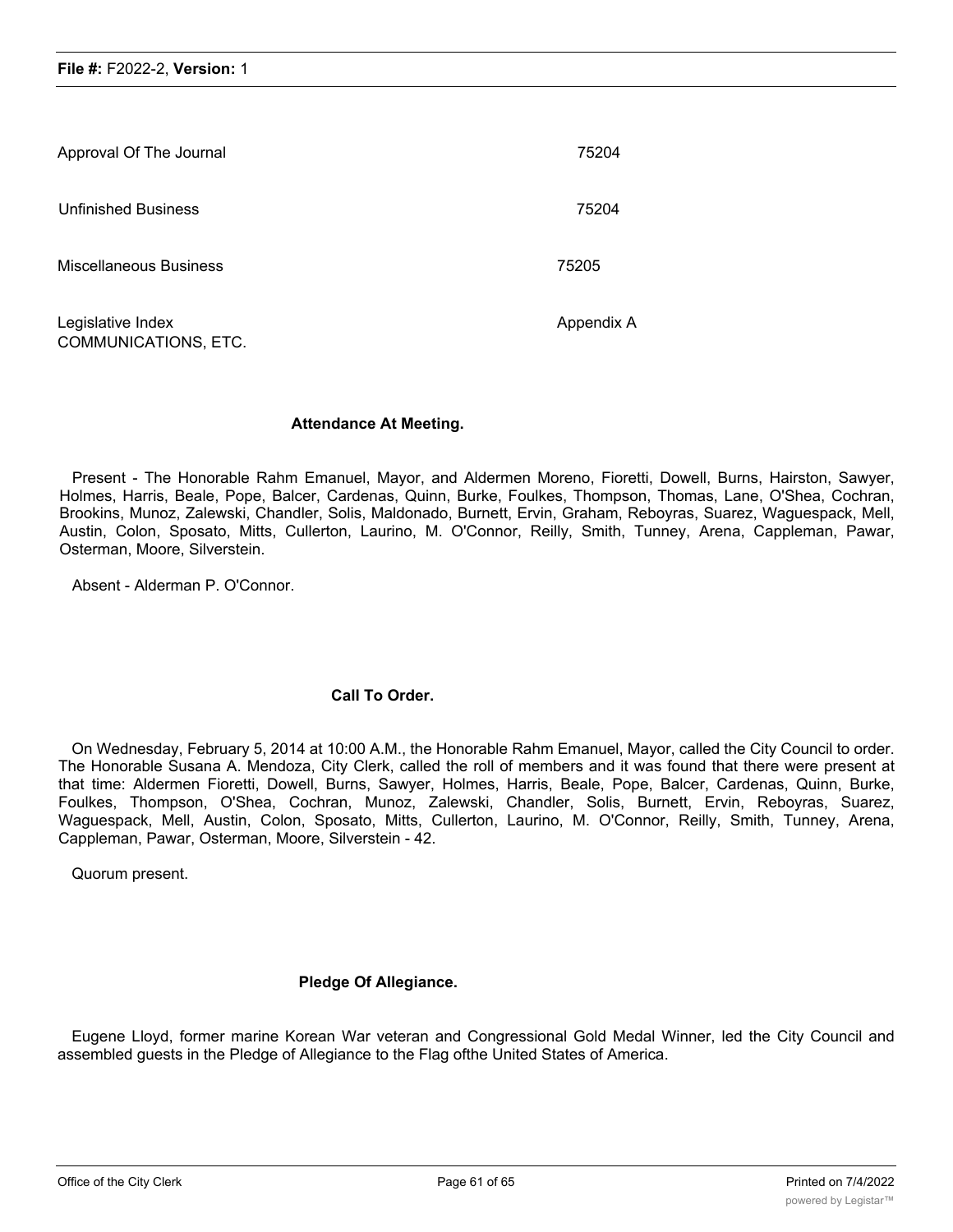#### **Invocation.**

Reverend Barbara Zeman of Dignity/Chicago opened the meeting with prayer.

REPORTS OF COMMITTEES

ISSUANCE OF CITY OF CHICAGO GENERAL OBLIGATION BONDS AND NOTES, ASSOCIATED AGREEMENTS, LEVY AND COLLECTION OF ANNUAL TAX AMD AMENDMENT OF SECTION 2-32-031 OF MUNICIPAL CODE REGARDING DEBT MANAGEMENT POLICIES

[02014-500]

. The Committee on Finance submitted the following report:

#### CHICAGO, February 5, 2014.

*To the President and Members of the City Council:*

Your Committee on Finance, having had under consideration an ordinance authorizing the issuance of City of Chicago General Obligation and Refunding Bonds, Series 2014 and the authority to amend Chapter 2-32 of the Municipal Code of Chicago concerning debt management policies, amount of bonds not to exceed: \$900,000,000, having had the same under advisement, begs leave to report and recommend that Your Honorable Body Pass the proposed ordinance transmitted herewith.

This recommendation was concurred in by a viva voce vote of the members of the committee, with no dissenting vote.

Alderman Edward M. Burke abstained from voting on this item pursuant to Rule 14.

Respectfully submitted,

(Signed) EDWARD M. BURKE,

*Chairman.*

On motion of Alderman Burke, the said proposed ordinance transmitted with the foregoing report was Passed by yeas and nays as follows:

Yeas - Aldermen Moreno, Dowell, Burns, Hairston, Sawyer, Holmes, Harris, Beale, Pope, Balcer, Cardenas, Quinn, Foulkes, Thompson, Thomas, Lane, O'Shea, Cochran, Brookins, Munoz, Zalewski, Chandler, Solis, Maldonado, Burnett, Ervin, Graham, Reboyras, Suarez, Mell. Austin, Colon, Sposato, Mitts, Cullerton, Laurino, M. O'Connor, Smith, Tunney, Cappleman, Pawar, Osterman, Moore, Silverstein - 44.

Nays - Aldermen Fioretti, Waguespack, Reilly, Arena - 4.

Alderman Pope moved to reconsider the foregoing vote. The motion was lost.

Alderman Burke invoked Rule 14 of the City Council's Rules of Order and Procedure, disclosing that he had represented parties to this ordinance in previous and unrelated matters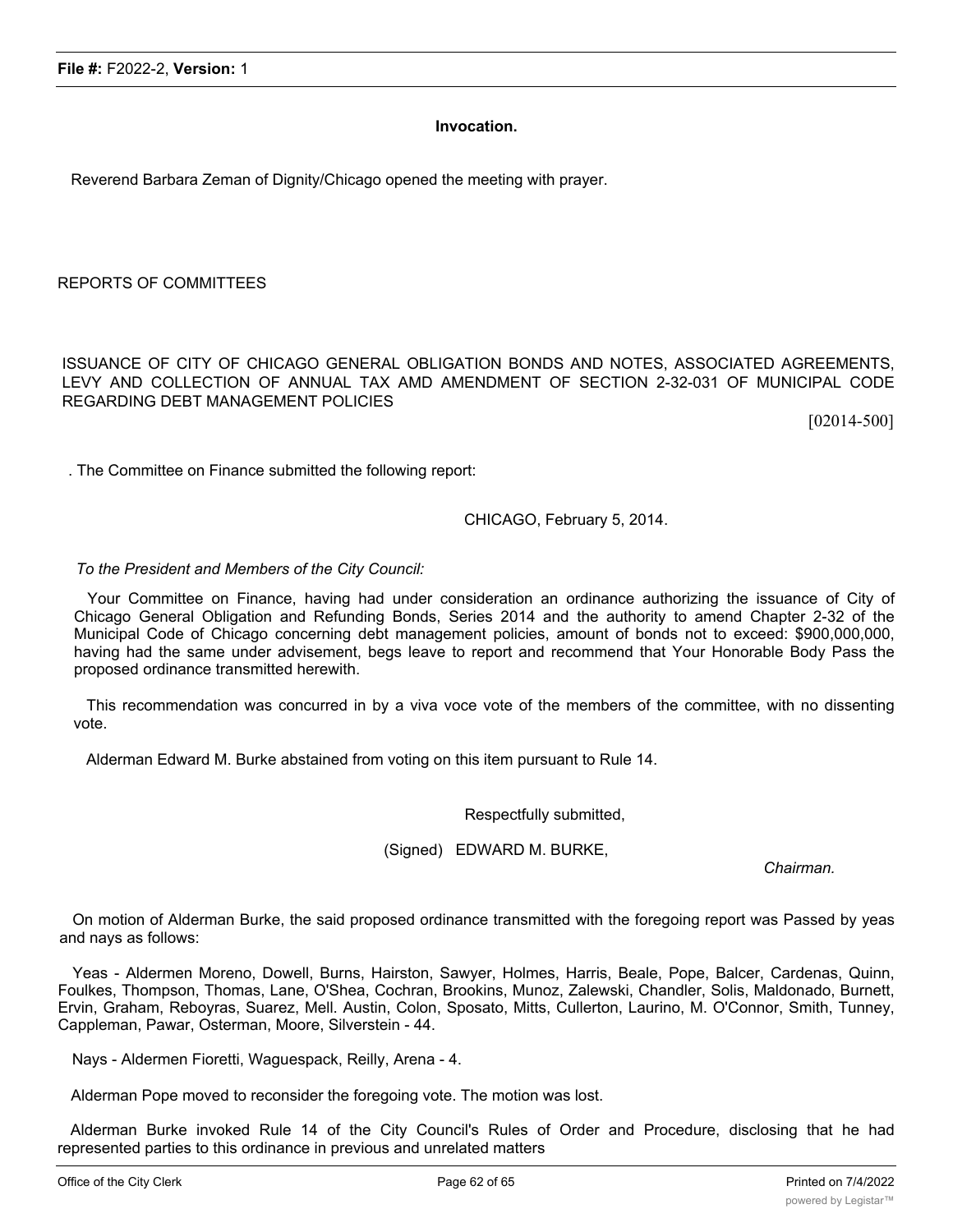"T he following is said ordinance as passed

## 73628 JOURNAL-CITY COUNCIL-CHICAGO ' 2/5/2014

Whereas, the City of Chicago (the "City') is a body politic and corporate under the laws of the Slate of Illinois and a home rule unit under Article VII of the Illinois Constitution of 1970; and

WHEREAS, the City has heretofore (i) authorized the issuance of its general obligation bonds and notes (the "Authorized General Obligation Bonds and Notes'), (ii) authorized the borrowing of money pursuant to one or more line of credit agreements to provide funds for working capital or interim financing for capital projects, including the Revolving Line of Credit Agreement dated as of March 1. 2013 between the City and Bank of America. N.A. (the "Line of Credit Indebtedness') and (iii) established a commercial paper program authorizing the issuance of its general obligation commercial paper notes from time to time (the "General Obligation Commercial Paper Notes'), and

Whereas, (i) the Authorized General Obligation Bonds and Notes currently outstanding, (ii) the Line of Credit Indebtedness incurred and outstanding from time to time and (iii) the General Obligation Commercial Paper Notes currently or hereafter outstanding from time to time (collectively, the "Outstanding Indebtedness") mature and are subject to optional and mandatory redemption as provided in the respective proceedings authorizing the Outstanding Indebtedness; and

Whereas, the City has heretofore entered into Interest Rate Exchange Agreements (as described and defined in Section 14(a) hereof) which are in existence as of the date of adoption of this Ordinance (the "Existing Interest Rate Exchange Agreements'), and

Whereas, it is in the best interests of the inhabitants of the City and necessary for the welfare of the government and affairs of the City to authorize (i) refunding all or a portion of the Outstanding Indebtedness and (ii) terminating, amending or otherwise modifying all or any portion of the Existing Interest Rate Exchange Agreements and paying any settlement, breakage or termination amounts that may be due and owing in connection therewith, in order to achieve debt service savings for the City, restructure debt service of the Outstanding Indebtedness or reduce, limit or manage the City's exposure to interest rate risk (collectively, the "Refunding Purposes'); and

WHEREAS, it is in the best interests of the inhabitants of the City and necessary for the welfare of the government and affairs of the City to finance (i) public right-of-way infrastructure improvements in City neighborhoods, including street and alley construction and improvements, lighting improvements, sidewalk improvements and replacement, and curb and gutter repairs and replacement; (ii) infrastructure improvements to enhance the development of economic activity, including industrial street construction and improvements, streetscaping, median

#### 2/5/2014 REPORTS OF COMMITTEES 73629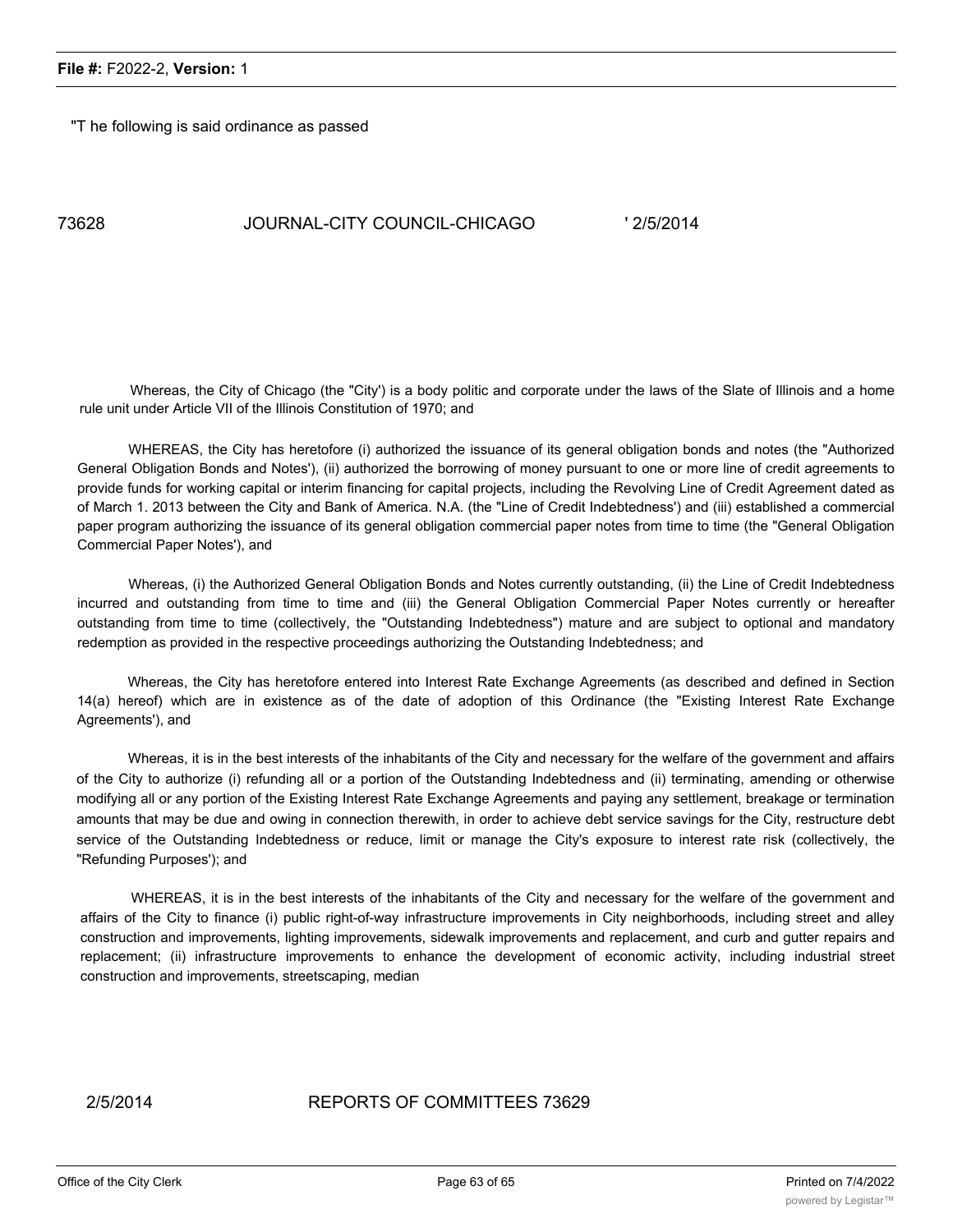landscaping, demolition of hazardous, vacant or dilapidated buildings that pose a threat to public safety and welfare, shoreline reconstruction, riverbank stabilization, residential and commercial infrastructure redevelopment and railroad viaduct clearance improvements; (in) transportation improvements to City property and facilities and to property and facilities located within the City limits which are owned by other governmental entities, including street resurfacing, bridge and freight tunnel rehabilitation, traffic signal modernization, new traffic signal installation, intersection safety improvements and transit facility improvements; (iv) grants or loans to assist not-for-profit organizations or educational or cultural institutions, or to assist other municipal corporations, units of local government, school districts, the State of Illinois or the United States of America; (v) cash flow needs of the City; (vi) the acquisition of personal property, including, but not limited to, computer hardware and software, vehicles or other capital items useful or necessary for City purposes; (vii) the duly authorized acquisition of improved and unimproved real property within the City for municipal, industrial, commercial or residential purposes, or any combination thereof, and the improvement, demolition and/or remediation of any such property; (viii) constructing, equipping, altering and repairing various municipal facilities including fire stations, police stations, libraries, senior and health centers and other municipal facilities; (ix) the enhancement of economic development within the City by making direct grants or loans to, or deposits to funds or accounts to secure the obligations of, not-for-profit or for-profit organizations doing business or seeking to do business in the City; (x) the funding of (A) judgments entered against the City, (B) certain settlements or other payments required to be made by the City as a condition to the resolution of litigation or threatened litigation or arbitration and (C) such escrow accounts or other reserves as shall be deemed necessary for any of said purposes; (xi) the payment of certain contributions (the "Pension Contributions") to the Policemen's Annuity and Benefit Fund of Chicago, the Firemen's Annuity and Benefit Fund of Chicago, the Municipal Employees' Annuity and Benefit Fund of Chicago and the Laborers' and Retirement Board Employees' Annuity and Benefit Fund of Chicago (collectively, the 'Pension Funds'); (xii) the provision of facilities, services and equipment to protect and enhance public safety, including, but not limited to, increased costs for police and fire protection services, emergency medical services, staffing at the City's emergency call center and other City facilities, and enhanced security measures at airports and other major City facilities; and (xiii) acquiring motor vehicles for a term of years or lease period (the purposes described in clauses (i) through (xiii) above being referred to herein as the "Project'); and

Whereas, the cost of the Refunding Purposes and the Project is estimated to be not less than \$900,000,000 and the City expects to pay a portion of such costs by borrowing money and issuing its general obligation bonds in one or more series and at one or more times in the aggregate principal amount of not to exceed \$900,000,000 (plus the amount of any original issue discount as herein provided); and

Whereas, the City has determined that it is advisable and necessary to authorize the borrowing of the sum necessary at this time for any or all of the purposes of (i) paying costs of the Refunding Purposes, (ii) paying costs of the Project, including capitalizing or funding such interest on the bonds herein authorized for said purpose as may be necessary, (iii) capitalizing or funding interest on Outstanding Indebtedness and (iv) paying the expenses of issuing the bonds herein authorized for the purposes described herein, and in evidence thereof to authorize

## **Exhibit E**

Proxy or the Mayor oe the City of Chicago

#### OFFICE OF THE MAYOR

CITY OF CHICAGO

J.ORI F.. LIGHTFOOT MAYOR